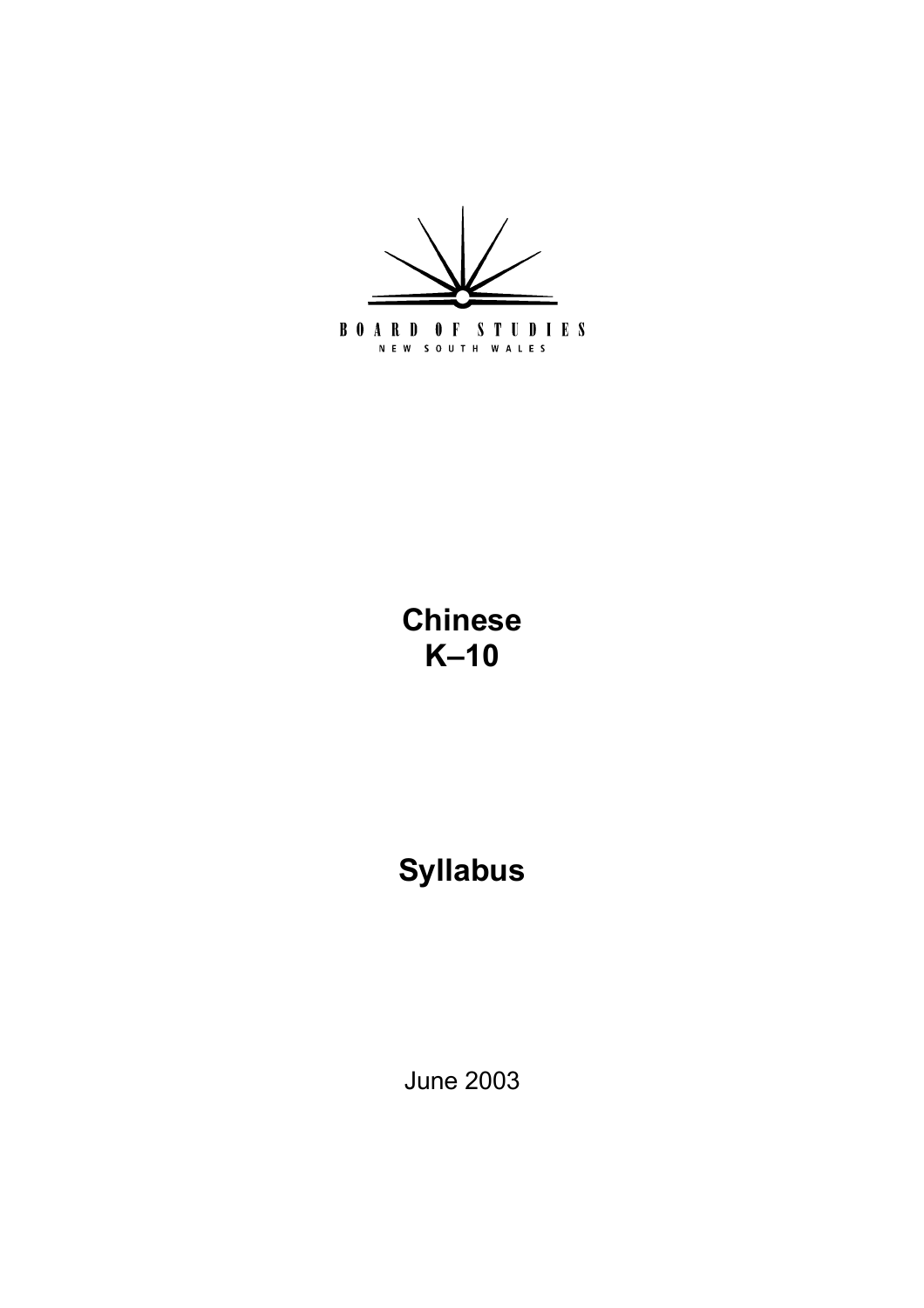© 2003 Copyright Board of Studies NSW for and on behalf of the Crown in right of the State of New South Wales.

This document contains Material prepared by the Board of Studies NSW for and on behalf of the State of New South Wales. The Material is protected by Crown copyright.

All rights reserved. No part of the Material may be reproduced in Australia or in any other country by any process, electronic or otherwise, in any material form or transmitted to any other person or stored electronically in any form without the prior written permission of the Board of Studies NSW, except as permitted by the *Copyright Act 1968*. School students in NSW and teachers in schools in NSW may copy reasonable portions of the Material for the purposes of bona fide research or study.

When you access the Material you agree:

- to use the Material for information purposes only
- to reproduce a single copy for personal bona fide study use only and not to reproduce any major extract or the entire Material without the prior permission of the Board of Studies NSW
- to acknowledge that the Material is provided by the Board of Studies NSW
- not to make any charge for providing the Material or any part of the Material to another person or in any way make commercial use of the Material without the prior written consent of the Board of Studies NSW and payment of the appropriate copyright fee
- to include this copyright notice in any copy made
- not to modify the Material or any part of the Material without the express prior written permission of the Board of Studies NSW.

The Material may contain third party copyright materials such as photos, diagrams, quotations, cartoons and artworks. These materials are protected by Australian and international copyright laws and may not be reproduced or transmitted in any format without the copyright owner's specific permission. Unauthorised reproduction, transmission or commercial use of such copyright materials may result in prosecution.

The Board of Studies has made all reasonable attempts to locate owners of third party copyright material and invites anyone from whom permission has not been sought to contact the Copyright Officer, ph (02) 9367 8289, fax (02) 9279 1482.

Published by Board of Studies NSW GPO Box 5300 Sydney NSW 2001 Australia

Tel: (02) 9367 8111 Fax: (02) 9367 8484 Internet: www.boardofstudies.nsw.edu.au

June 2003

ISBN 1 7409 9680 1

*2003259*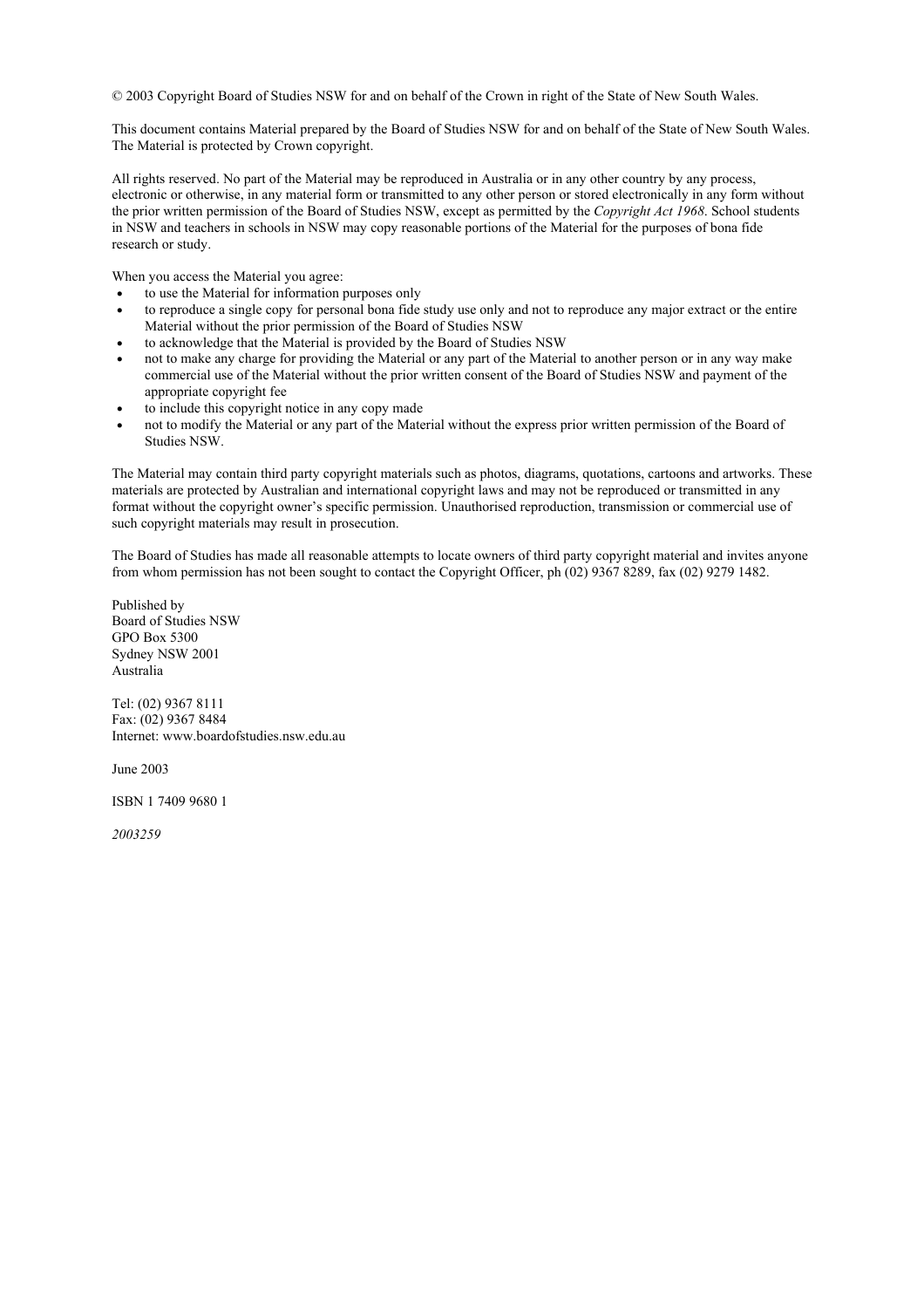# **Contents**

| $\mathbf{1}$   |      |                                                                             |    |  |  |  |
|----------------|------|-----------------------------------------------------------------------------|----|--|--|--|
|                | 1.1  |                                                                             |    |  |  |  |
|                | 1.2  |                                                                             |    |  |  |  |
| $\overline{2}$ |      |                                                                             |    |  |  |  |
| 3              |      | The Place of the Chinese K-10 Syllabus in the Languages K-12 Curriculum  10 |    |  |  |  |
| 4              |      |                                                                             |    |  |  |  |
| 5              |      |                                                                             |    |  |  |  |
| 6              |      |                                                                             |    |  |  |  |
| 7              |      |                                                                             |    |  |  |  |
|                | 7.1  |                                                                             |    |  |  |  |
|                | 7.2  |                                                                             |    |  |  |  |
|                | 7.3  |                                                                             |    |  |  |  |
|                | 7.4  |                                                                             |    |  |  |  |
|                | 7.5  |                                                                             |    |  |  |  |
|                | 7.6  |                                                                             |    |  |  |  |
|                | 7.7  |                                                                             |    |  |  |  |
|                | 7.8  |                                                                             |    |  |  |  |
| 8              |      |                                                                             |    |  |  |  |
|                | 8.1  |                                                                             |    |  |  |  |
|                | 8.2  |                                                                             |    |  |  |  |
| 9              |      |                                                                             |    |  |  |  |
|                | 9.1  |                                                                             |    |  |  |  |
| 10             |      |                                                                             |    |  |  |  |
|                |      | 10.1 Standards                                                              | 67 |  |  |  |
|                | 10.2 |                                                                             |    |  |  |  |
|                | 10.3 |                                                                             |    |  |  |  |
|                | 10.4 |                                                                             |    |  |  |  |
| 11             |      |                                                                             |    |  |  |  |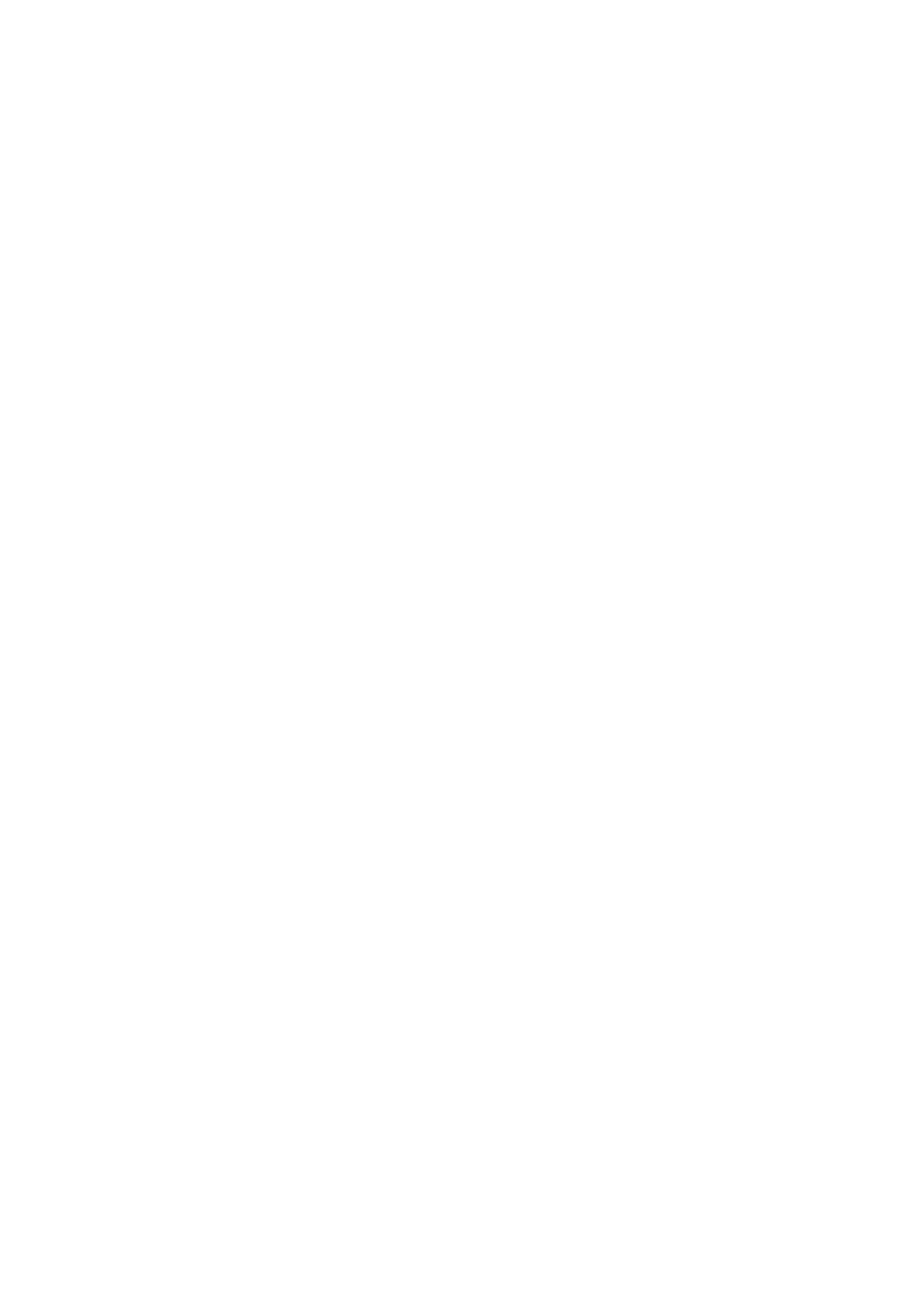# **1 Introduction**

### 1.1 The K-10 Curriculum

This syllabus has been developed within the parameters set by the Board of Studies NSW in its *K* $-10$  *Curriculum Framework*. This framework ensures that K $-10$  syllabuses and curriculum requirements are designed to provide educational opportunities that:

- engage and challenge all students to maximise their individual talents and capabilities for lifelong learning
- enable all students to develop positive self-concepts and their capacity to establish and maintain safe, healthy and rewarding lives
- prepare all students for effective and responsible participation in their society, taking account of moral, ethical and spiritual considerations
- encourage and enable all students to enjoy learning, and to be self-motivated, reflective, competent learners who will be able to take part in further study, work or training
- promote a fair and just society that values diversity
- promote continuity and coherence of learning, and facilitate the transition between primary and secondary schooling.

The framework also provides a set of broad learning outcomes that summarise the knowledge, understanding, skills, values and attitudes essential for all students to succeed in and beyond their schooling. These broad learning outcomes indicate that students will:

- understand, develop and communicate ideas and information
- access, analyse, evaluate and use information from a variety of sources
- work collaboratively to achieve individual and collective goals
- possess the knowledge and skills necessary to maintain a safe and healthy lifestyle
- understand and appreciate the physical, biological and technological world and make responsible and informed decisions in relation to their world
- understand and appreciate social, cultural, geographical and historical contexts, and participate as active and informed citizens
- express themselves through creative activity and engage with the artistic, cultural and intellectual work of others
- understand and apply a variety of analytical and creative techniques to solve problems
- understand, interpret and apply concepts related to numerical and spatial patterns, structures and relationships
- be productive, creative and confident in the use of technology and understand the impact of technology on society
- understand the work environment and be equipped with the knowledge, understanding and skills to evaluate potential career options and pathways
- develop a system of personal values based on their understanding of moral, ethical and spiritual matters.

The ways in which learning in the *Chinese K–10 Syllabus* contributes to the curriculum and to the student's achievement of the broad learning outcomes are outlined in the syllabus rationale.

In accordance with the *K*-10 Curriculum Framework, the Chinese *K*-10 Syllabus takes into account the diverse needs of all students. It identifies essential knowledge, understanding, skills, values and attitudes. It enunciates clear standards of what students are expected to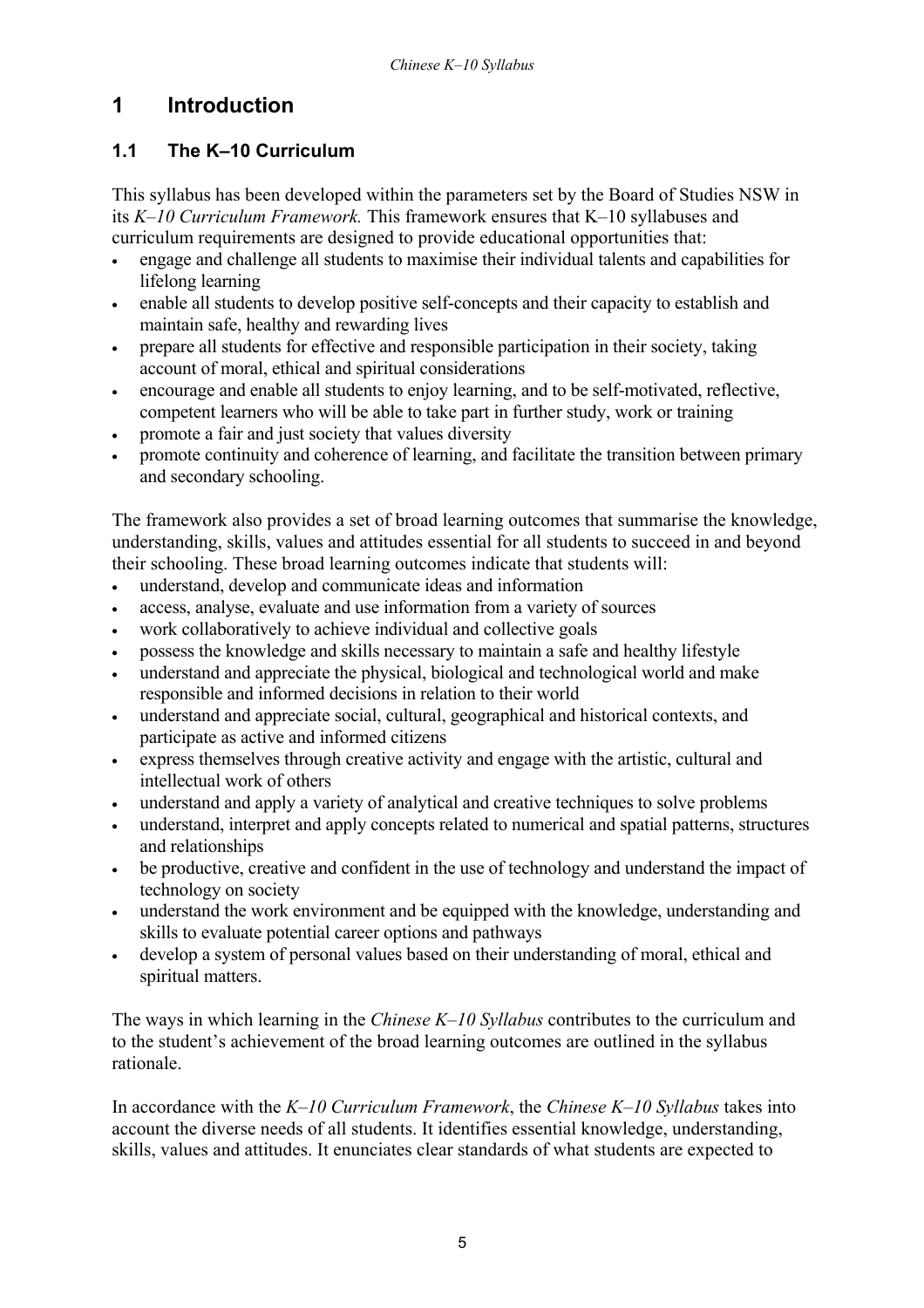#### *Chinese K-10 Syllabus*

know and be able to do in  $K-10$ . It provides structures and processes by which teachers can provide continuity of study for all students, particularly to ensure successful transition through Years 5 to 8 and from Years 10 to 11.

The syllabus also assists students to maximise their achievement in Chinese through the acquisition of additional knowledge, understanding, skills, values and attitudes. It contains advice to assist teachers to program learning for those students who have gone beyond achieving the outcomes through their study of the essential content.

### **1.2 Students with Special Education Needs**

In the K $\overline{-}6$  curriculum, students with special education needs are provided for in the following ways:

- through the inclusion of outcomes and content in syllabuses which provide for the full range of students
- through the development of additional advice and programming support for teachers to assist students to access the outcomes of the syllabus
- through the development of specific support documents for students with special education needs
- through teachers and parents planning together to ensure that syllabus outcomes and content reflect the learning needs and priorities of students.

Students with special education needs build on their achievements in  $K-6$  as they progress through their secondary study and undertake courses to meet the requirements for the School Certificate.

It is necessary to continue focusing on the needs, interests and abilities of each student when planning a program for secondary schooling. The program will comprise the most appropriate combination of courses, outcomes and content available.

#### **Life Skills**

For most students with special education needs, the outcomes and content in sections 6 and 7 of this syllabus will be appropriate but for a small percentage of these students, particularly those with an intellectual disability, it may be determined that these outcomes and content are not appropriate. For these students the Life Skills outcomes and content in section 8 and the Life Skills assessment advice below can provide the basis for developing a relevant and meaningful program.

#### **Access to Life Skills outcomes and content in Years 7–10**

A decision to allow a student to access the Chinese Years 7–10 Life Skills outcomes and content should include parents/carers and be based on careful consideration of the student's competencies and learning needs.

The decision should establish that the outcomes and content in sections 6 and 7 of the *Chinese K–10 Syllabus* are not appropriate to meet the needs of the student. Consideration should be given to whether modifications to programs and to teaching, including adjustments to learning activities and assessment, would enable the student to access the syllabus outcomes and content.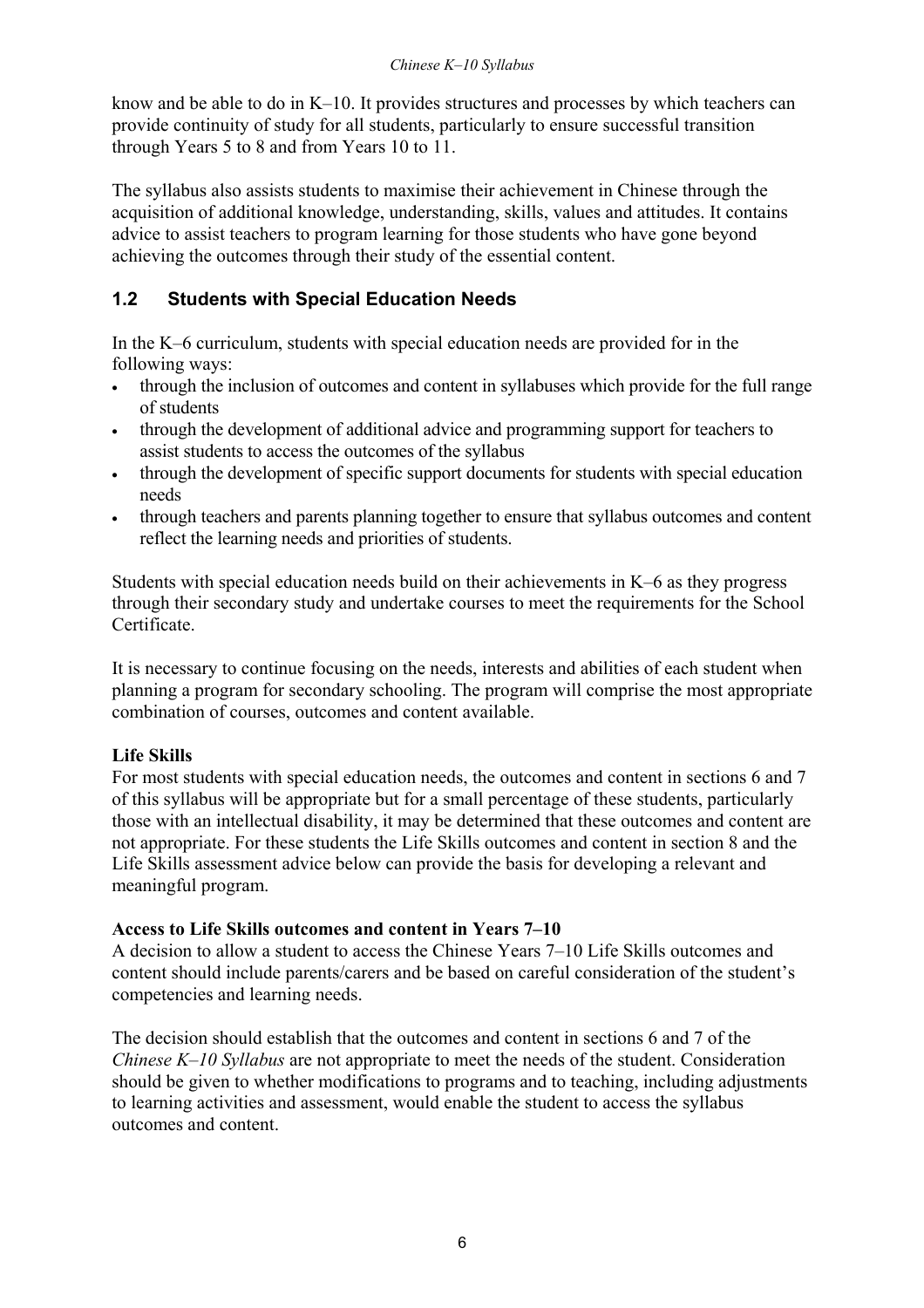#### *Chinese K-10 Syllabus*

As part of the decision to allow a student to access the Chinese Years  $7-10$  Life Skills outcomes and content, it is important to identify relevant settings, strategies and resource requirements that will assist in the learning process. Clear time frames and strategies for monitoring progress, relevant to the age of the student, need to be identified and collaborative plans should be made for future needs.

It is not necessary to seek permission of the Office of the Board of Studies for students to undertake the Chinese Years  $7-10$  Life Skills outcomes and content, nor is it necessary to submit planning documentation.

#### **Life Skills assessment**

Each student undertaking a Chinese Years 7–10 Life Skills course will have specified outcomes and content to be studied. The syllabus content listed for each outcome forms the basis of learning opportunities for students.

Assessment should provide opportunities for students to demonstrate achievement in relation to the outcomes and to generalise their knowledge, understanding and skills across a range of situations or environments including the school and the wider community.

Students may demonstrate achievement in relation to Chinese Years 7–10 Life Skills outcomes independently or with support. The type of support will vary according to the particular needs of the student and the requirements of the activity. Examples of support may include:

- the provision of extra time
- physical and/or verbal assistance from others
- the provision of technological aids.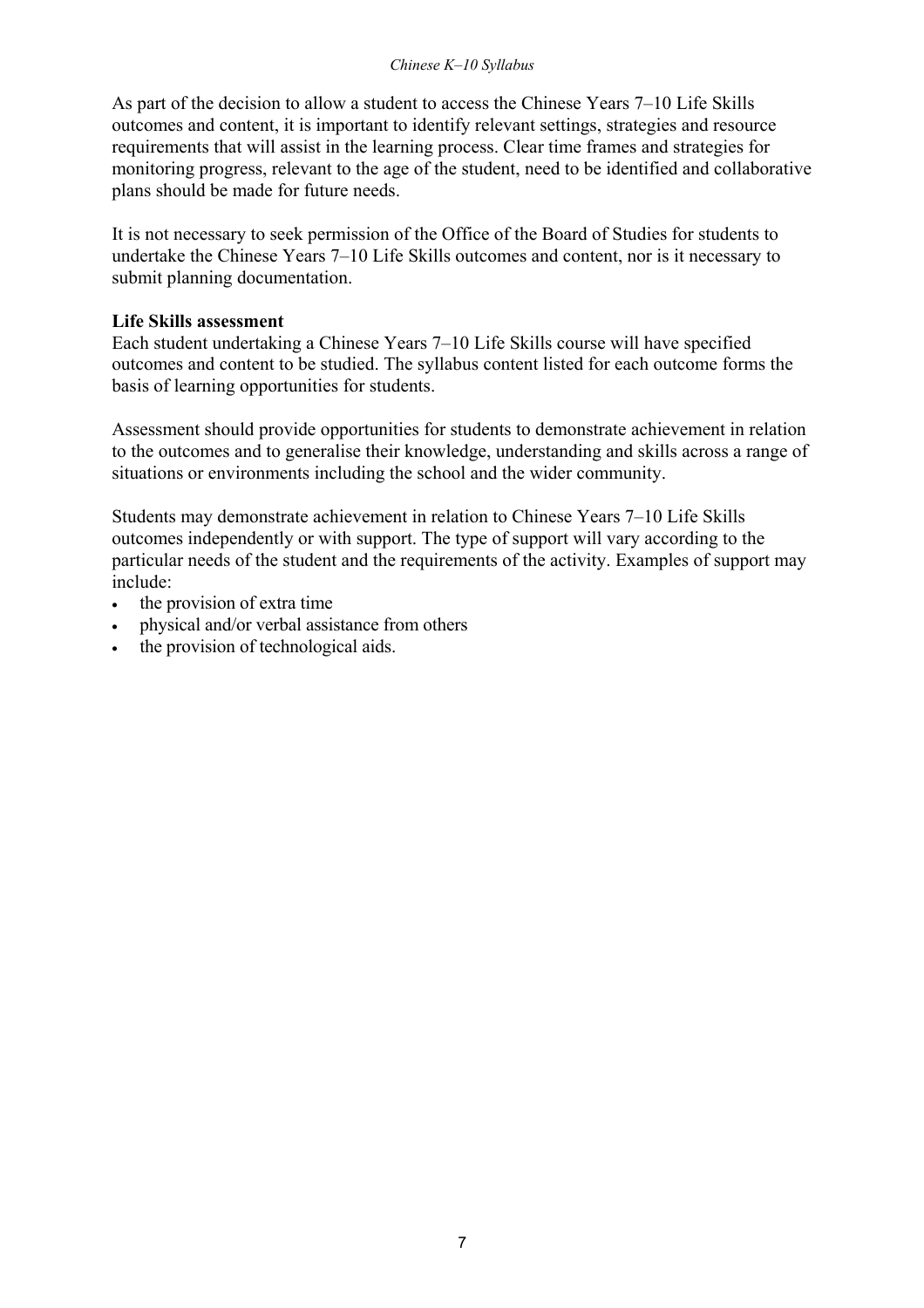# **2 Rationale**

 $\ldots$  achieving proficiency in other languages is one of the great learning experiences in the human condition  $\dots$  the compelling reasons for learning languages reside in the intellectual enrichment of the individual learner – a better understanding of the world, Australia's place in it, and the many communities within Australia.' (Australian Language and Literacy Council, 1996, *Language Teachers: The Pivot of Policy,*  Australian Government Publishing Service*,* Canberra, p 3)

Moving between countries, cultures and languages has become more commonplace because of globalisation, increased ease of travel and advanced information and communication technologies. High quality education in languages enables students to respond positively to the opportunities and challenges of their rapidly changing world.

The study of languages provides opportunities for students to become more accepting of diversity, more respectful of others and more aware of their place in the international community.

Contemporary research and practice have established a clear link between the learning of languages and improved literacy skills for both background speakers and second language learners. Even limited experience of the learning of languages is shown to increase metalinguistic awareness and enhance general cognitive development.

The process of teaching and learning languages focuses on linguistic systems and patterns. The need to move between linguistic systems assists students to develop enhanced mental dexterity.

The rich linguistic and cultural diversity of NSW, to which Chinese-speaking communities contribute significantly, provides an educational environment where the study of other languages and cultures is valued as a unique and integral part of the  $K-10$  curriculum. The satisfaction of engaging with the study of Chinese and of developing communication skills in the language will contribute to a student's intellectual enrichment.

Chinese is the language of communication of approximately one quarter of the world's population. It is one of the official languages of the United Nations. Amongst the many spoken varieties of the language, Mandarin/Putonghua, or Modern Standard Chinese, is pre-eminent. Chinese is recognised as one of the fastest growing languages in New South Wales and has one of the largest groups of non-English background speakers in Australia.

China has a significant profile in economic, political and cultural developments, both globally and, in particular, in the Asia-Pacific region. Australia has a strong connection through trade, political and cultural contacts with both the People's Republic of China and other nations where Chinese communities are important contributors to their growth and diversity.

The ability to communicate in Chinese contributes significantly to the sociocultural and economic understanding between Australia and Chinese-speaking countries and enables students to gain insights into the contributions that have been made by Chinese-speaking communities to Australian, and indeed, to global society. For background speakers, this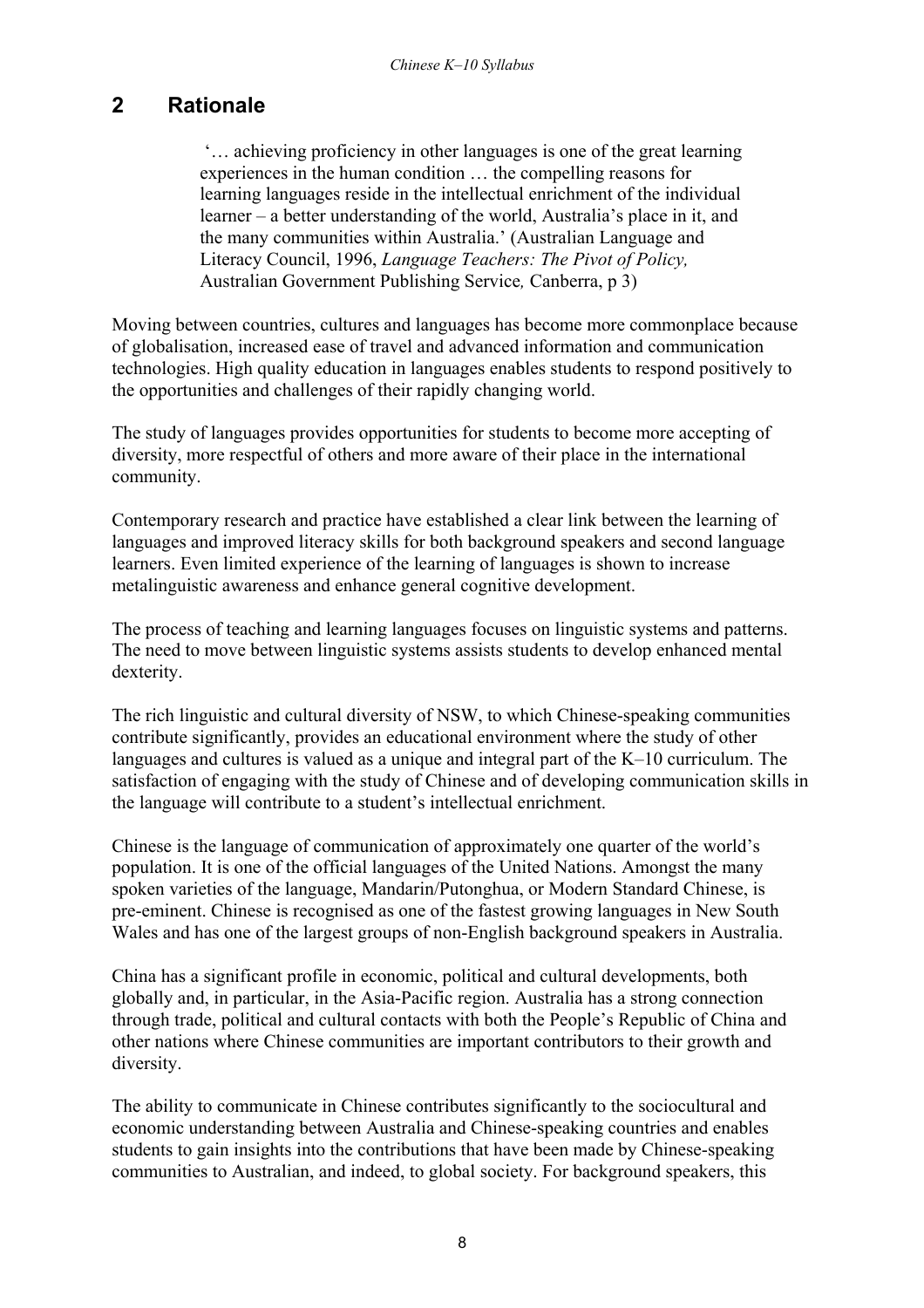valuable learning experience is further enhanced by the opportunity to maintain and develop their Chinese language skills.

The study of Chinese provides students with opportunities for continued learning and for future employment, both domestically and internationally, in areas such as commerce, tourism, hospitality and international relations.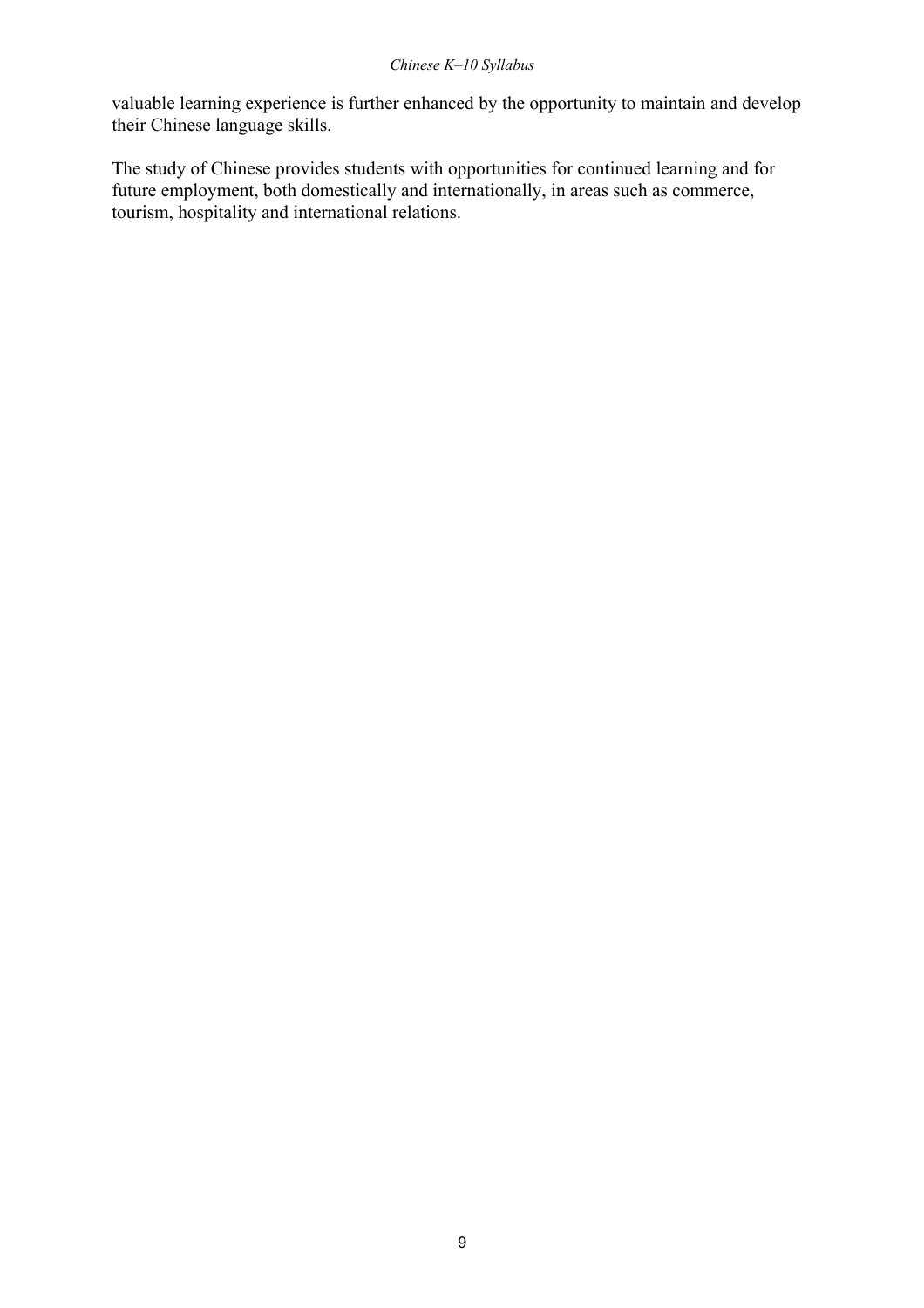# **3** The Place of the Chinese K-10 Syllabus in the Languages **K-12 Curriculum**

#### **Pathways of Learning**

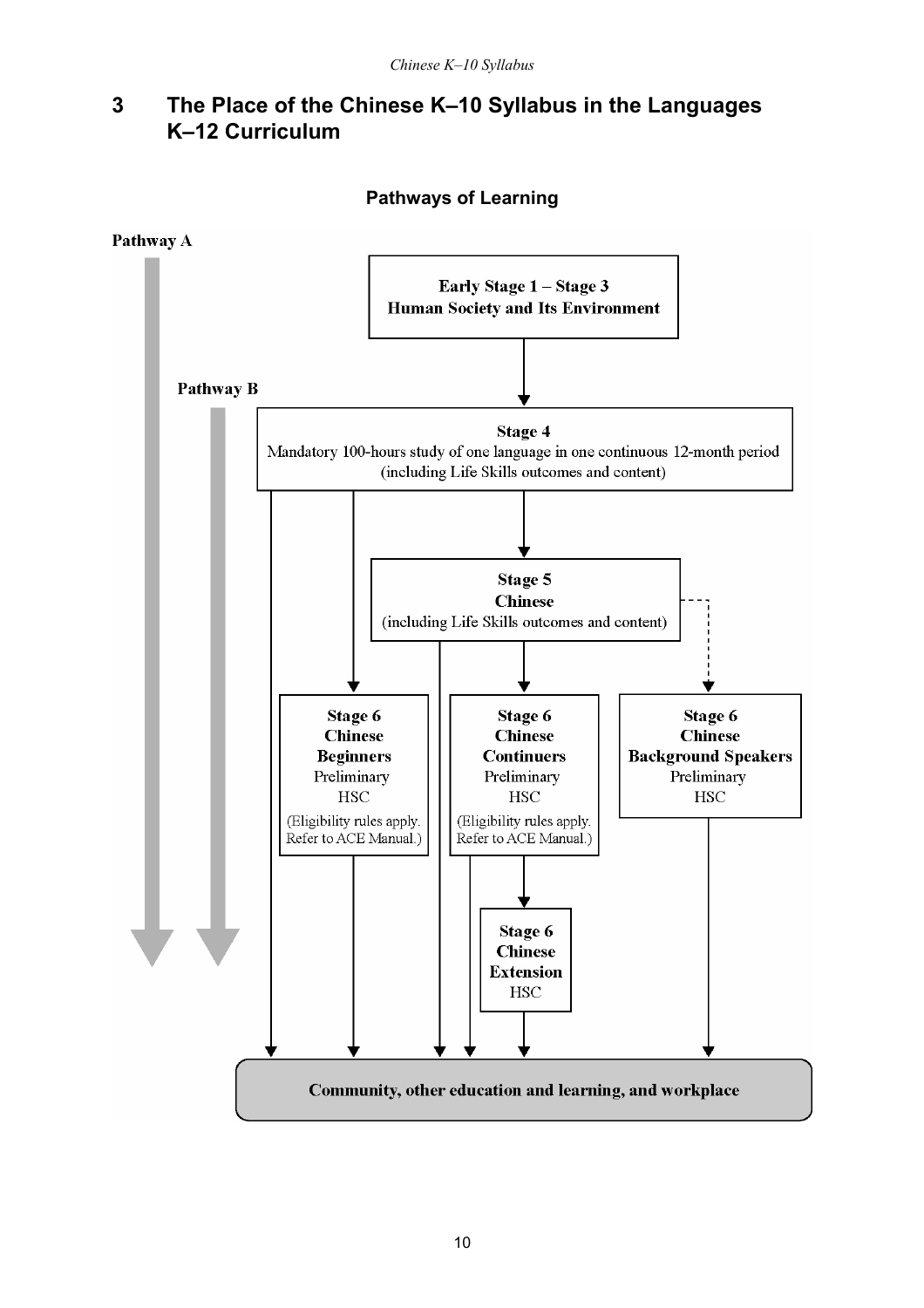#### **Pathways**

At each stage languages teachers are often required to cater for a diverse range of learners, from those with little or no experience of the language to fluent background speakers. The identification of two pathways does not mean the provision of separate courses; rather, it is a broad acknowledgement of the many entry and exit points and language backgrounds that characterise languages education in New South Wales schools. The pathways provide a basis on which schools and teachers can design educational programs that reflect their particular circumstances.

An analysis of contemporary research and practice relevant to the teaching and learning of languages shows that the most effective delivery of languages courses is characterised by continuous, sequenced, high quality instruction. Systems, schools and teachers should consider the following factors when programming from this syllabus:

- the relationship between primary  $(K-6)$  and secondary schools
- the availability of appropriate teachers and resources
- philosophical and practical support for languages within the whole school curriculum
- consultation and ongoing relationships with the wider community
- application of contemporary pedagogical approaches
- identification of examples of best practice.

#### **Parameters of the pathways**

Two pathways are identified for students in  $K-10$ . Students in either pathway must achieve some or all of the Stage 4 outcomes to meet the mandatory School Certificate requirements in the Languages key learning area.

The pathways are based on the assumptions that:

- students will benefit most from access to courses that are continuous, sequenced and of the highest quality
- stages of learning are not necessarily connected to the age of students. The cumulative nature of language learning makes it essential for students to have achieved the outcomes described for earlier stages, before progressing to the next stage
- multiple entry points cater for the learning needs of students as second language learners, as well as background speakers with varying degrees of ability in each macro skill area.

#### **Pathway A**

Pathway A reflects the learning that will take place for students who begin the study of a language in Early Stage 1–Stage 3 and continue that language through to Stages 4–5. It identifies a developmental sequence of learning that takes place as knowledge, understanding and skills in other areas of the  $K-10$  curriculum are developed.

Students in this pathway bring knowledge and understanding of, and skills in, the language to their secondary studies which differentiate them from students who commence the study of the language in Pathway B. Through sustained experience of the language in Stages  $1-5$ students develop an understanding of the nature of the language and how to learn it with increasing independence.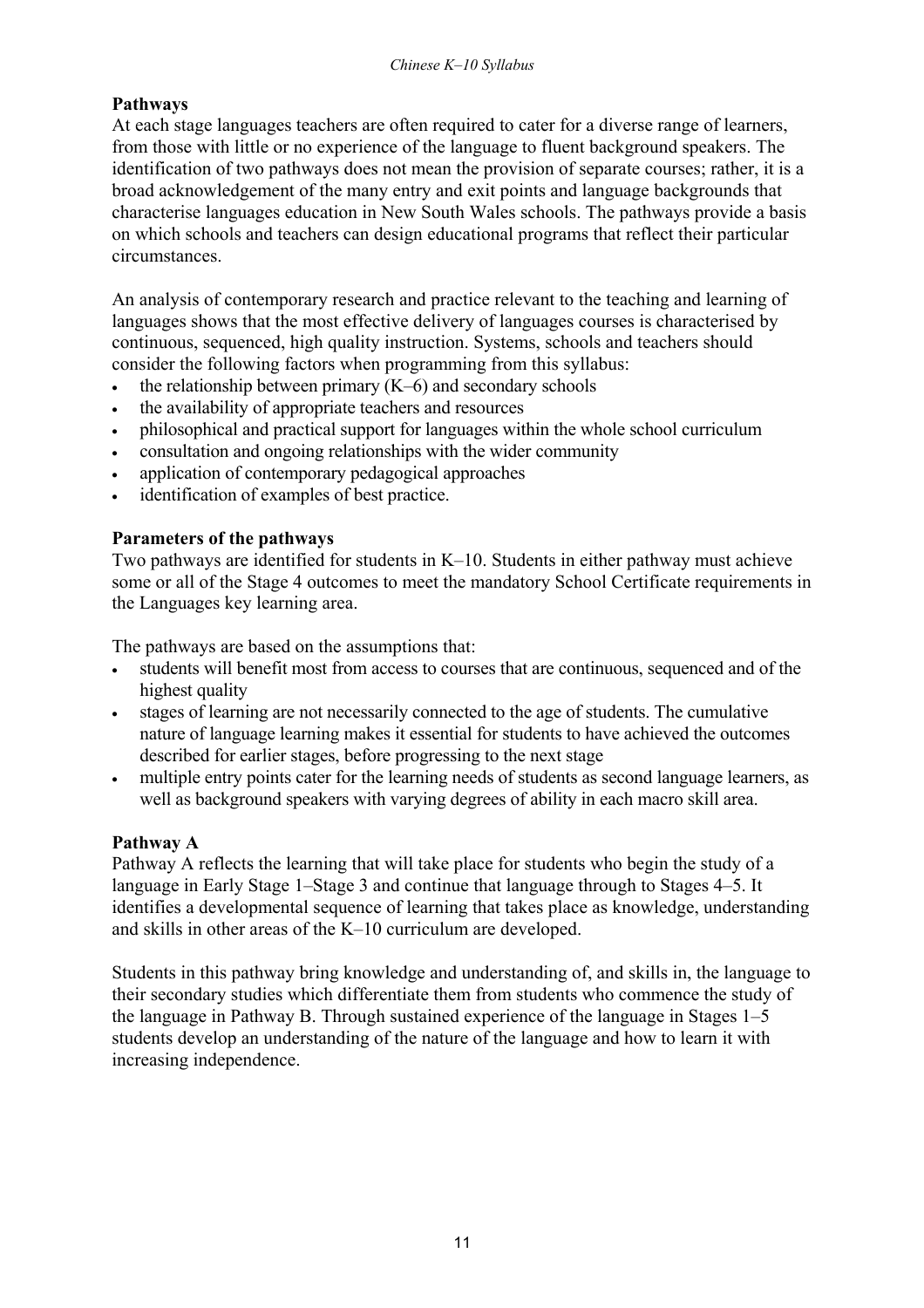#### **Pathway B**

Pathway B reflects the learning that will take place for students who have established many of the general learning strategies that are needed to ensure progress in the compulsory years of schooling. This pathway may be regarded as a more compact version of Pathway A and presumes 200–300 hours of study in the language in Stages 4–5. Schools and teachers should ensure that programming for students at this level takes account of any prior experience, including the study of languages other than the one being studied in this pathway. The outcomes described for Stages 1–3 should be regarded as the basis for the development of knowledge, understanding and skills in Chinese in subsequent stages. The professional judgement of teachers is crucial in determining the learning opportunities that should be provided in order to enable students to achieve the outcomes described for later stages.

Pathway B is an opportunity to build language programs that encourage students to develop an interest in learning languages and that extend and refine the level of their knowledge and the skills of listening, reading, speaking and writing in Chinese.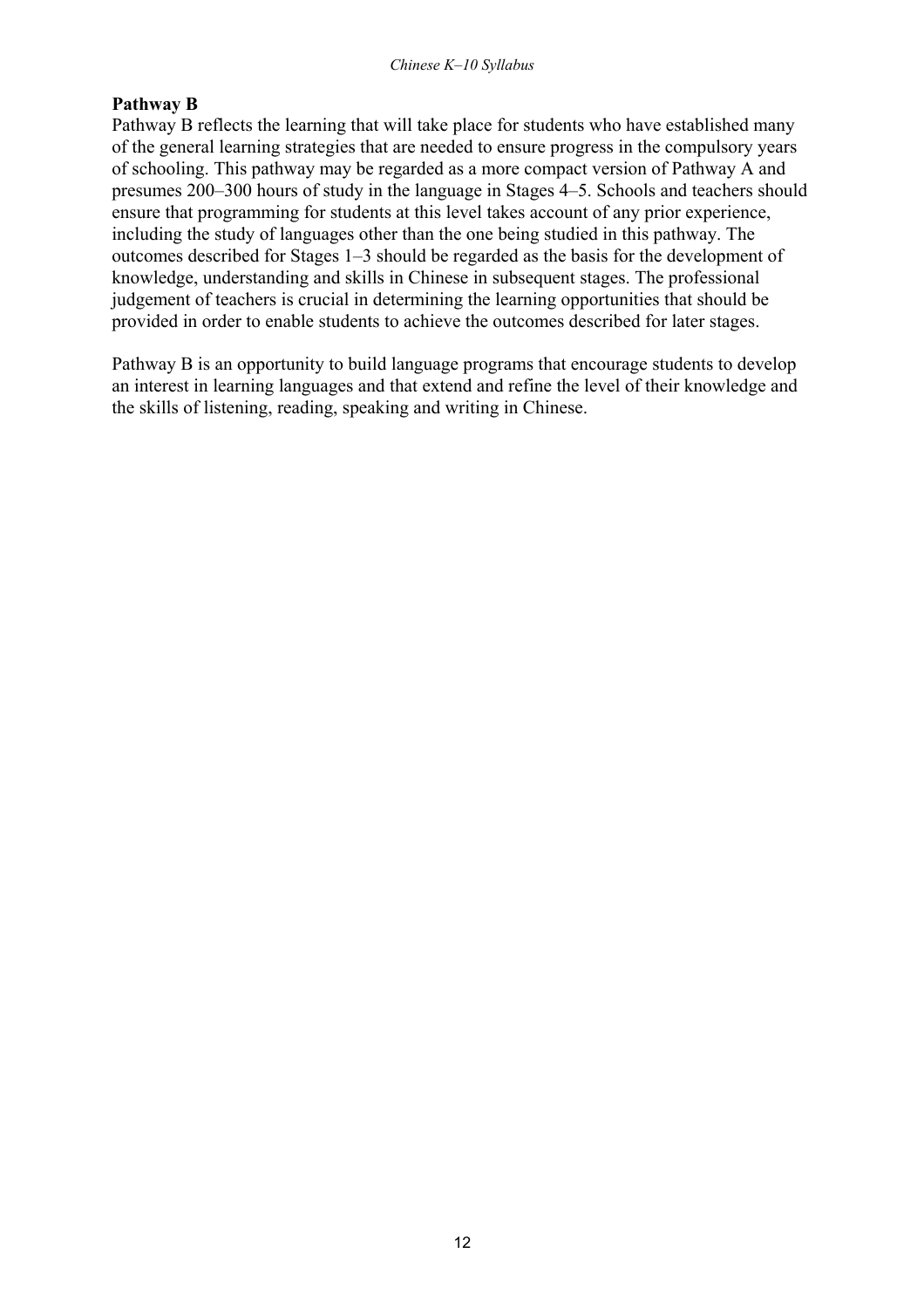# **4 Aim**

The aim of the *Chinese K-10 Syllabus* is to enable students to develop communication skills, focus on languages as systems and gain insights into the relationship between language and culture, leading to lifelong personal, educational and vocational benefits.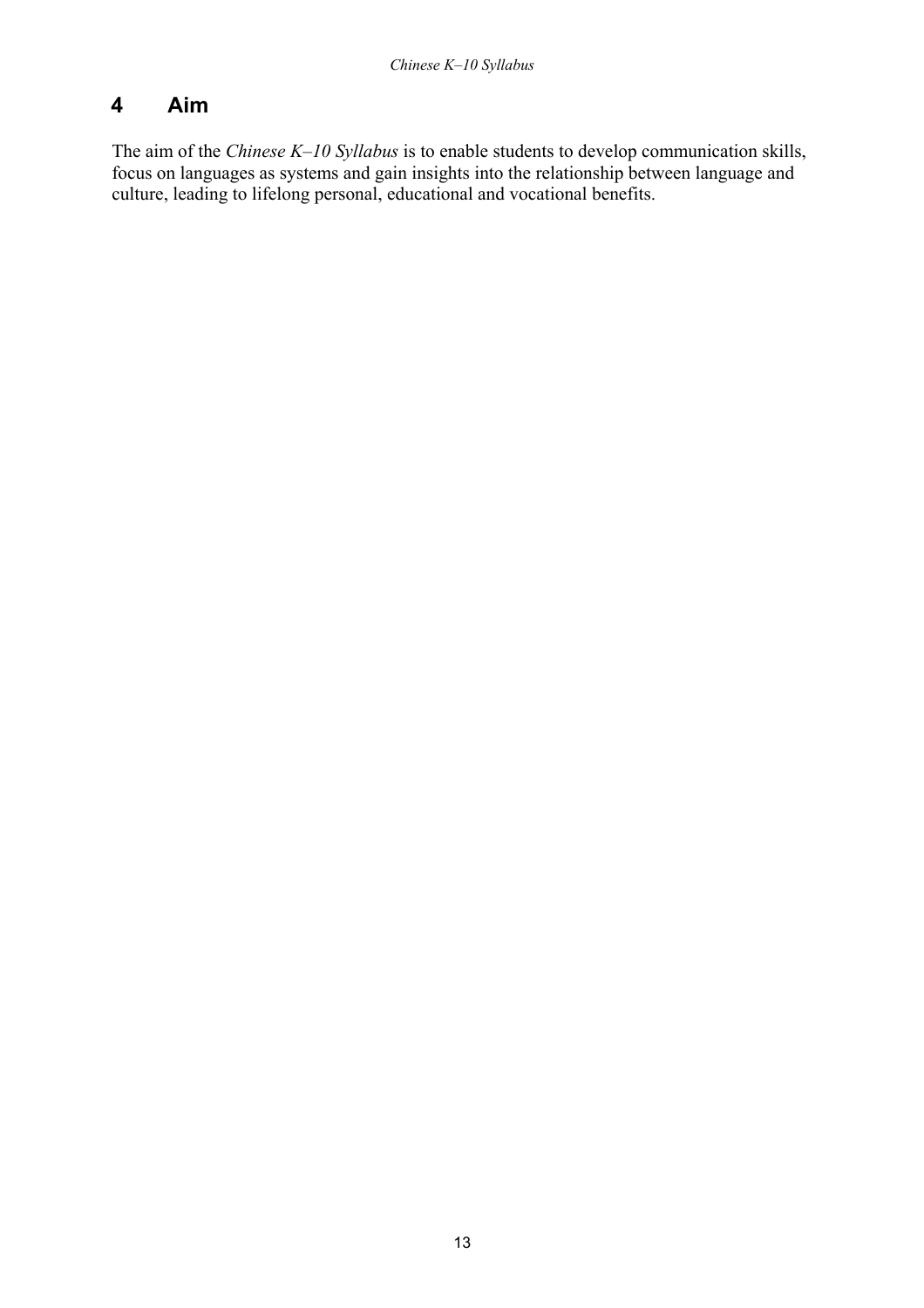### **5 Objectives**



Each objective describes the active commitment students will make to the acquisition of skills in communicating in Chinese, and to the development of knowledge and understanding of the language and culture of Chinese-speaking communities. The effective delivery of Chinese will emphasise the equal significance and interdependence of all objectives. However, depending on the stage of learning, one or other of the objectives may be emphasised at any given time.

#### **Objective – Using Language**

Students will develop the knowledge, understanding and the listening, reading, speaking and writing skills necessary for effective interaction in Chinese.

#### **Objective – Making Linguistic Connections**

Students will explore the nature of languages as systems by making comparisons between Chinese and English, leading to an appreciation of the correct application of linguistic structures and vocabulary.

#### **Objective – Moving Between Cultures**

Students will develop knowledge of the culture of Chinese-speaking communities and an understanding of the interdependence of language and culture, thereby encouraging reflection on their own cultural heritage.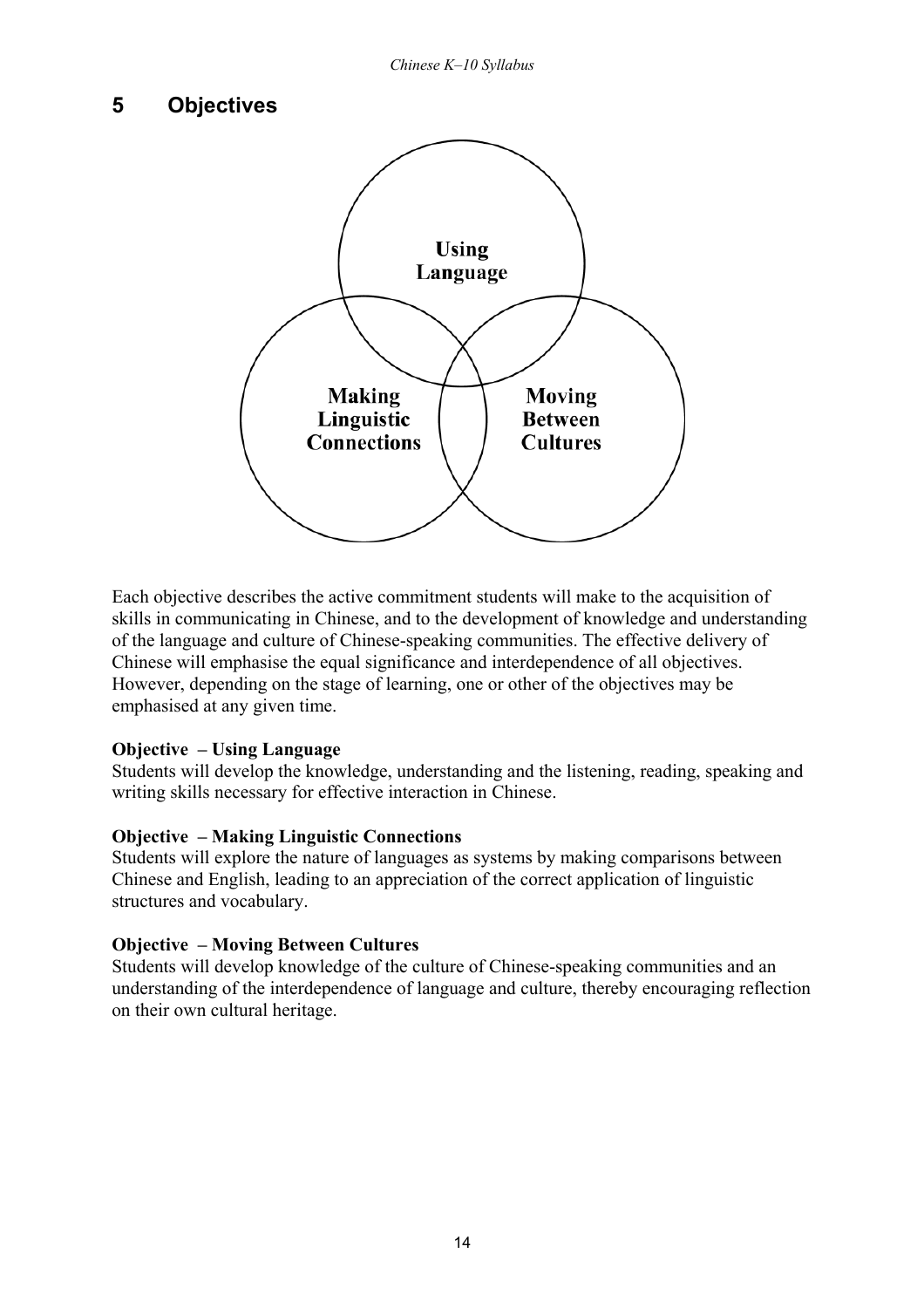# **6 Outcomes**

#### **Stage 1 (including Early Stage 1)**

The outcomes described for Stage 1 should be regarded as setting the basis for the further development of knowledge, understanding and skills in Chinese in subsequent stages.

| <b>Using Language</b><br>Listening and Responding<br>Reading and Responding<br>Speaking<br>Writing | 1.UL.1<br>1.UL.2<br>1.UL.3<br>1.UL.4 | A student:<br>recognises and responds to words, phrases and simple<br>sentences in spoken Chinese<br>identifies and responds to features of written Chinese<br>uses known words in Chinese to interact in everyday activities<br>demonstrates developing writing skills by recognising and<br>copying Chinese |
|----------------------------------------------------------------------------------------------------|--------------------------------------|---------------------------------------------------------------------------------------------------------------------------------------------------------------------------------------------------------------------------------------------------------------------------------------------------------------|
| <b>Making Linguistic</b><br><b>Connections</b>                                                     | 1.MLC.1<br>1.MLC.2                   | recognises the diversity of language systems<br>explores ways in which meaning is conveyed in Chinese                                                                                                                                                                                                         |
| <b>Moving Between Cultures</b>                                                                     | 1.MBC.1<br>1.MBC.2                   | demonstrates awareness of cultural diversity<br>identifies cultural practices in Chinese-speaking communities.                                                                                                                                                                                                |

#### **Stage 2**

The outcomes described for Stage 2 should be regarded as the basis for the further development of knowledge, understanding and skills in Chinese in subsequent stages. The outcomes for Stage 1 should be incorporated into the teaching and learning programs for students commencing their language study in Stage 2.

| <b>Using Language</b>          |            | A student:                                                     |
|--------------------------------|------------|----------------------------------------------------------------|
| Listening and Responding       | 2.UL.1     | recognises and responds to spoken texts in Chinese in familiar |
|                                |            | contexts                                                       |
| Reading and Responding         | 2.UL.2     | identifies and responds to key words, phrases and simple       |
|                                |            | sentences in context in written Chinese                        |
| Speaking                       | 2.UL.3     | uses familiar language to share information                    |
| Writing                        | 2.UL.4     | uses models to write text to convey personal information and   |
|                                |            | ideas                                                          |
| <b>Making Linguistic</b>       | $2$ .MLC.1 | explores relationships between languages                       |
| <b>Connections</b>             | 2.MLC.2    | identifies ways in which meaning is conveyed by the sounds     |
|                                |            | and symbols of Chinese                                         |
| <b>Moving Between Cultures</b> | 2.MBC.1    | recognises the link between culture and a sense of identity    |
|                                | 2.MBC.2    | identifies connections between culture and language use in     |
|                                |            | Chinese-speaking communities.                                  |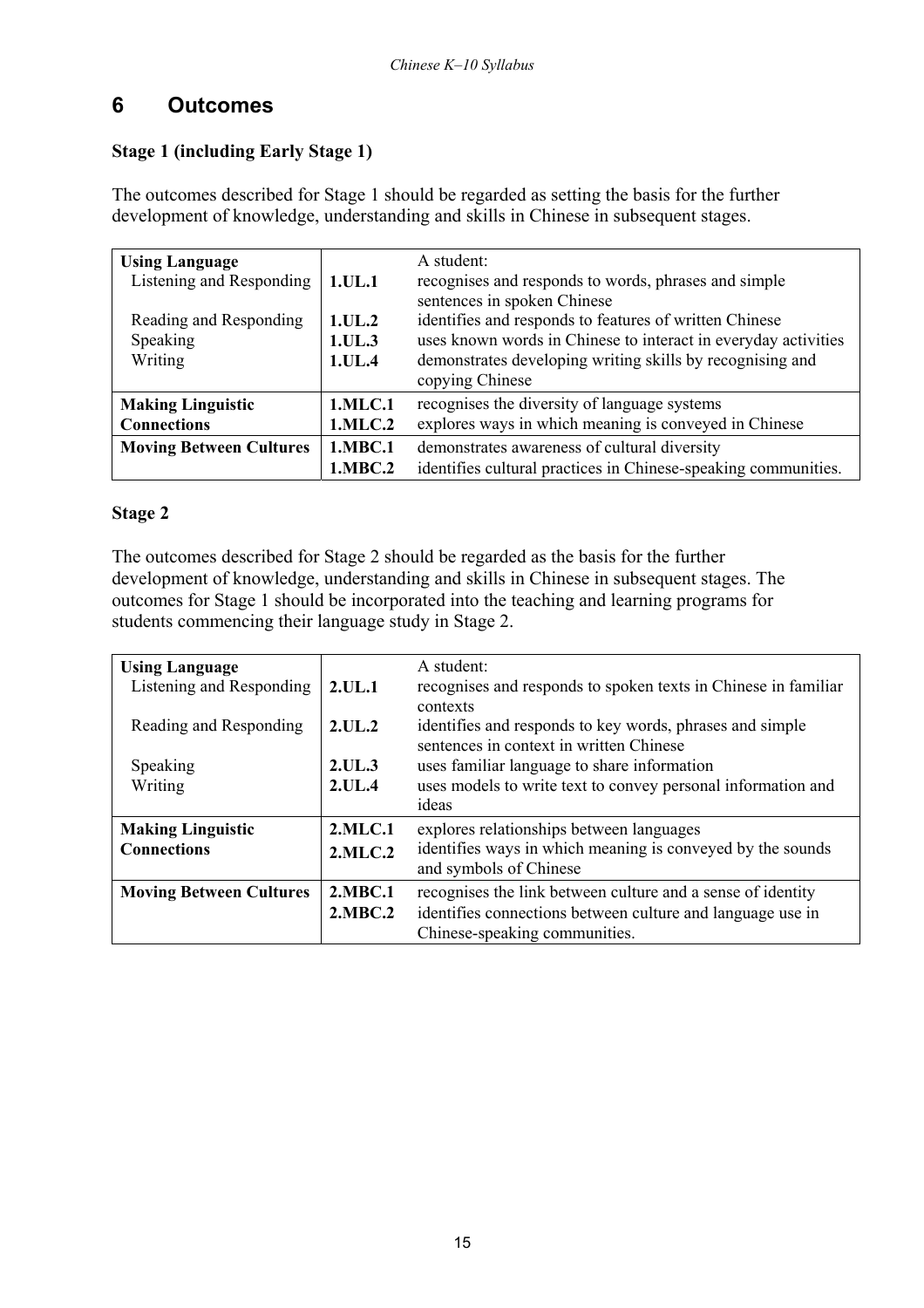### **Stage 3**

The outcomes described for Stage 3 should be regarded as the basis for the further development of knowledge, understanding and skills in Chinese in subsequent stages. The outcomes for Stages  $1-2$  should be incorporated into the teaching and learning programs for students commencing their language study in Stage 3.

| <b>Using Language</b>          |         | A student:                                                                                                  |
|--------------------------------|---------|-------------------------------------------------------------------------------------------------------------|
| Listening and Responding       | 3.UL.1  | organises and responds to key ideas from spoken texts in<br>familiar contexts                               |
| Reading and Responding         | 3.UL.2  | organises and responds to key ideas from written texts in<br>familiar contexts                              |
| Speaking                       | 3.UL.3  | interacts with others by sharing key points of information in<br>Chinese                                    |
| Writing                        | 3.UL.4  | writes texts to present key points of information in Chinese                                                |
| <b>Making Linguistic</b>       | 3.MLC.1 | recognises the importance of context in language use                                                        |
| <b>Connections</b>             | 3.MLC.2 | identifies patterns and features of Chinese by making<br>comparisons between languages                      |
| <b>Moving Between Cultures</b> | 3.MBC.1 | demonstrates awareness of cross-cultural influences on<br>language and culture                              |
|                                | 3.MBC.2 | demonstrates understanding of significant cultural values and<br>practices in Chinese-speaking communities. |

#### **Stage 4**

The outcomes described for Stage 4 should be regarded as the basis for the further development of knowledge, understanding and skills in Chinese in subsequent stages. The outcomes for Stages  $1-3$  should be incorporated into the teaching and learning programs for students commencing their language study in Stage 4.

| <b>Using Language</b>          |                | A student:                                                       |
|--------------------------------|----------------|------------------------------------------------------------------|
| Listening and Responding       | <b>4.UL.1</b>  | demonstrates understanding of the main ideas and supporting      |
|                                |                | detail in spoken texts and responds appropriately                |
| Reading and Responding         | 4.UL.2         | demonstrates understanding of the main ideas and supporting      |
|                                |                | detail in written texts and responds appropriately               |
| Speaking                       | 4.UL.3         | establishes and maintains communication in familiar              |
|                                |                |                                                                  |
|                                |                | situations                                                       |
| Writing                        | 4.UL.4         | applies a range of linguistic structures to express own ideas in |
|                                |                | writing                                                          |
| <b>Making Linguistic</b>       | <b>4.MLC.1</b> | demonstrates understanding of the importance of appropriate      |
| <b>Connections</b>             |                | use of language in diverse contexts                              |
|                                | <b>4.MLC.2</b> | explores the diverse ways in which meaning is conveyed by        |
|                                |                |                                                                  |
|                                |                | comparing and describing structures and features of Chinese      |
| <b>Moving Between Cultures</b> | <b>4.MBC.1</b> | demonstrates understanding of the interdependence of             |
|                                |                | language and culture                                             |
|                                | <b>4.MBC.2</b> | demonstrates knowledge of key features of the culture of         |
|                                |                |                                                                  |
|                                |                | Chinese-speaking communities.                                    |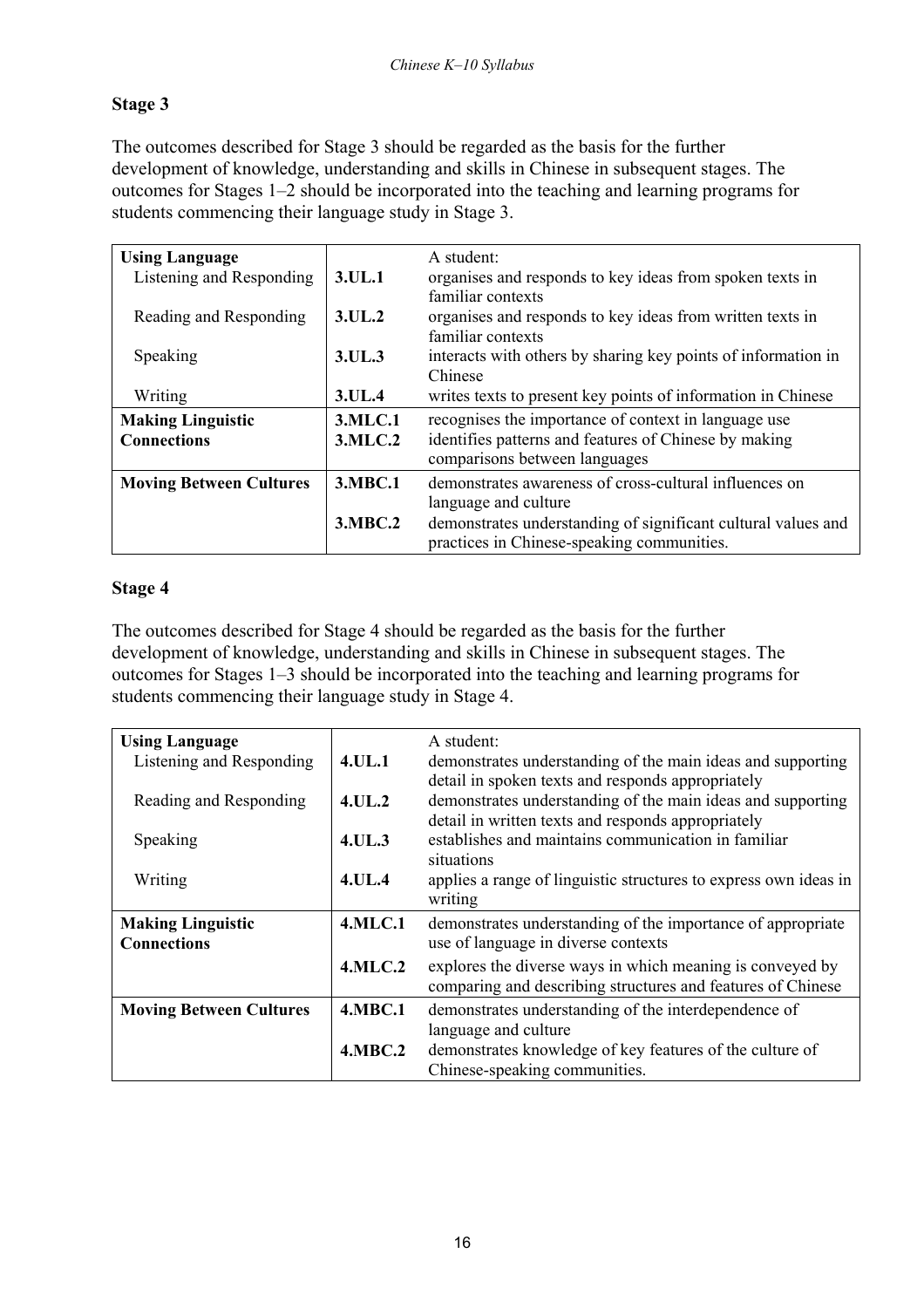### **Stage 5**

The outcomes described for Stage 5 should be regarded as the basis for the further development of knowledge, understanding and skills in Chinese in Stage 6. The outcomes for Stages 1–4 should be incorporated into the teaching and learning programs for students commencing their language study in Stage 5.

| <b>Using Language</b>          |                | A student:                                                     |
|--------------------------------|----------------|----------------------------------------------------------------|
| Listening and Responding       | 5.UL.1         | selects, summarises and analyses information and ideas in      |
|                                |                | spoken texts and responds appropriately                        |
| Reading and Responding         | 5.UL.2         | selects, summarises and analyses information and ideas in      |
|                                |                | written texts and responds appropriately                       |
| Speaking                       | 5.UL.3         | uses Chinese by incorporating diverse structures and features  |
|                                |                | to express own ideas                                           |
| Writing                        | 5.UL.4         | experiments with linguistic patterns and structures in Chinese |
|                                |                | to convey information and to express own ideas                 |
| <b>Making Linguistic</b>       | 5.MLC.1        | demonstrates understanding of the nature of languages as       |
| <b>Connections</b>             |                | systems by describing and comparing linguistic features        |
|                                |                | across languages                                               |
|                                | <b>5.MLC.2</b> | uses linguistic resources to support the study and production  |
|                                |                | of texts in Chinese                                            |
| <b>Moving Between Cultures</b> | 5.MBC.1        | explores the interdependence of language and culture in a      |
|                                |                | range of texts and contexts                                    |
|                                | <b>5.MBC.2</b> | identifies and explains aspects of the culture of Chinese-     |
|                                |                | speaking communities in texts.                                 |

#### **Life Skills**

For some students with special education needs, particularly those students with an intellectual disability, it may be determined that the Stage 4 and Stage 5 outcomes are not appropriate. For these students, Life Skills outcomes and content can provide the basis for the development of a relevant and meaningful program  $-$  see section 8.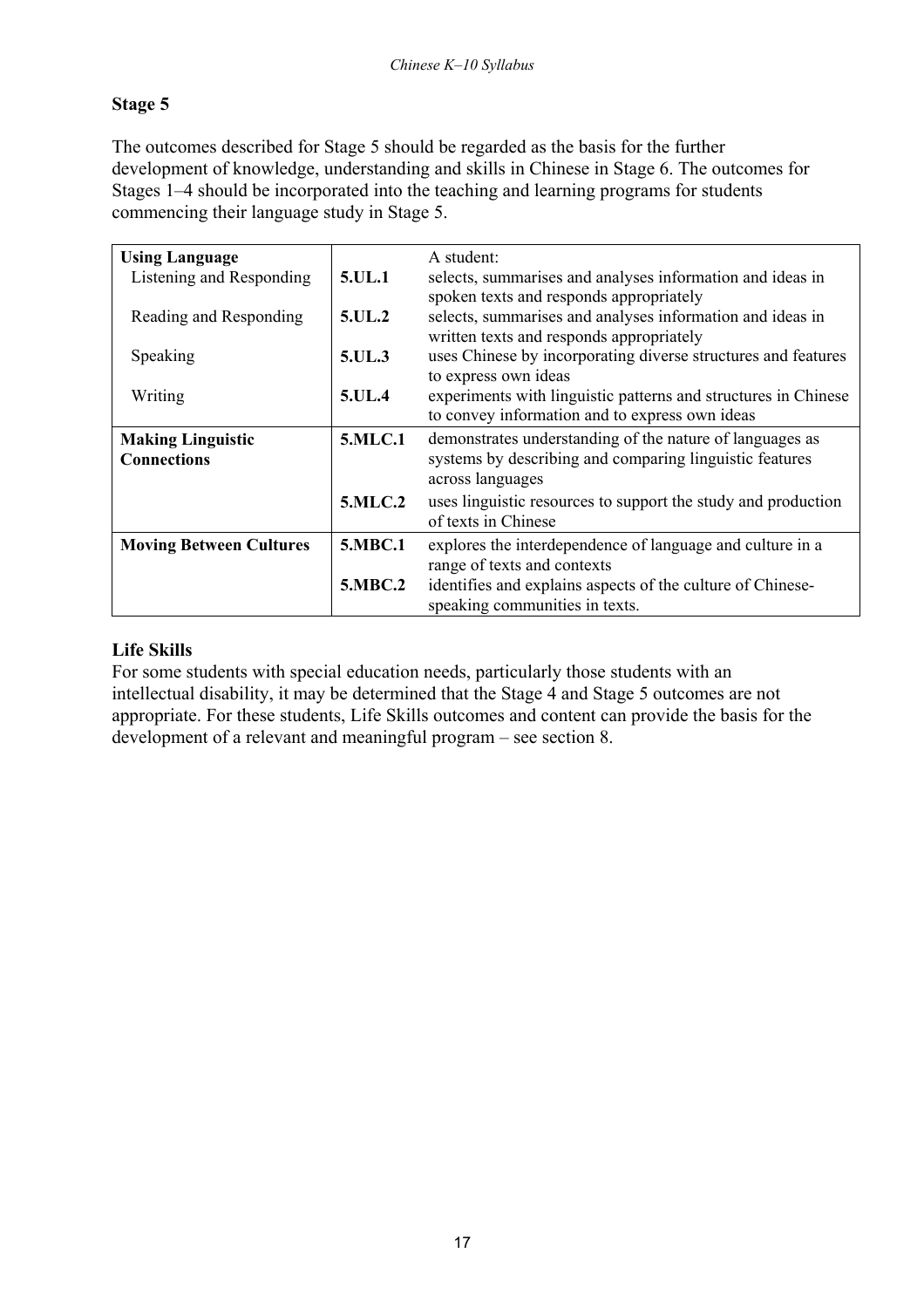### **Stage 5 Extension**

The outcomes described for Stage 5 Extension are for students who are able to achieve beyond Stage 5 outcomes.

| <b>Using Language</b>          |                | A student:                                                     |
|--------------------------------|----------------|----------------------------------------------------------------|
| Listening and Responding       | 5.UL.5         | selects, summarises and evaluates information and ideas in     |
|                                |                |                                                                |
|                                |                | spoken texts and presents a point of view in a range of text   |
|                                |                | types                                                          |
| Reading and Responding         | 5.UL.6         | selects, summarises and evaluates information and ideas in     |
|                                |                | written texts and responds appropriately in a range of text    |
|                                |                | types                                                          |
| Speaking                       | 5.UL.7         | uses Chinese with flexibility by incorporating new structures  |
|                                |                | and features for effective communication                       |
| Writing                        | 5.UL.8         | presents a point of view using accurate grammar and            |
|                                |                | experimenting with linguistic structures and features in a     |
|                                |                | range of text types                                            |
| <b>Making Linguistic</b>       | 5.MLC.3        | engages in discussions to solve linguistic problems and refine |
| <b>Connections</b>             |                | the production of original texts in Chinese                    |
|                                | 5.MLC.4        | analyses ways in which the structures and features of spoken   |
|                                |                | and written Chinese can be manipulated for particular effect   |
| <b>Moving Between Cultures</b> | 5.MBC.3        | evaluates the importance of being able to move between         |
|                                |                | cultures                                                       |
|                                | <b>5.MBC.4</b> | evaluates expressions and representations of the culture of    |
|                                |                | Chinese-speaking communities in a range of texts.              |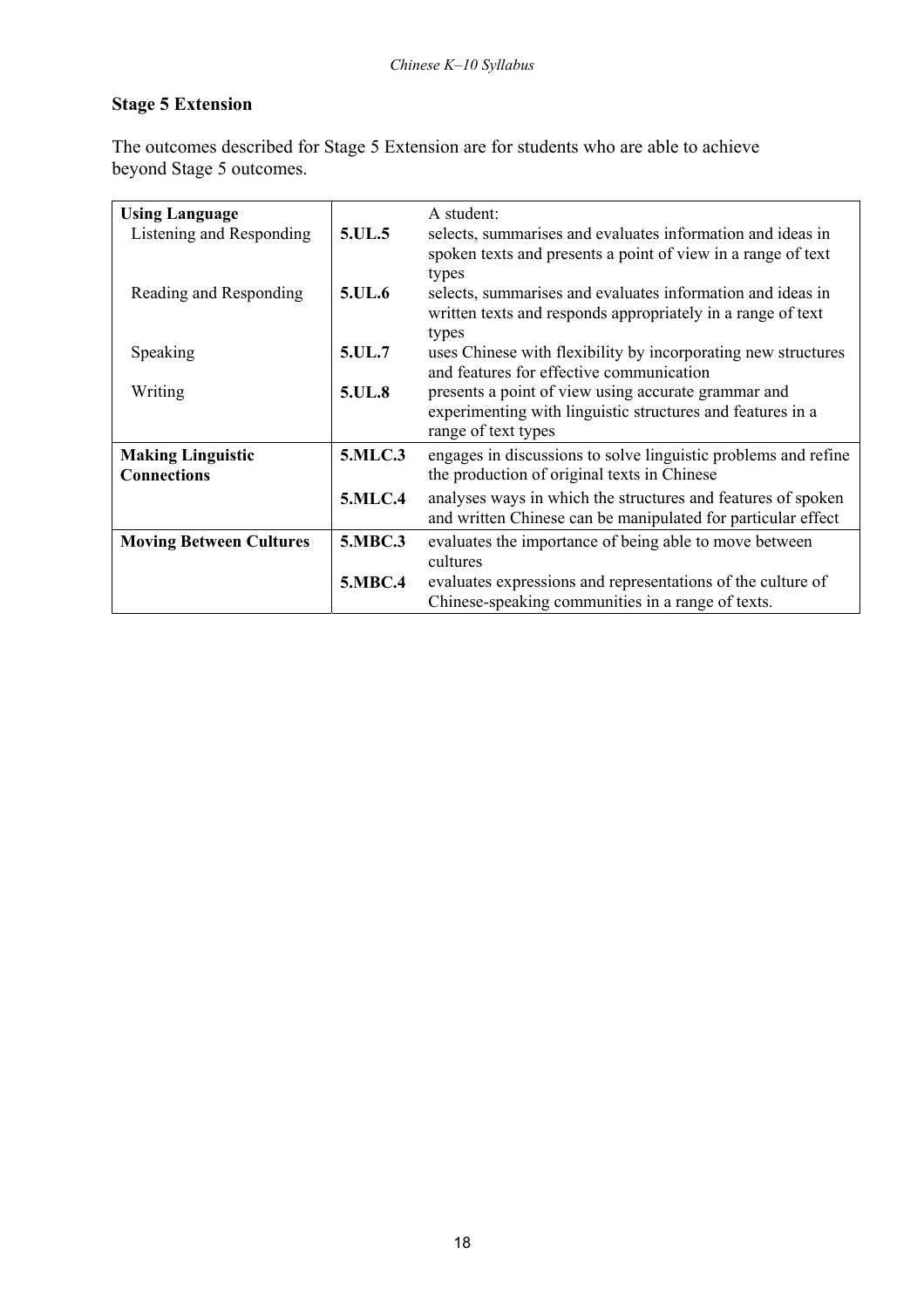## **7 Content**

### **7.1 Organisation of Content**

The *Chinese K–10 Syllabus* provides for a continuum of learning from Kindergarten to Year 10.

#### **Content in K-6**

The study of languages in  $K-6$  is a component of the K $-6$  HSIE key learning area (KLA) and consists of a core element and an optional element. The core element is embedded in the cultures outcomes in the K–6 HSIE syllabus and focuses on learning *about* languages and learning about the world *through* languages. The optional element focuses on *learning to use a language to communicate*. The study of languages in K–6 can be used to enrich student learning and also to contribute to the achievement of the K–6 HSIE cultures outcomes.

The content of the optional elements of the study of Chinese in K–6 is described in the *learn about* and *learn to* statements in sections 7.2, 7.3 and 7.4.

#### **Essential Content in Stage 4 and Stage 5**

The content is expressed in the form of *learn about* and *learn to* statements connected to the course outcomes listed in section 6. These statements form the basis for planning programs of study and units of work that will enable students to maximise their learning in Chinese and demonstrate the outcomes. Programming that integrates the essential content across a variety of outcomes within different units of work will enable teachers to cover the scope of the content within the indicative hours.

The essential content consists of a mandatory 100-hours study of one language over one continuous 12-month period between Years 7 and 10, but preferably in Years 7–8. The mandatory course, consisting of Stage 4 outcomes and content (see section 7.5), is a requirement for the award of the School Certificate.

Chinese may also be studied as an elective course for the School Certificate. The essential content described for Stage 5 Chinese has been designed to be addressed by a typical student within an indicative time of 200 hours. The School Certificate will report on student achievement judged against Stage 5 outcomes and content (see section 7.6).

The syllabus outcomes can be demonstrated through a range of contexts, themes and topics determined by the classroom teacher to take account of the needs, resources and facilities of the school and its community.

#### **Additional Content**

The acquisition of a language is a cumulative process. At each stage of learning, students develop greater breadth and depth of knowledge, understanding, skills, values and attitudes. Students may be encouraged to progress beyond the essential content described in sections 7.5 and 7.6 in order to broaden and deepen their knowledge, understanding and skills and to extend their interest in the language.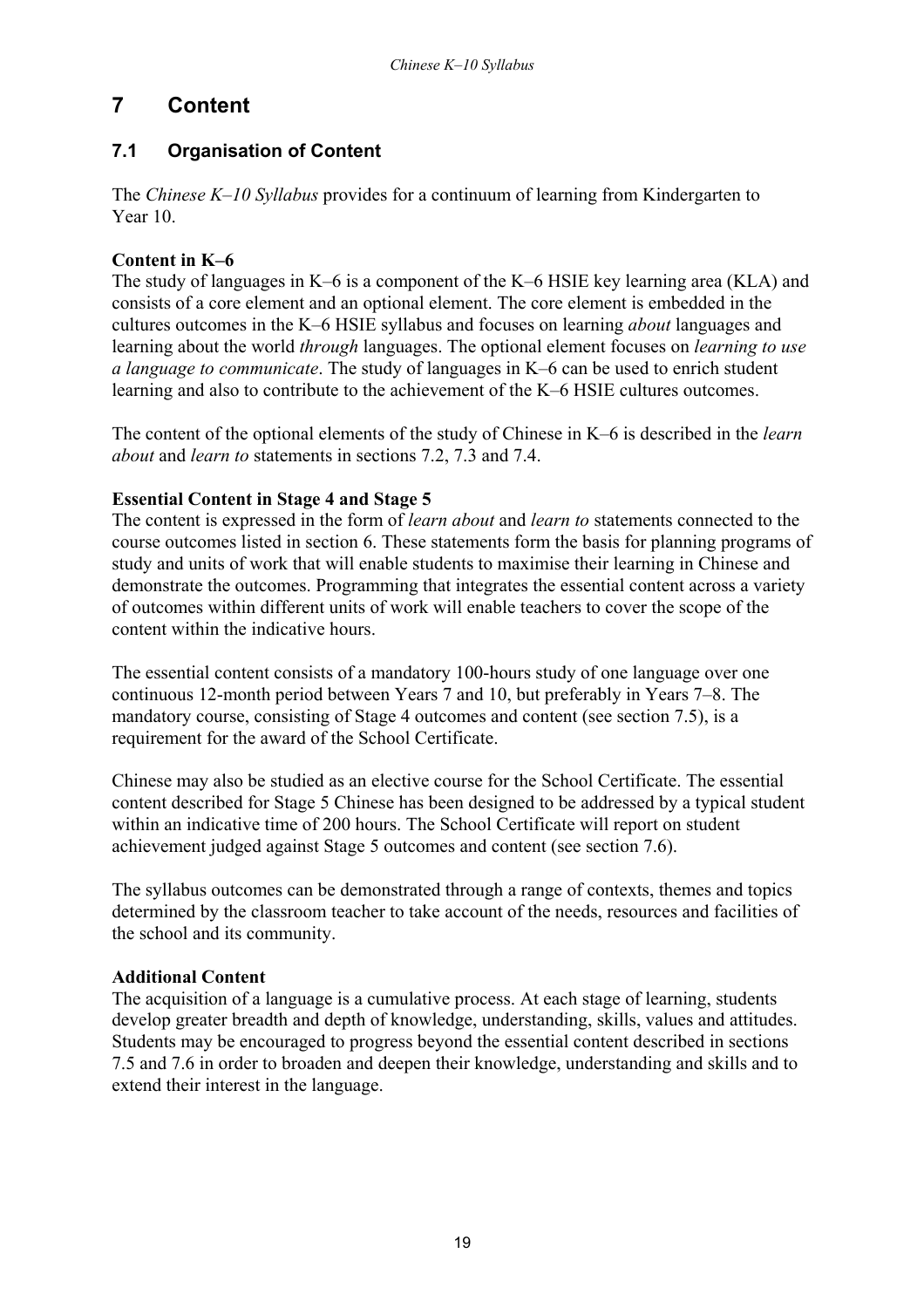Additional content may be provided by teachers to cater for the individual learning needs of students. It may also be provided by schools that offer a course of Chinese study in excess of the mandatory 100 hours in Stage 4. Additional content may be addressed by providing students with:

- access to a wider range of themes, topics, vocabulary and grammatical structures
- increased opportunities to develop more advanced communication skills
- a deeper knowledge and understanding of languages as systems
- enhanced insights into the relationship between language and culture.

Additional content is neither essential nor a prerequisite for further study.

#### **Extension Outcomes and Content**

Extension outcomes and content (see section 7.7) provide further opportunities for background speakers with high levels of literacy in Chinese and for second language learners who are gifted and talented in Chinese to progress beyond the Stage 5 content. Extension outcomes and content are designed to broaden and deepen students' knowledge, understanding and skills and to extend their interest in the language.

Extension outcomes and content are neither essential nor a prerequisite for further study.

#### **Life Skills**

Life Skills outcomes and content are in section 8.

#### **Cross-curriculum Content**

Cross-curriculum content assists students to achieve the broad learning outcomes defined in the Board of Studies *K*-10 Curriculum Framework. Cross-curriculum content is incorporated in the content of the *Chinese K–10 Syllabus* in the ways described below. Students<sup>7</sup> experience in the mandatory course may be further enriched by the cross-curriculum content provided for the  $K-6$  and elective sections of the syllabus.

#### **Information and Communication Technologies (ICT)**

The learning of languages is enriched through access to a variety of multimedia resources. When students can access diverse authentic contexts with ease and speed, the boundaries of the classroom are extended.

In  $K-6$ , ICT skills to be learnt and developed are:

- using text, sound and images to design presentations in order to enhance the development of speaking and writing skills in Chinese
- using word-processing skills to produce texts
- using software packages to cater for individual learning needs.

In the 100-hours mandatory study of a language, specific ICT skills to be learnt and developed in electronic communication/research are:

- collecting and interpreting electronic information
- demonstrating knowledge of ethics in regard to the use of technology to communicate information.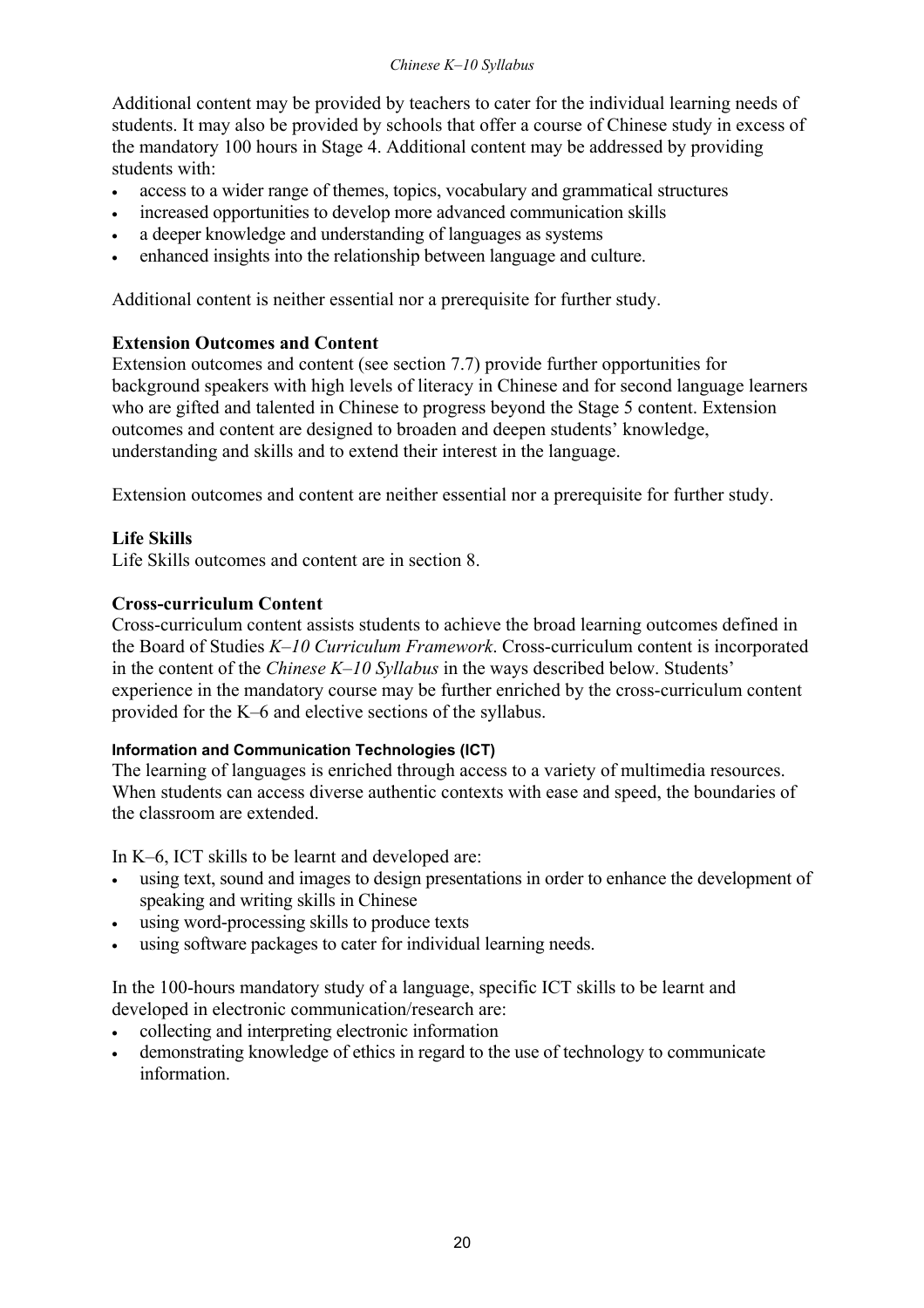#### *Chinese K-10 Syllabus*

In the elective course, ICT skills to be learnt and developed are:

- communicating via the internet with other Chinese learners and speakers to develop reading and writing skills in Chinese
- accessing up-to-date information about Chinese-speaking countries and communities to enhance classroom learning
- using samples of language performance by native speakers, gathered from a range of computer-based sources, such as the internet, as models for learning and authentic communication situations in Chinese
- making associations between text, sound and images to support understanding of Chinese.

#### **Work, Employment and Enterprise**

Young people need to be prepared for living and learning in a world that is more technologically focused, globally connected and internationally competitive. Through their study of Chinese, young people develop skills that equip them for participation in a range of work settings in an increasingly globalised world and workforce. Learning Chinese broadens the employment opportunities for young people and enables them to become more effective and valuable members of the workforce.

In  $K-6$ , the skill to be learnt and developed is:

working in teams to communicate effectively with others.

In the 100-hours mandatory study, skills to be learnt and developed are:

- recognising and identifying the contributions of Chinese-speaking communities to the world of work
- applying knowledge of Chinese language and culture to work opportunities.

In the elective course, the skill to be learnt and developed is:

• applying knowledge of Chinese language and culture to work opportunities.

#### **Civics and Citizenship**

Through the study of Chinese, students gain skills, knowledge and understanding that will equip them to participate in the global community. They learn about what it means to have a sense of identity within the environment of multicultural Australia.

In  $K-6$ , skills to be learnt and developed are:

- recognising the importance of symbols to create a sense of identity
- identifying changes that occur in language and customs through cross-cultural contact.

In the 100-hours mandatory study of Chinese, skills to be learnt and developed are:

- understanding the importance of tradition to a sense of cultural identity
- identifying and reflecting on representations of culture.

In the elective course, skills to be learnt and developed are:

- demonstrating ways to show respect for others by participating in activities associated with the customs and practices of Chinese-speaking communities
- recognising appropriate intercultural behaviour in diverse settings.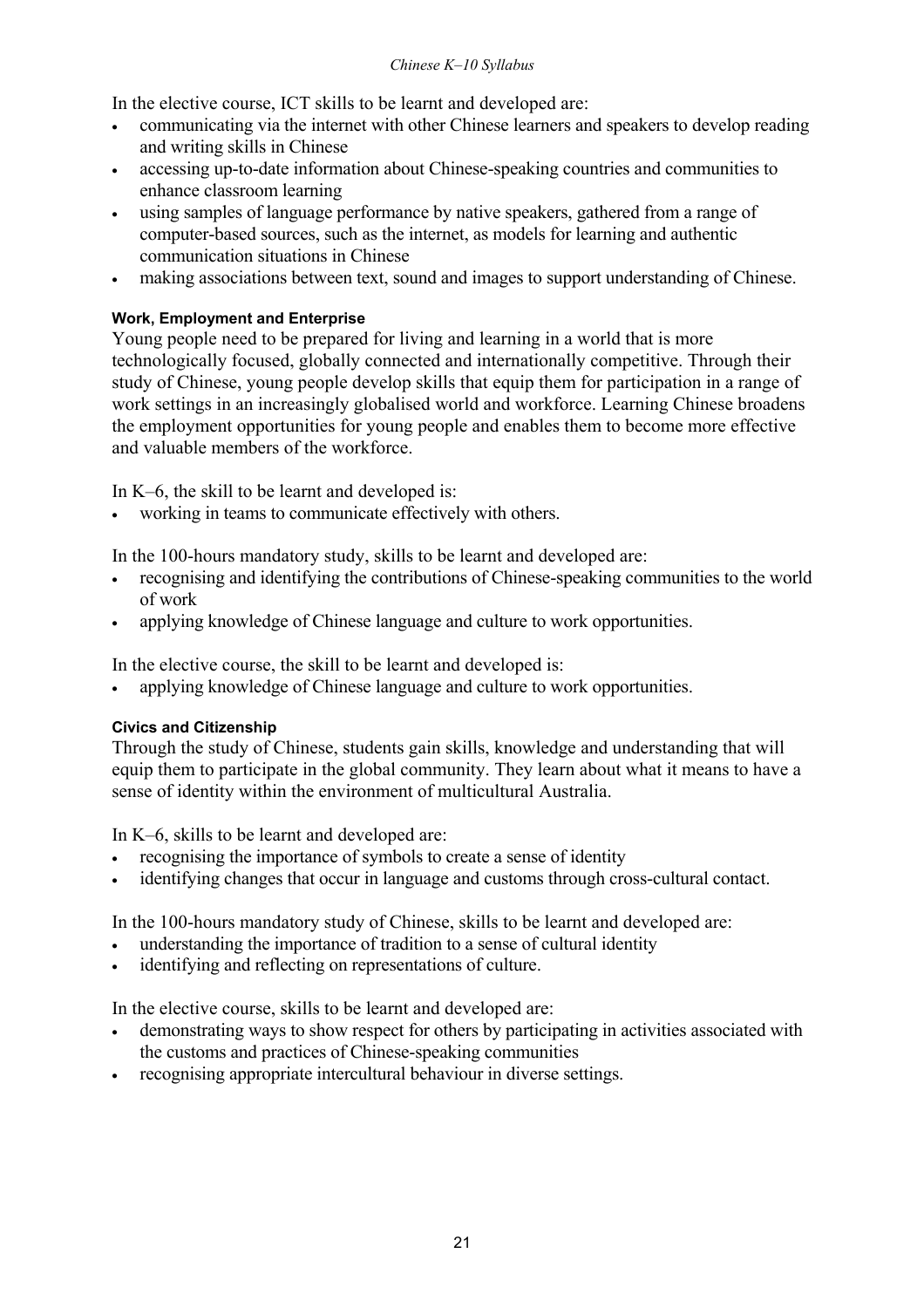#### **Difference and Diversity**

Through the study of Chinese, students develop awareness, understanding and acceptance of difference and diversity in their personal lives, and within the local and global community. Students learn about the different viewpoints, customs and traditions in Chinese-speaking communities, as well as characteristics that are common to all people. The study of Chinese fosters the ideals of respect for others and of appreciation and acceptance of diverse points of view, beliefs, attitudes and values. Students will develop an understanding and appreciation of issues such as age, race, ethnicity, gender, disability and sexuality.

In  $K-6$ , skills to be learnt and developed are:

- identifying similarities and appreciating differences in daily life in diverse communities
- exploring the significance of particular cultural values and practices.

In the 100-hours mandatory study, skills to be learnt and developed are:

- recognising the importance of culture and cultural awareness
- recognising how culturally appropriate behaviour and language are used in diverse contexts.

In the elective course, skills to be learnt and developed are:

- discussing and comparing the values and beliefs of diverse cultures
- developing appreciation of attitudes and practices of diverse cultures.

#### **Gender**

Through the study of Chinese, students learn about the roles and contributions of women and men in Chinese-speaking communities.

In  $K-6$ , the skill to be learnt and developed is:

• comparing aspects of traditional and contemporary lifestyles including gender roles.

In the 100-hours mandatory study of Chinese, skills to be learnt and developed are:

- identifying generalisations about women and men in Chinese-speaking communities
- identifying and explaining features of traditional and contemporary lifestyles in relation to gender including the roles and contributions of women and men.

In the elective course, the skill to be learnt and developed is:

• explaining cultural references regarding the roles of women and men in texts such as newspapers, magazines, advertisements and film.

#### **Key Competencies**

Key competencies are embedded in Chinese  $K-10$ , to enhance students<sup> $\cdot$ </sup> learning and the continuing development of the effective thinking skills necessary for further education, work and everyday life. The key competencies reflect core processes of learning Chinese and are explicit in the objectives, outcomes and content of the syllabus in the following ways:

- *collecting, analysing and organising information* through identifying the purpose in spoken and written texts and distinguishing between main ideas and supporting detail
- *communicating ideas and information* through developing the listening, reading, speaking and writing skills necessary for communication
- *planning and organising activities* through experimenting with linguistic patterns and structures to convey information and express ideas
- *working with others and in teams* through interaction between students for the acquisition of knowledge, understanding, skills, values and attitudes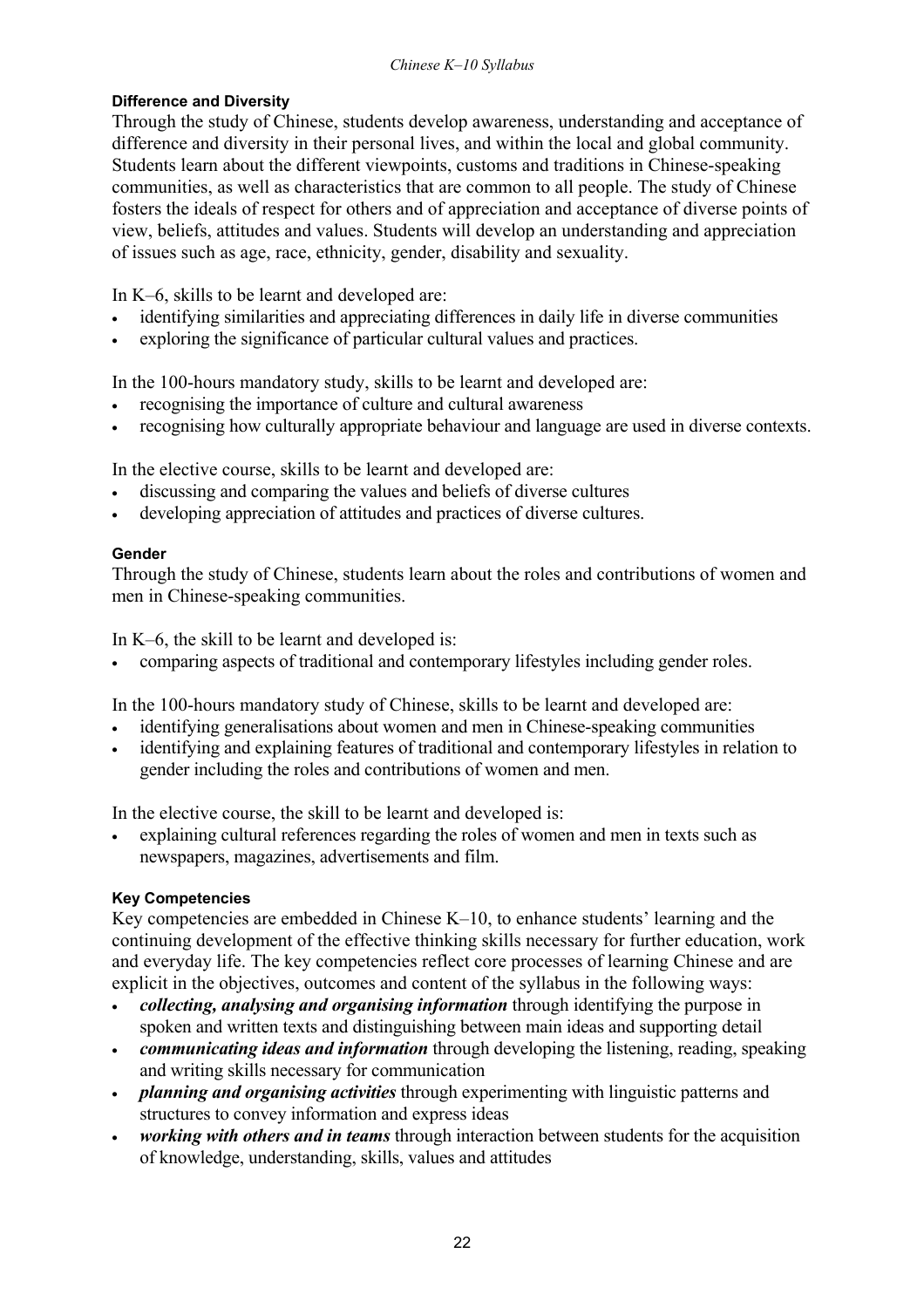- *solving problems* through analysing texts to comprehend meaning from context
- **using technology** through collecting and interpreting electronic information.

#### **Literacy**

Contemporary research has demonstrated explicit links between language learning and improved literacy skills. The study of Chinese provides students with another perspective on how languages work as systems, thereby enhancing literacy and language skills in English, as well as Chinese. For background speakers of Chinese, the skills which students develop through learning their first language also support and enhance the development of literacy in English.

In  $K-6$ , skills to be learnt and developed are:

- recognising features of spoken and written language
- comparing and identifying connections between languages, such as word order and sentence construction
- understanding different ways of setting out text when writing for a specific purpose.

In the 100-hours mandatory study, skills to be learnt and developed are:

- using metalanguage to describe structures and features of language
- exploring grammatical systems to appreciate how languages work
- recognising that grammatical concepts serve particular functions and represent part of the system of language
- identifying specific patterns and rules such as word construction, word order, tenses
- using information and communication technologies such as word-processing to support the production of original text.

In the elective course, skills to be learnt and developed are:

- describing and explaining appropriate linguistic features and structures needed for a specific purpose and context such as to persuade, inform or entertain
- evaluating the accuracy and appropriateness of structures when constructing and editing text.

#### **Multiculturalism**

Through the study of Chinese students will be encouraged to reflect on their own cultural heritage and on the contributions to Australian society of its culturally diverse population. Students will learn to appreciate, and to interact appropriately with, people of diverse cultural and linguistic backgrounds.

In  $K-6$ , skills to be learnt and developed are:

- engaging directly in cultural activities at school and within the local community
- recognising ways in which people express their culture such as through music, dance, costume and celebrations
- reflecting on influences in local culture such as restaurants, religions and festivals
- participating in activities associated with Chinese customs and practices.

In the 100-hours mandatory study, skills to be learnt and developed are:

- identifying cultural values and practices in observing social interaction among members of the community
- recognising that language and behaviour reflect important aspects of culture.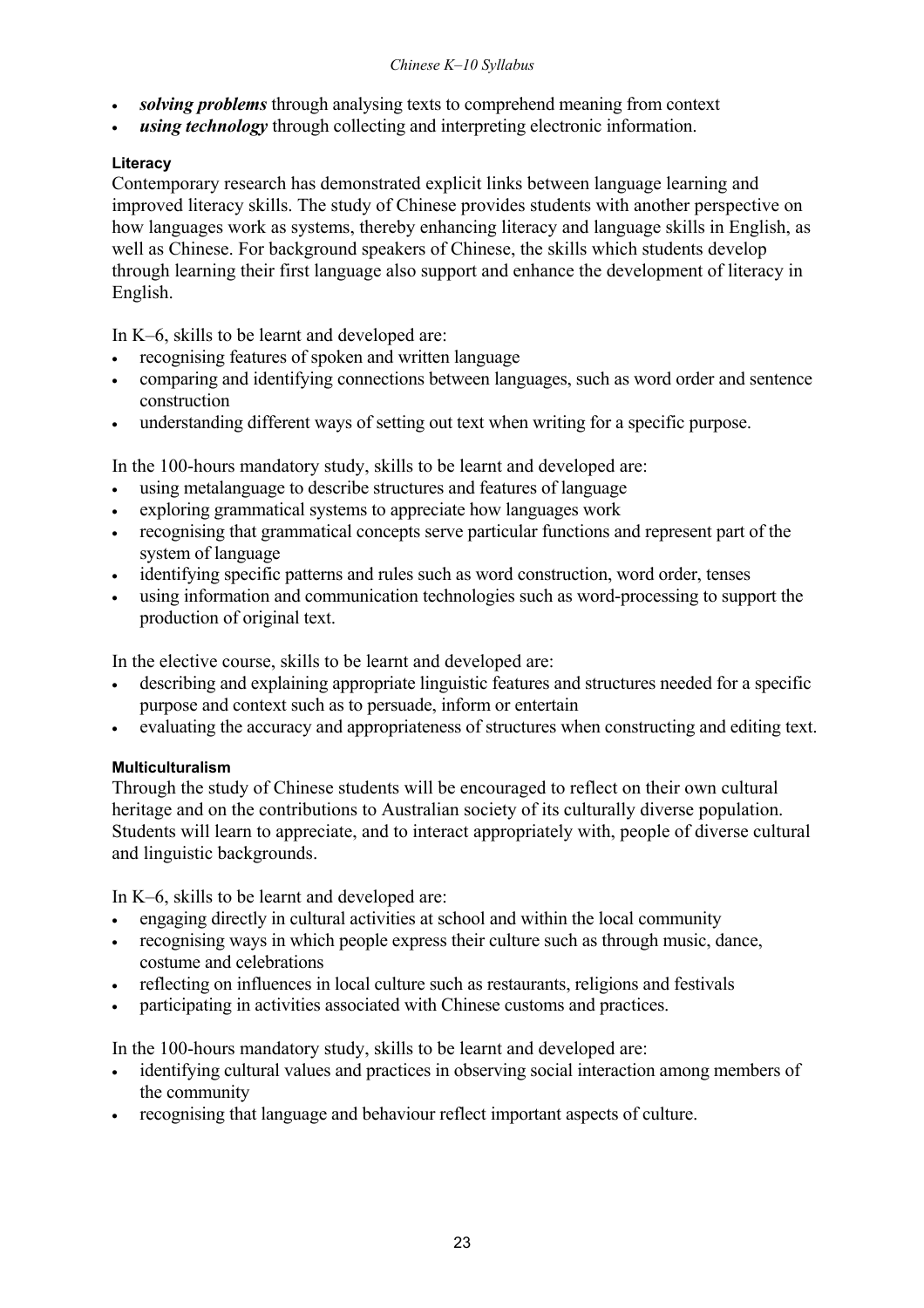#### *Chinese K-10 Syllabus*

In the elective course, the skill to be learnt and developed is:

• identifying and analysing ways in which culture is reflected in language use.

#### **Numeracy**

In their study of Chinese students draw on their knowledge of particular contexts and circumstances in deciding when to use mathematics. Students of Chinese use their numeracy skills to communicate in everyday situations.

In K–6, the skill to be learnt and developed is:

• recognising the meanings of symbols such as number and measurement.

In the 100-hours mandatory study, the skill to be learnt and developed is:

• applying logical thinking to the development of ideas.

In the elective course, skills to be learnt and developed are:

- recording, organising and presenting material in different formats such as charts and graphs
- using analytical methods to make judgements about the relevance of detail in texts.

Across the  $K-10$  curriculum there are other areas of cross-curriculum content, including Aboriginal and Indigenous, and Environment, that all students will experience through the mandatory curriculum.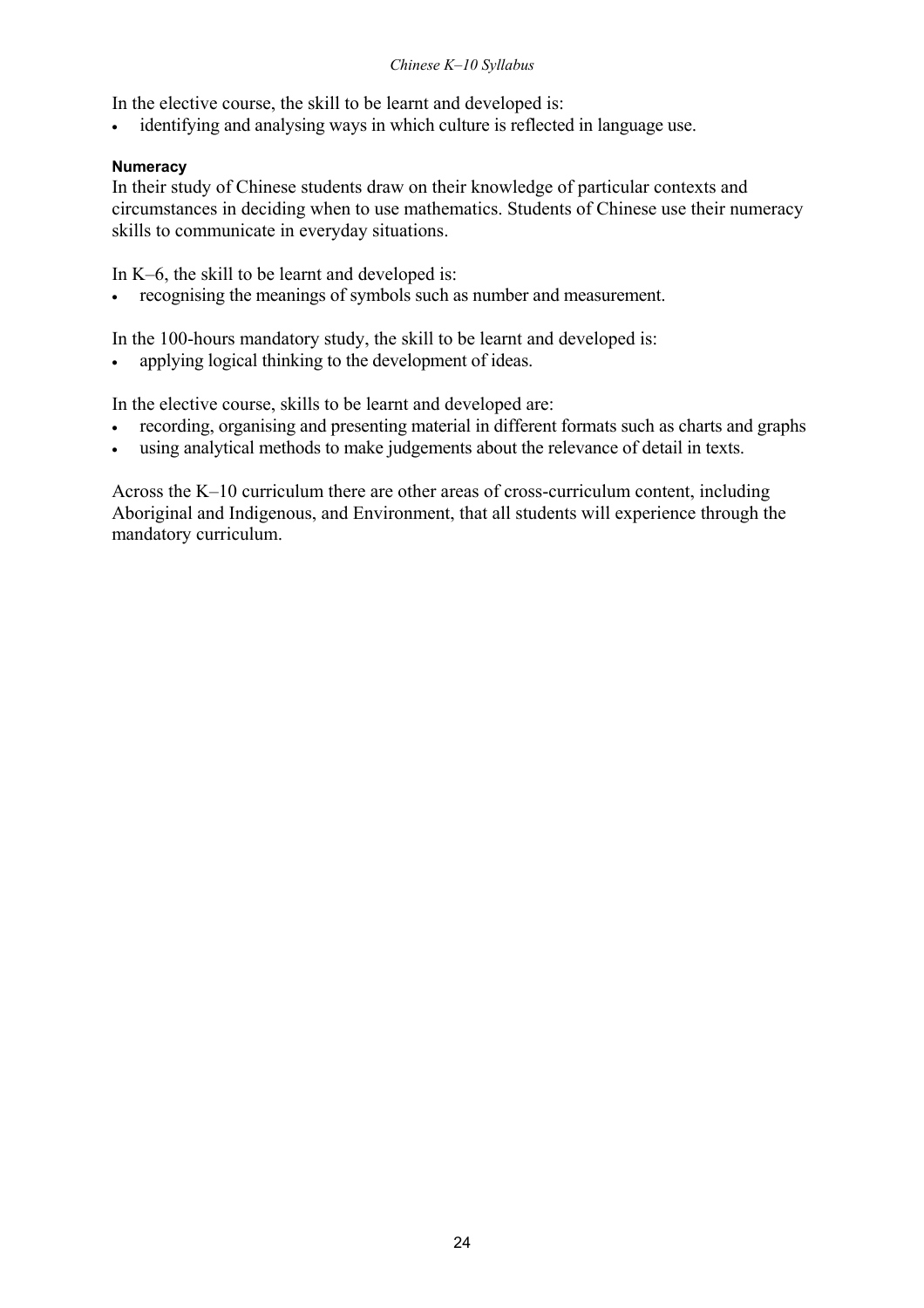# **7.2 Content for Stage 1 (including Early Stage 1)**

## **Stage 1 - Using Language**

Listening and Responding

| Outcome 1.UL.1:<br>spoken Chinese.                                   | A student recognises and responds to words, phrases and simple sentences in                                                                                                                                                              |  |
|----------------------------------------------------------------------|------------------------------------------------------------------------------------------------------------------------------------------------------------------------------------------------------------------------------------------|--|
| <b>Students learn about:</b>                                         | <b>Students learn to:</b>                                                                                                                                                                                                                |  |
| the importance of listening and observing                            | listen actively to aid comprehension                                                                                                                                                                                                     |  |
| the variety of contexts in which familiar<br>words can be identified | identify and respond to key words and<br>$\bullet$<br>phrases in context, eg songs, rhymes, dance,<br>actions and games                                                                                                                  |  |
| identification and classification of<br>information                  | associate language with known actions<br>$\bullet$<br>跑 <i>pǎo</i> (run), objects 猫 $m\bar{a}o$ (cat) or ideas<br>高兴 <i>gāoxìng</i> (happy)                                                                                              |  |
| the purpose of text in familiar situations                           | identify the purpose of short texts,<br>eg greetings, requests, statements                                                                                                                                                               |  |
| appropriate ways to respond using language<br>and gesture            | respond to greetings, questions, commands in<br>$\bullet$<br>verbal/nonverbal ways in familiar social<br>interactions such as games, role-plays,<br>classroom instructions,<br>eg 请举手! <i>Qǐng jǔshǒu!</i> (Please put up<br>your hand!) |  |
| the importance of pronunciation and<br>intonation.                   | discriminate between sounds and relate them<br>to specific meanings,<br>eg 爸 bà (father), 怕 pà (afraid)                                                                                                                                  |  |

### Reading and Responding

| Outcome 1.UL.2:<br>A student identifies and responds to features of written Chinese. |                                                                                                                              |  |
|--------------------------------------------------------------------------------------|------------------------------------------------------------------------------------------------------------------------------|--|
| <b>Students learn about:</b>                                                         | Students learn to:                                                                                                           |  |
| the relationship between printed text and<br>corresponding sounds and meanings       | recognise <i>Hànzì</i> , words and phrases of the<br>$\bullet$<br>language in print, eg as labels, captions and<br>in charts |  |
| different ways of showing comprehension                                              | demonstrate comprehension, eg by answering<br>$\bullet$<br>questions, matching words to pictures,<br>actions                 |  |
| identification or prediction of the meanings<br>of key words and phrases.            | contribute to shared reading to develop<br>$\bullet$<br>comprehension skills, eg Big Books.                                  |  |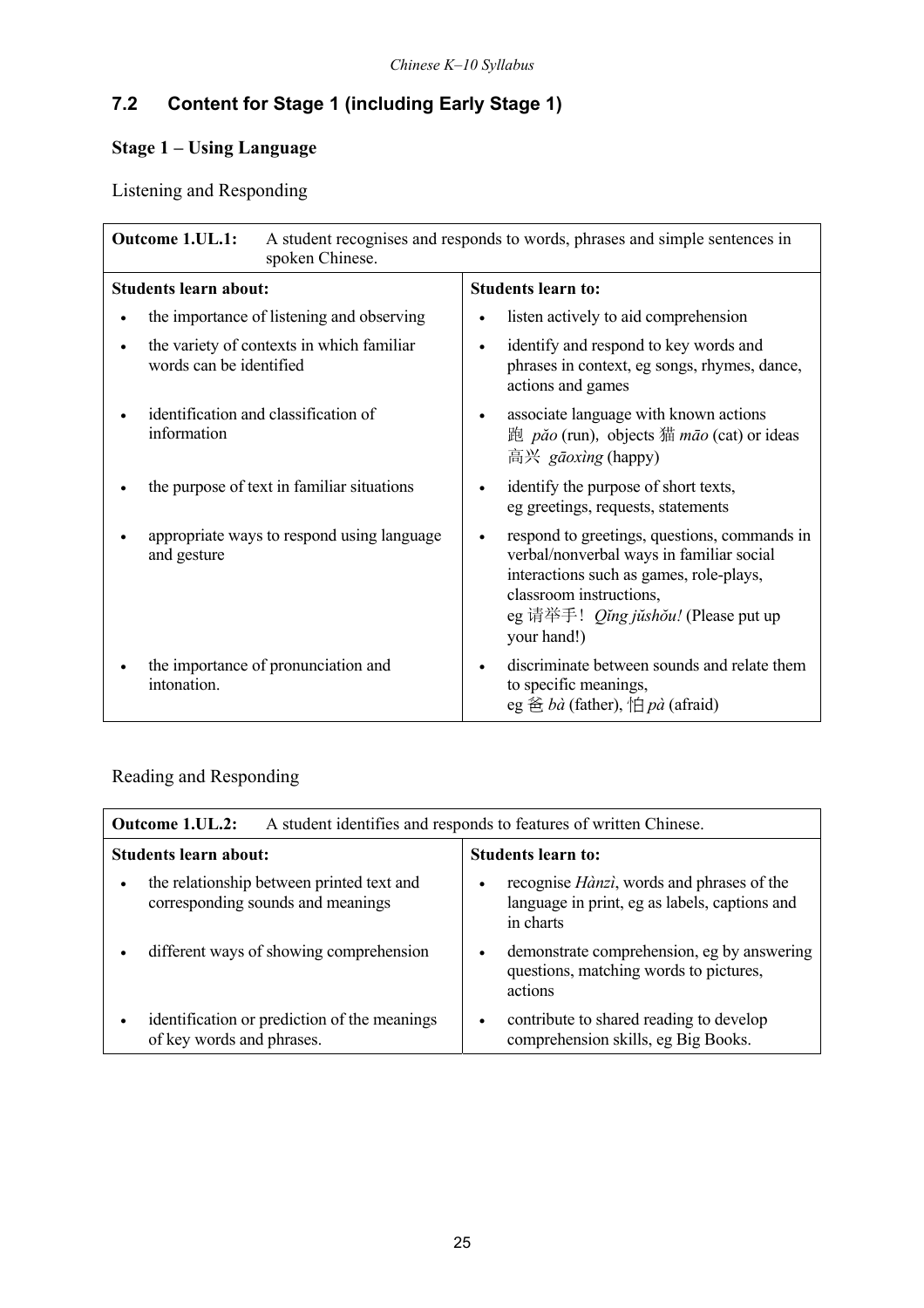# Speaking

| A student uses known words in Chinese to interact in everyday activities.<br>Outcome 1.UL.3:     |                                                                                                                                                                       |  |
|--------------------------------------------------------------------------------------------------|-----------------------------------------------------------------------------------------------------------------------------------------------------------------------|--|
| <b>Students learn about:</b>                                                                     | <b>Students learn to:</b>                                                                                                                                             |  |
| the importance of correct pronunciation,<br>intonation and stress for effective<br>communication | develop pronunciation and intonation skills<br>by singing and reciting, and repeating words<br>and phrases in context                                                 |  |
| appropriate expressions used in social<br>interaction                                            | participate in social exchanges with teacher<br>and peers, eg greetings, introducing self and<br>others, 老师好! Lăoshī hăo! (Hello<br>teacher!) 再见! Zàijiàn! (Goodbye!) |  |
| working in teams to communicate effectively<br>with others.                                      | use Chinese in classroom activities, eg songs,<br>$\bullet$<br>games, role-plays.                                                                                     |  |

# Writing

| <b>Outcome 1.UL.4:</b><br>Chinese.                                       | A student demonstrates developing writing skills by recognising and copying                                                                                                  |
|--------------------------------------------------------------------------|------------------------------------------------------------------------------------------------------------------------------------------------------------------------------|
| <b>Students learn about:</b>                                             | <b>Students learn to:</b>                                                                                                                                                    |
| <i>Hànzì</i> formation when writing words and<br>phrases                 | reproduce <i>Hànzì</i> , words and phrases by<br>$\bullet$<br>tracing, copying and colouring in                                                                              |
| ways of organising and presenting<br>information in context              | develop writing skills in context, eg matching<br>$\bullet$<br>words with pictures, labelling objects,<br>completing speech bubbles, writing key<br>words in a greeting card |
| features and functions of multimedia used to<br>access and produce text. | produce texts, eg greeting cards, posters,<br>$\bullet$<br>using a range of media, eg 生日快乐!<br>Shēngrì kuàilè! (Happy Birthday!)<br>新年好! Xīnnián hǎo! (Happy New Year!).     |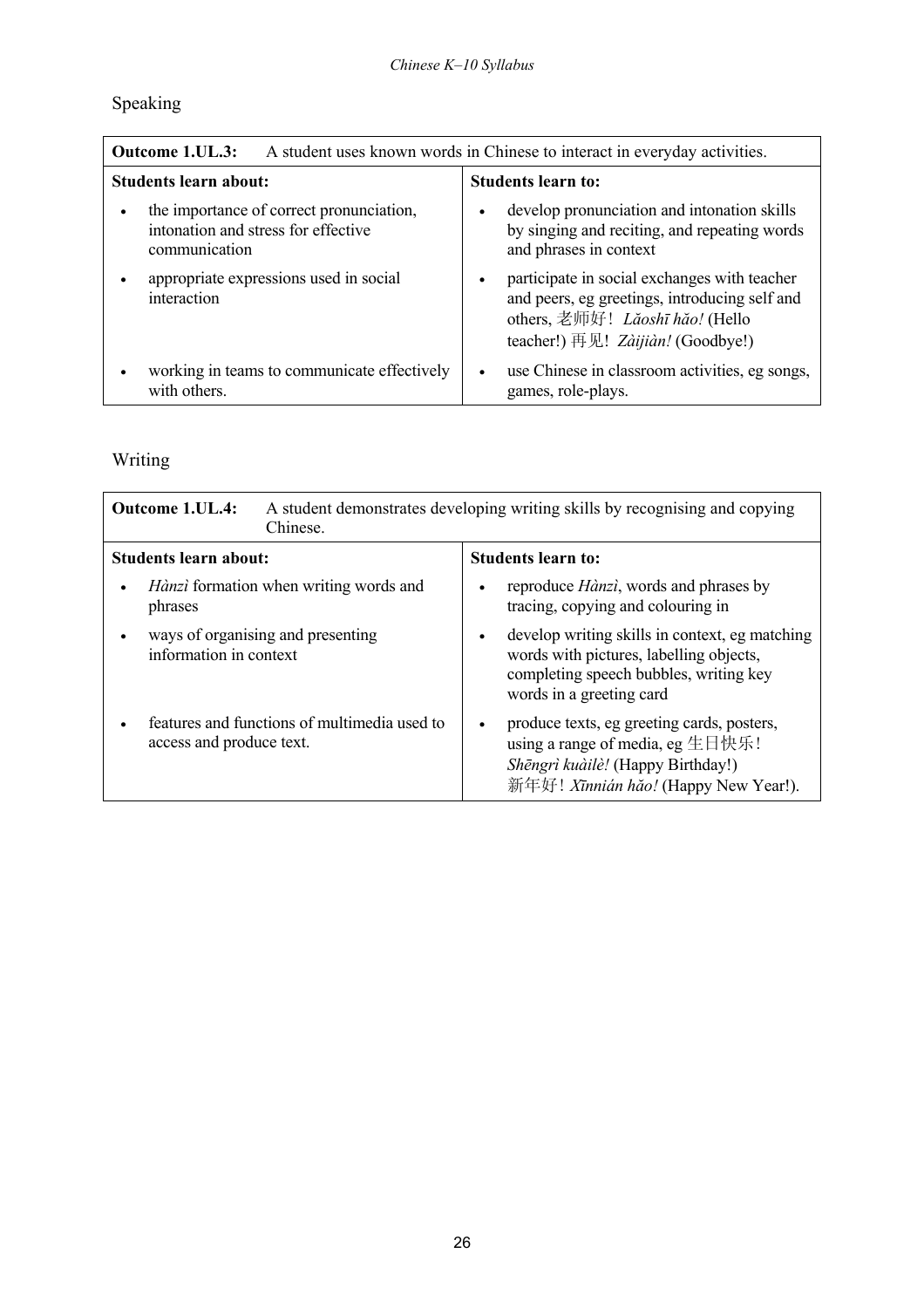## **Stage 1 - Making Linguistic Connections**

| <b>Outcome 1.MLC.1:</b> A student recognises the diversity of language systems. |                                                                                                                                                      |  |  |
|---------------------------------------------------------------------------------|------------------------------------------------------------------------------------------------------------------------------------------------------|--|--|
| Students learn about:                                                           | <b>Students learn to:</b>                                                                                                                            |  |  |
| the variety of languages that are used in the<br>community                      | be aware of the various sounds and written<br>$\bullet$<br>forms of languages in the community                                                       |  |  |
| familiar concepts that are expressed across<br>languages and cultures           | recognise the various ways in which familiar<br>$\bullet$<br>concepts are expressed, such as greetings                                               |  |  |
| meanings which can be conveyed through<br>non-linguistic forms.                 | recognise the sounds and meanings of signs<br>and symbols in everyday life, eg number,<br>male/female, no eating or drinking, no entry,<br>currency. |  |  |

| <b>Outcome 1.MLC.2:</b> A student explores ways in which meaning is conveyed in Chinese. |                                                                                                                                                                                                                                   |  |
|------------------------------------------------------------------------------------------|-----------------------------------------------------------------------------------------------------------------------------------------------------------------------------------------------------------------------------------|--|
| Students learn about:                                                                    | <b>Students learn to:</b>                                                                                                                                                                                                         |  |
| elements of the spoken language                                                          | recognise and reproduce sounds in Chinese,<br>٠<br>eg aspirated and unaspirated, $b$ -p, $d$ -t, m-f,<br>$g-k$ , <i>j-q</i> , <i>z-c</i> , <i>zh-ch</i> ; difficult sounds, eg <i>c</i> , <i>zh</i> ,<br>$r, q, x, e, u$ ; tones. |  |
| key features of nonverbal communication                                                  | use nonverbal communication, such as<br>$\bullet$<br>gestures, facial expressions, in role-play and<br>mime, eg sign language for numbers $1-10$<br>using fingers                                                                 |  |
| features of the written language                                                         | recognise features of the written language as<br>$\bullet$<br>representations of sound, eg Hànzi,<br>tonemarks, Pīnyīn                                                                                                            |  |
| how one <i>Hànzì</i> represents a sound and<br>meaning                                   | relate Hànzì components to pictures<br>٠<br>representing objects and ideas,<br>eg $\ddagger$ shǒu (hand), $\overline{N}$ yǔ (rain)                                                                                                |  |
| the development of some basic <i>Hànzì</i> from<br>ancient pictographs.                  | match <i>Hànzì</i> to their pictographic origins,<br>٠<br>eg $\wedge$ to person, $\Box$ to mouth.                                                                                                                                 |  |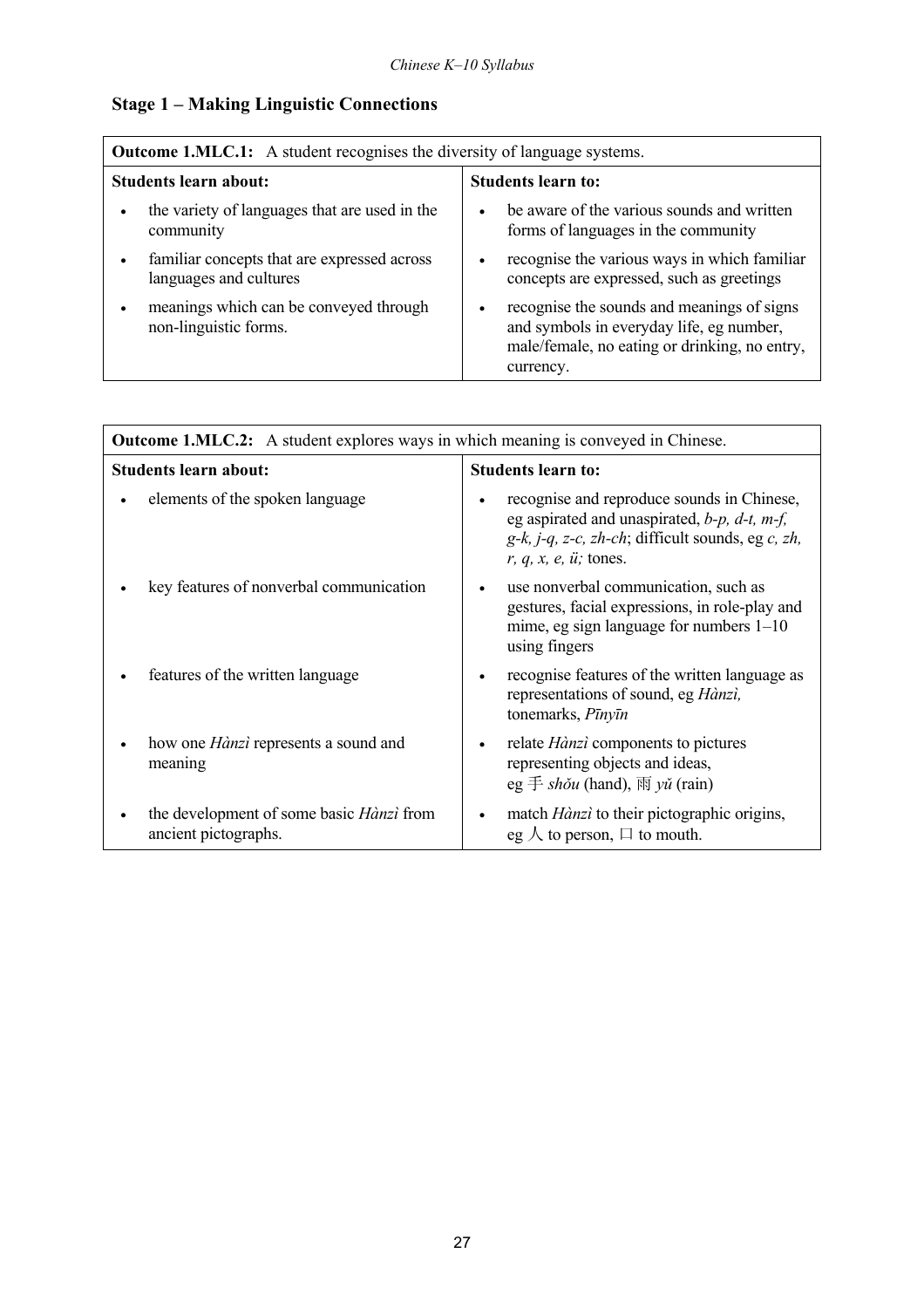## **Stage 1 - Moving Between Cultures**

| <b>Outcome 1.MBC.1:</b> A student demonstrates awareness of cultural diversity. |                                                                                                                      |  |
|---------------------------------------------------------------------------------|----------------------------------------------------------------------------------------------------------------------|--|
| <b>Students learn about:</b>                                                    | <b>Students learn to:</b>                                                                                            |  |
| cultural characteristics of the local<br>community                              | identify local places of cultural significance,<br>$\bullet$<br>eg shops, markets, restaurants, places of<br>worship |  |
| characteristics that all people share as well as<br>some of the differences     | recognise ways in which people express their<br>$\bullet$<br>culture, eg music, dance, food, games,<br>celebrations  |  |
| visible representations of cultural identity                                    | recognise visible expressions of identity,<br>$\bullet$<br>eg flags, maps, traditional dress, landmarks              |  |
| exploring cultural diversity using a range of<br>media.                         | gather information about diverse cultures by<br>$\bullet$<br>using media, eg posters, puppets.                       |  |

| <b>Outcome 1.MBC.2:</b> A student identifies cultural practices in Chinese-speaking communities.                     |                                                                                                                                                                                |  |
|----------------------------------------------------------------------------------------------------------------------|--------------------------------------------------------------------------------------------------------------------------------------------------------------------------------|--|
| Students learn about:                                                                                                | <b>Students learn to:</b>                                                                                                                                                      |  |
| significant aspects of culture in social<br>interaction                                                              | recognise specific customs and traditions in<br>$\bullet$<br>social interaction, eg greetings, saying 慢慢<br>吃! Mànmān chī! (Enjoy your meal!) during<br>meals                  |  |
| symbols and practices that reflect places and<br>events of importance to Chinese-speaking<br>communities             | explore cultural symbols and practices,<br>$\bullet$<br>eg through games, stories, songs, craft such<br>as making 灯笼 dēnglong (lantern) during<br>Lantern Festival, and realia |  |
| similarities and differences between local<br>communities' lifestyles and those of Chinese-<br>speaking communities. | compare aspects of their own lifestyle,<br>$\bullet$<br>(eg food, family) with those of Chinese-<br>speaking communities.                                                      |  |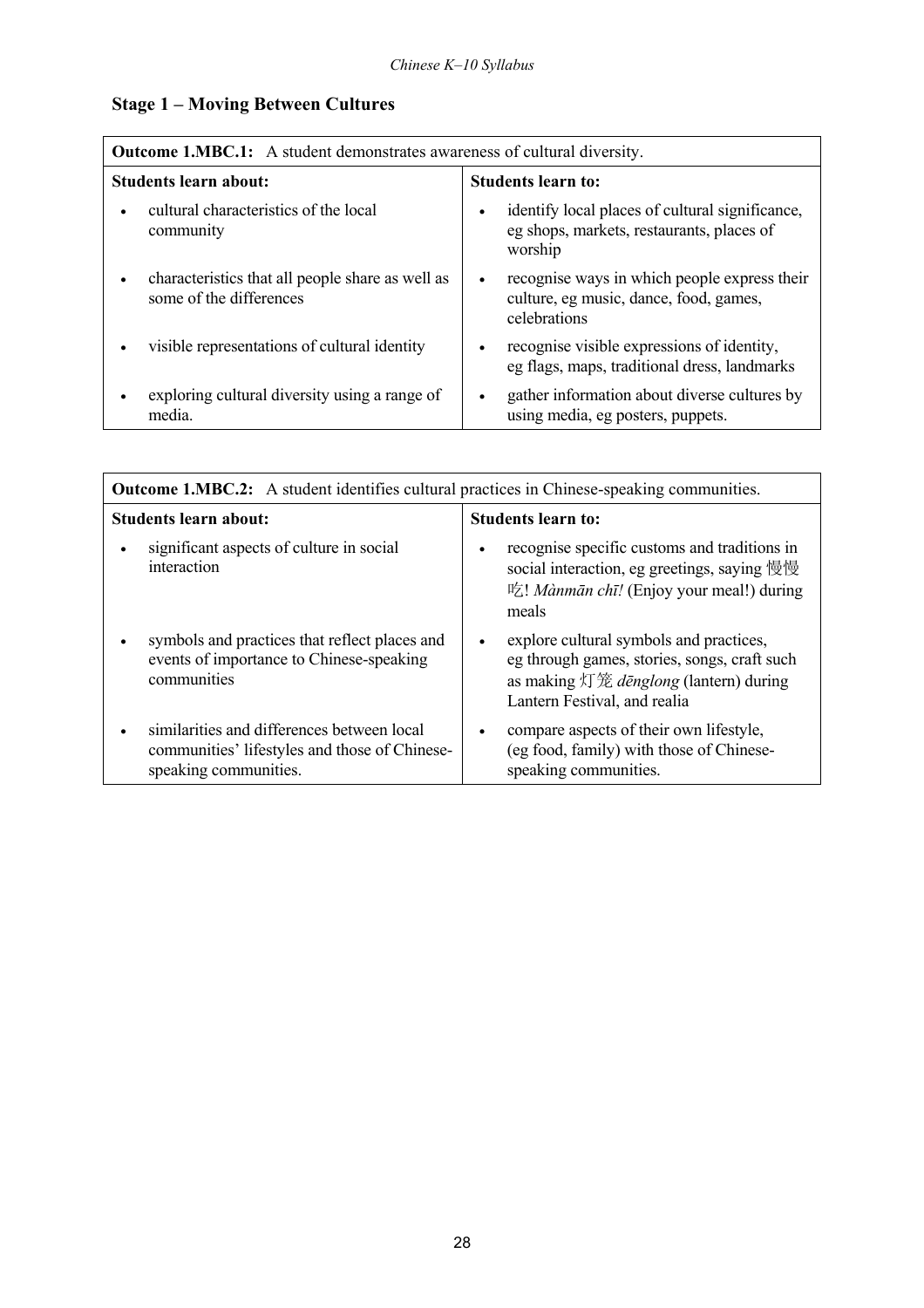# **7.3 Content for Stage 2**

## **Stage 2 - Using Language**

Listening and Responding

| Outcome 2.UL.1:<br>A student recognises and responds to spoken texts in Chinese in familiar<br>contexts. |                                                                                                                                                                                                                                                                                             |  |  |
|----------------------------------------------------------------------------------------------------------|---------------------------------------------------------------------------------------------------------------------------------------------------------------------------------------------------------------------------------------------------------------------------------------------|--|--|
| <b>Students learn about:</b>                                                                             | <b>Students learn to:</b>                                                                                                                                                                                                                                                                   |  |  |
| the importance of listening for key words to<br>assist understanding                                     | listen for meaning                                                                                                                                                                                                                                                                          |  |  |
| ways of showing comprehension and<br>maintaining interaction                                             | listen actively, using verbal and nonverbal<br>$\bullet$<br>communication to show comprehension and<br>maintain interaction                                                                                                                                                                 |  |  |
| the association between the spoken and<br>written language                                               | listen to short texts while following the written<br>$\bullet$<br>form                                                                                                                                                                                                                      |  |  |
| the different purposes of familiar spoken<br>language                                                    | identify stages in brief, casual conversations,<br>$\bullet$<br>eg greetings, interactions, farewells                                                                                                                                                                                       |  |  |
| how paralanguage assists meaning                                                                         | use paralanguage, eg tone, pitch, volume,<br>$\bullet$<br>gestures, facial expressions, to support<br>understanding, such as $\frac{f(x + 2)}{f(x + 2)}$ <i>Ni qù</i> ? (Will<br>you $go$ ?) – with rising intonation                                                                       |  |  |
| features of pronunciation and intonation, and<br>syllable and word formation in speech                   | repeat sounds, words and phrases with<br>$\bullet$<br>attention to pronunciation and intended<br>meaning, eg 四是四<br>十是十<br>十四是十四<br>四十是四十<br>sì shì sì,<br>shi shì shi,<br>shisì shì shisì,<br>sìshí shì sìshí.<br>Four is four,<br>Ten is ten,<br>Fourteen is fourteen,<br>Forty is forty. |  |  |
| intonation in statements, questions and<br>exclamations.                                                 | respond to questions, instructions and requests.<br>$\bullet$                                                                                                                                                                                                                               |  |  |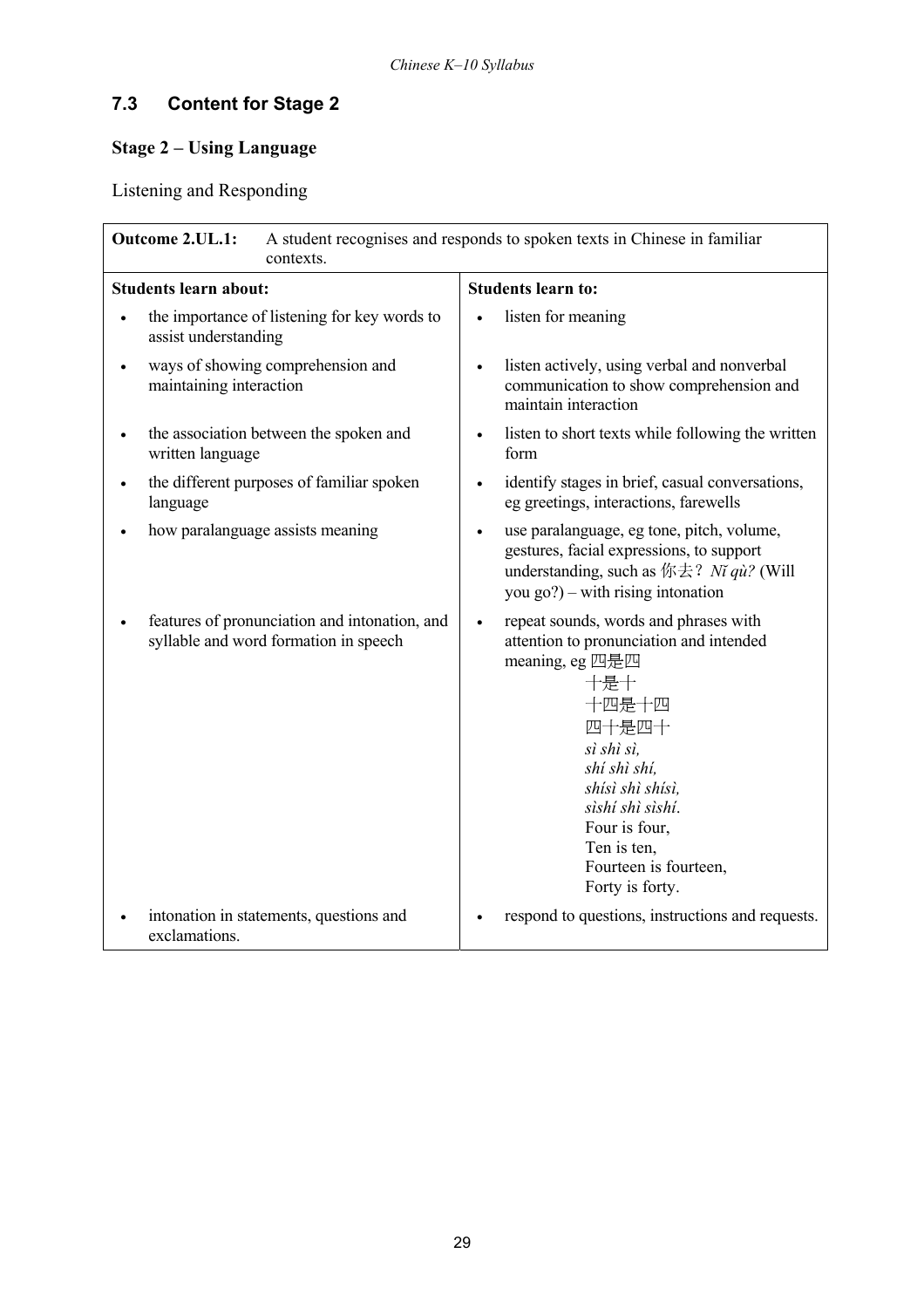# Reading and Responding

| <b>Outcome 2.UL.2:</b><br>A student identifies and responds to key words, phrases and simple sentences in<br>context in written Chinese.               |                                                                                                                                          |  |
|--------------------------------------------------------------------------------------------------------------------------------------------------------|------------------------------------------------------------------------------------------------------------------------------------------|--|
| <b>Students learn about:</b>                                                                                                                           | <b>Students learn to:</b>                                                                                                                |  |
| sources of support to enhance comprehension                                                                                                            | use teacher cues, visual stimuli, word lists and<br>$\bullet$<br>charts to support and enhance comprehension                             |  |
| the features of particular texts                                                                                                                       | recognise the forms and conventions of<br>language in text, eg in stories, cards and<br>messages                                         |  |
| the role of prior knowledge when attempting<br>to read a text                                                                                          | locate key words and phrases in a text                                                                                                   |  |
| the relationship between the spoken and<br>written word including differentiating<br>between Hànzì when determining the sound<br>and meaning of a word | use their knowledge of <i>Hànzì</i> to read and<br>understand words, eg simple pictographs<br>$\Box$ shān (mountain), $\Box$ rì (sun)    |  |
| methods of recording and displaying<br>information.                                                                                                    | respond to print text in a variety of ways,<br>eg matching words with pictures,<br>reconstructing a text, sequencing<br>words/sentences. |  |

# Speaking

| <b>Outcome 2.UL.3:</b><br>A student uses familiar language to share information.                                                                                 |                                                                                                                                                                                                                                            |  |
|------------------------------------------------------------------------------------------------------------------------------------------------------------------|--------------------------------------------------------------------------------------------------------------------------------------------------------------------------------------------------------------------------------------------|--|
| <b>Students learn about:</b>                                                                                                                                     | <b>Students learn to:</b>                                                                                                                                                                                                                  |  |
| the importance of correct sound articulation<br>$\bullet$<br>for effective communication                                                                         | imitate and reproduce correct pronunciation,<br>$\bullet$<br>intonation and stress, eg u, yuan, an, ang                                                                                                                                    |  |
| accessing sources of support for the<br>$\bullet$<br>production of spoken texts                                                                                  | produce their own texts using scaffolds,<br>$\bullet$<br>eg model sentences, cue cards                                                                                                                                                     |  |
| elements of active conversation and ways of<br>seeking attention, interrupting, initiating and<br>concluding, expressing comprehension and<br>non-comprehension. | engage in conversations to ask and respond<br>$\bullet$<br>to questions, make and respond to requests,<br>give and respond to instructions,<br>eg 请问… $Qing$ wèn… (May I ask?)<br>谢谢, 明白了。Xièxiè, míngba le。<br>(Thank you. I understand.) |  |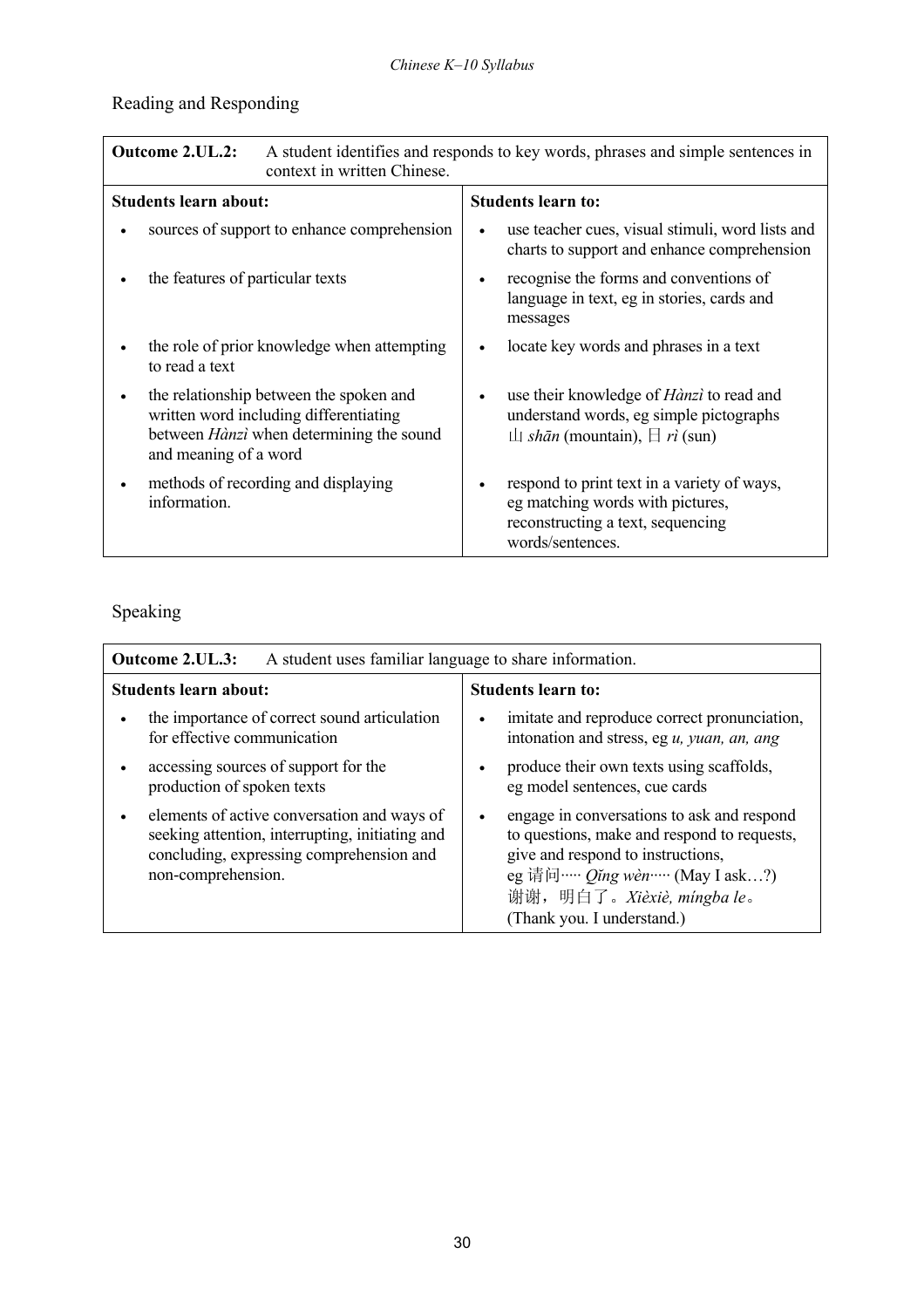# Writing

| <b>Outcome 2.UL.4:</b><br>A student uses models to write text to convey personal information and ideas. |                                                                                                                                                    |
|---------------------------------------------------------------------------------------------------------|----------------------------------------------------------------------------------------------------------------------------------------------------|
| Students learn about:                                                                                   | <b>Students learn to:</b>                                                                                                                          |
| key features of the writing system                                                                      | practise writing <i>Hànzi</i> using models, and<br>$\bullet$<br>build words using familiar symbols,<br>eg 林 lín (forest), 明 míng (bright)          |
| features and conventions of written text                                                                | use scaffolds to experiment with language<br>$\bullet$<br>and produce their own texts, such as model<br>texts and sample sentence patterns         |
| the use of supports to assist the<br>communication of ideas                                             | refer to charts, dictionaries, word lists and<br>$\bullet$<br>glossaries to access <i>Hànzì</i> or vocabulary to<br>enhance communication of ideas |
| the construction of text in order to convey<br>meaning                                                  | organise and present information, eg by<br>$\bullet$<br>selecting from options to label pictures and<br>complete sentences                         |
| the use of information and communication<br>technologies for communicative purposes.                    | use word-processing skills to produce texts<br>$\bullet$<br>and engage the interest of the reader,<br>eg greeting cards, invitations, posters.     |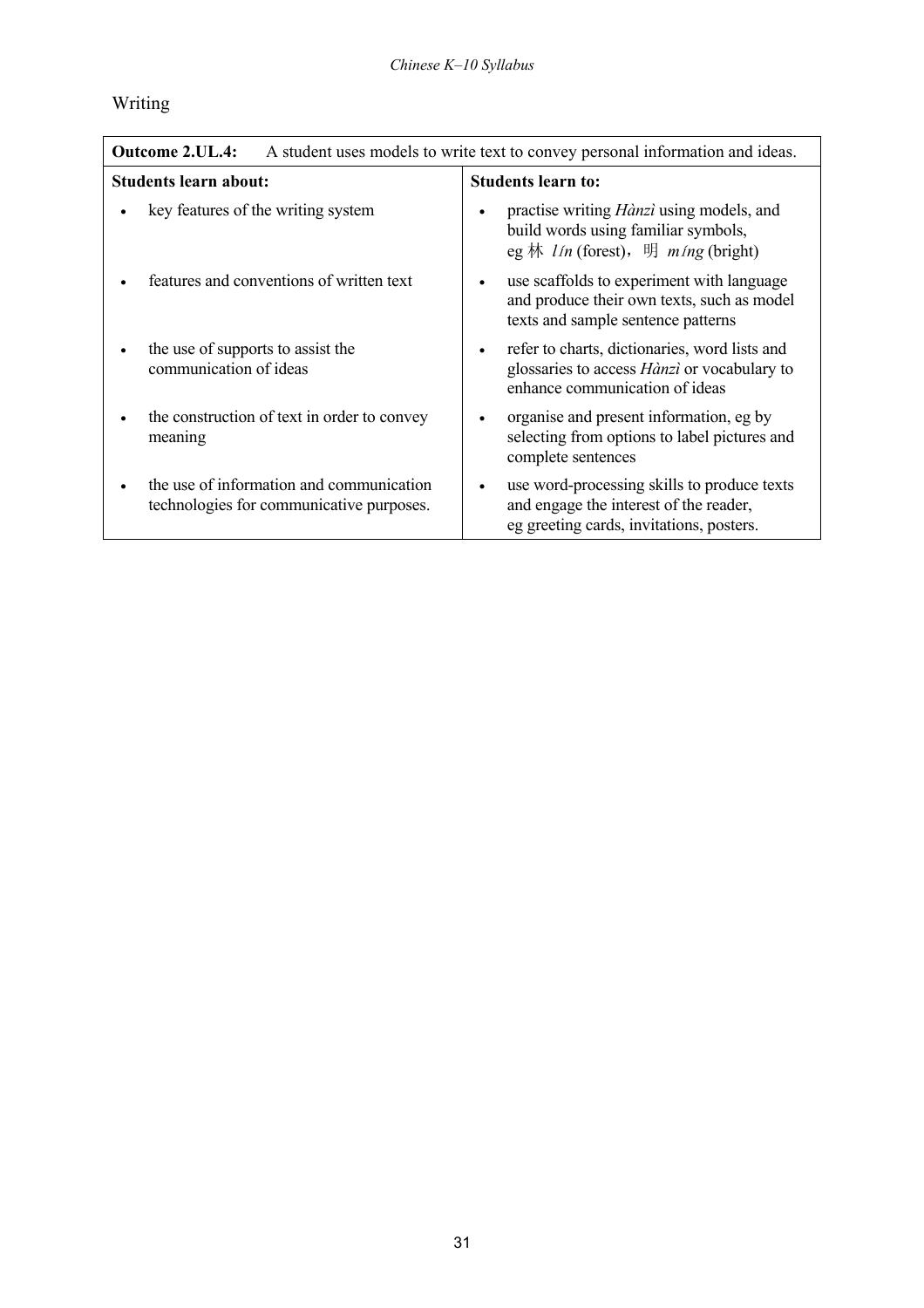$\overline{\mathsf{I}}$ 

## **Stage 2 – Making Linguistic Connections**

| <b>Outcome 2.MLC.1:</b> A student explores relationships between languages.    |                                                                                                                                               |  |
|--------------------------------------------------------------------------------|-----------------------------------------------------------------------------------------------------------------------------------------------|--|
| <b>Students learn about:</b>                                                   | <b>Students learn to:</b>                                                                                                                     |  |
| the influence of globalisation on language<br>$\bullet$                        | identify words drawn from other languages,<br>$\bullet$<br>eg café, kindergarten, pizza, yumcha                                               |  |
| the existence of rules in language use<br>$\bullet$                            | identify and compare connections between<br>$\bullet$<br>languages, eg word order, grammar                                                    |  |
| common features of social interaction across<br>٠<br>languages                 | recognise ways to communicate, some of<br>$\bullet$<br>which are culture-specific, eg greetings,<br>farewells                                 |  |
| similarities and differences between language<br>$\bullet$<br>writing systems. | identify similarities and differences in<br>$\bullet$<br>orthography between languages, eg non-<br>alphabetic systems, specific letter forms. |  |

| <b>Outcome 2.MLC.2:</b> A student identifies ways in which meaning is conveyed by the sounds and<br>symbols of Chinese. |                                                                                                                                                      |  |
|-------------------------------------------------------------------------------------------------------------------------|------------------------------------------------------------------------------------------------------------------------------------------------------|--|
| <b>Students learn about:</b>                                                                                            | <b>Students learn to:</b>                                                                                                                            |  |
| features of spoken language which convey<br>meaning                                                                     | identify features of the spoken language,<br>eg pronunciation, intonation, stress                                                                    |  |
| the influence of word order on how meaning<br>is conveyed                                                               | demonstrate understanding of the<br>$\bullet$<br>conventions of speech, eg how exclamations,<br>commands, questions and statements are<br>formed,    |  |
|                                                                                                                         | use of particle $\overline{f}$ – 太好了! <i>Tài hǎo le!</i><br>(It's great!)                                                                            |  |
|                                                                                                                         | use of particle 吧 – 走吧! Zou ba!<br>(Let's go!)                                                                                                       |  |
|                                                                                                                         | use of particle 吗 - 你好吗? N hao ma?<br>(How are you?)                                                                                                 |  |
|                                                                                                                         | use of time word at beginning of sentence<br>周末你喜欢做什么? Zhōumò nǐ xihuan<br>zuò shénme? (What do you like to do on<br>weekends?)                      |  |
| the meanings conveyed by formulaic words<br>and phrases                                                                 | recognise formulaic expressions,<br>eg 不客气。Bù kèqi。(You are welcome.)<br>那里, 那里。 Nǎli, nǎli。 (Not really.) – a<br>courteous response to a compliment |  |
| the construction of <i>Hànzì</i> and meanings                                                                           | explore the specific written forms used to<br>$\bullet$<br>convey meaning, eg radicals $\pm$ , $\hat{\gamma}$                                        |  |
| the construction of <i>Hànzì</i> and sounds.                                                                            | recognise similar phonetic (sound)<br>components, eg $\exists$ mã (horse), $\forall \exists$ mā<br>(mother), $\Box$ <i>ma</i> (question marker).     |  |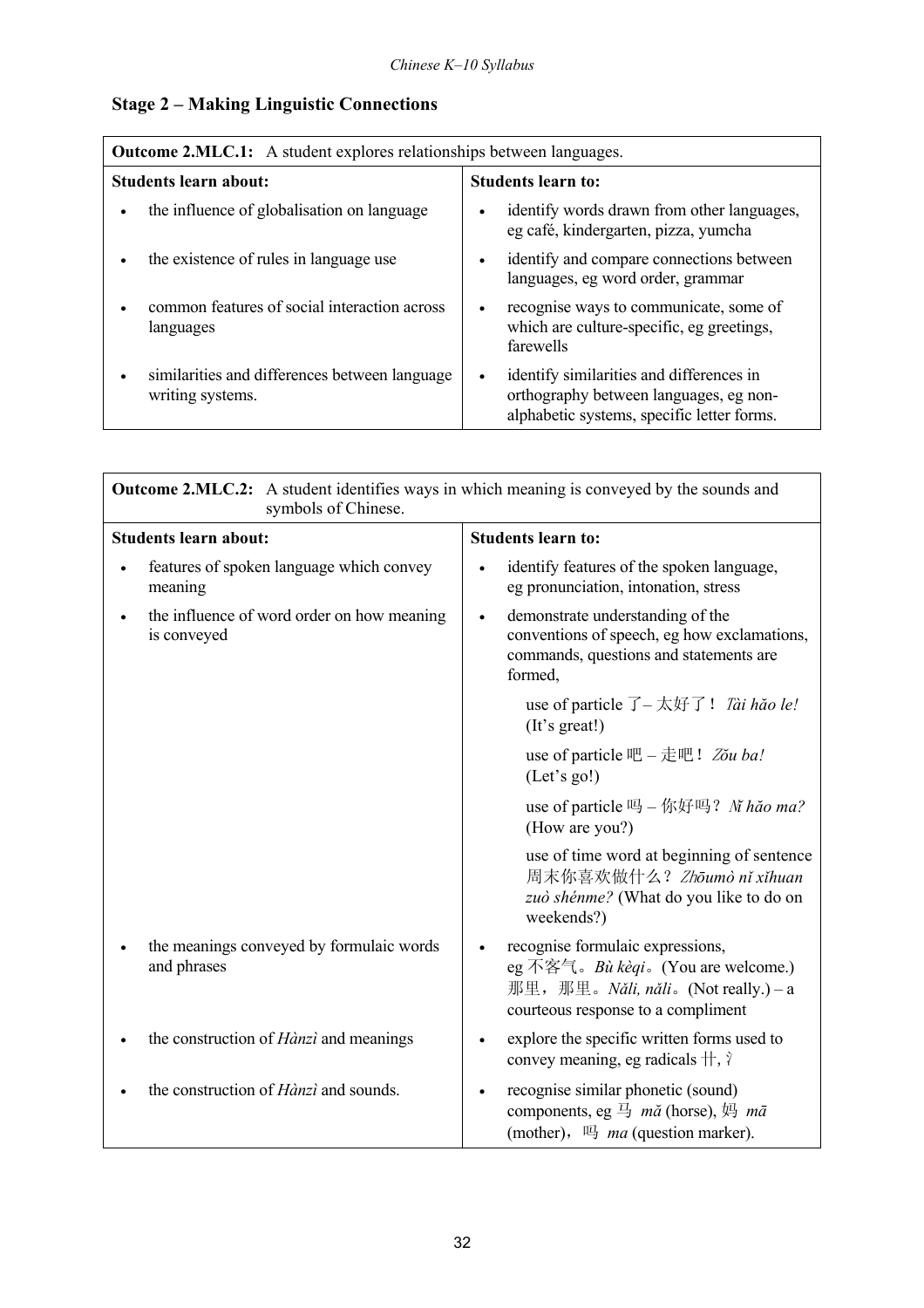## **Stage 2 - Moving Between Cultures**

| <b>Outcome 2.MBC.1:</b> A student recognises the link between culture and a sense of identity. |                                                                                                          |           |                                                                                                                 |
|------------------------------------------------------------------------------------------------|----------------------------------------------------------------------------------------------------------|-----------|-----------------------------------------------------------------------------------------------------------------|
|                                                                                                | Students learn about:                                                                                    |           | <b>Students learn to:</b>                                                                                       |
|                                                                                                | features of lifestyles and belief systems in<br>diverse communities                                      | $\bullet$ | identify similarities and differences in daily<br>life in diverse communities                                   |
|                                                                                                | the importance of symbols to create a sense<br>of identity                                               | ٠         | relate visible expressions of identity to<br>specific cultures, eg flags, maps, traditional<br>dress, landmarks |
|                                                                                                | the importance of participation in cultural<br>activities to maintaining a sense of cultural<br>identity | $\bullet$ | engage directly in cultural activities, eg at<br>school, in the local community                                 |
|                                                                                                | respect for others when talking about culture<br>and lifestyle.                                          | $\bullet$ | contribute to class discussions about diverse<br>practices across cultures.                                     |

| <b>Outcome 2.MBC.2:</b> A student identifies connections between culture and language use in Chinese-<br>speaking communities. |                                                                                                                                                 |
|--------------------------------------------------------------------------------------------------------------------------------|-------------------------------------------------------------------------------------------------------------------------------------------------|
| Students learn about:                                                                                                          | Students learn to:                                                                                                                              |
| culture-specific conventions of the language<br>in social interaction                                                          | use formulaic expressions appropriate to the<br>$\bullet$<br>occasion, eg 慢走! Màn zǒu! (Take care!)                                             |
| features of register, formality and politeness<br>in language use.                                                             | observe the influence of cultural values on<br>$\bullet$<br>language use, eg $\&$ nin (a polite form of<br>'you'), 先生 $x$ <i>iānsheng</i> (Mr). |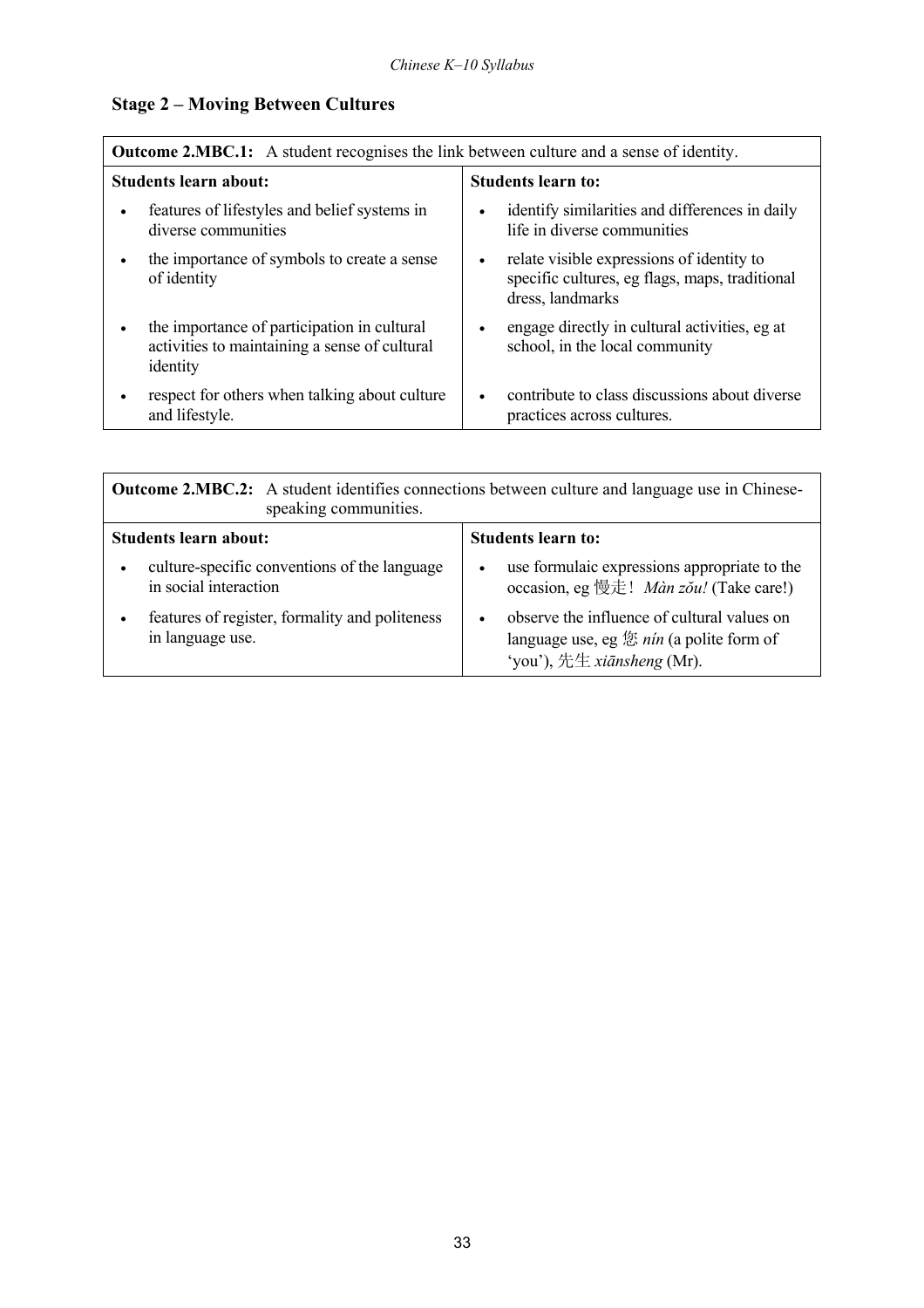# **7.4 Content for Stage 3**

## **Stage 3 - Using Language**

Listening and Responding

| Outcome 3.UL.1:<br>A student organises and responds to key ideas from spoken texts in familiar<br>contexts. |                                                                                                                                                                                                                                                                                                                                                         |  |
|-------------------------------------------------------------------------------------------------------------|---------------------------------------------------------------------------------------------------------------------------------------------------------------------------------------------------------------------------------------------------------------------------------------------------------------------------------------------------------|--|
| <b>Students learn about:</b>                                                                                | <b>Students learn to:</b>                                                                                                                                                                                                                                                                                                                               |  |
| identifying purpose, context and key ideas in<br>a text                                                     | understand purpose and context, eg by<br>identifying key words and textual clues, roles<br>and relationships of participants                                                                                                                                                                                                                            |  |
| ways to analyse the structure of text                                                                       | use textual features to support understanding,<br>$\bullet$<br>eg identifying key topic areas or questions<br>and the sequence of ideas                                                                                                                                                                                                                 |  |
| redundancy and the need to focus on key<br>words when listening to text                                     | develop strategies to manage unfamiliar<br>$\bullet$<br>language in text, eg identifying context,<br>purpose, audience and focusing on familiar<br>language elements                                                                                                                                                                                    |  |
| ways to organise information when planning<br>a response to a text                                          | record, organise and present information in<br>different formats, eg charts, graphs, picture<br>sequences                                                                                                                                                                                                                                               |  |
| responding in familiar situations.                                                                          | respond appropriately in familiar situations,<br>$\bullet$<br>eg confirming, requesting repetition, seeking<br>clarification, 对。Dui。(Correct.) 再说一<br>$\overline{\mathfrak{m}}$ <i>a Zài shuō yī biàn</i> (Please say it again!)<br>我听不懂。Wǒ tīng bù dǒng. (I don't<br>understand.) 用汉语怎么说? Yòng Hànyǔ<br>zěnme shuō? (How do you say it in<br>Chinese?) |  |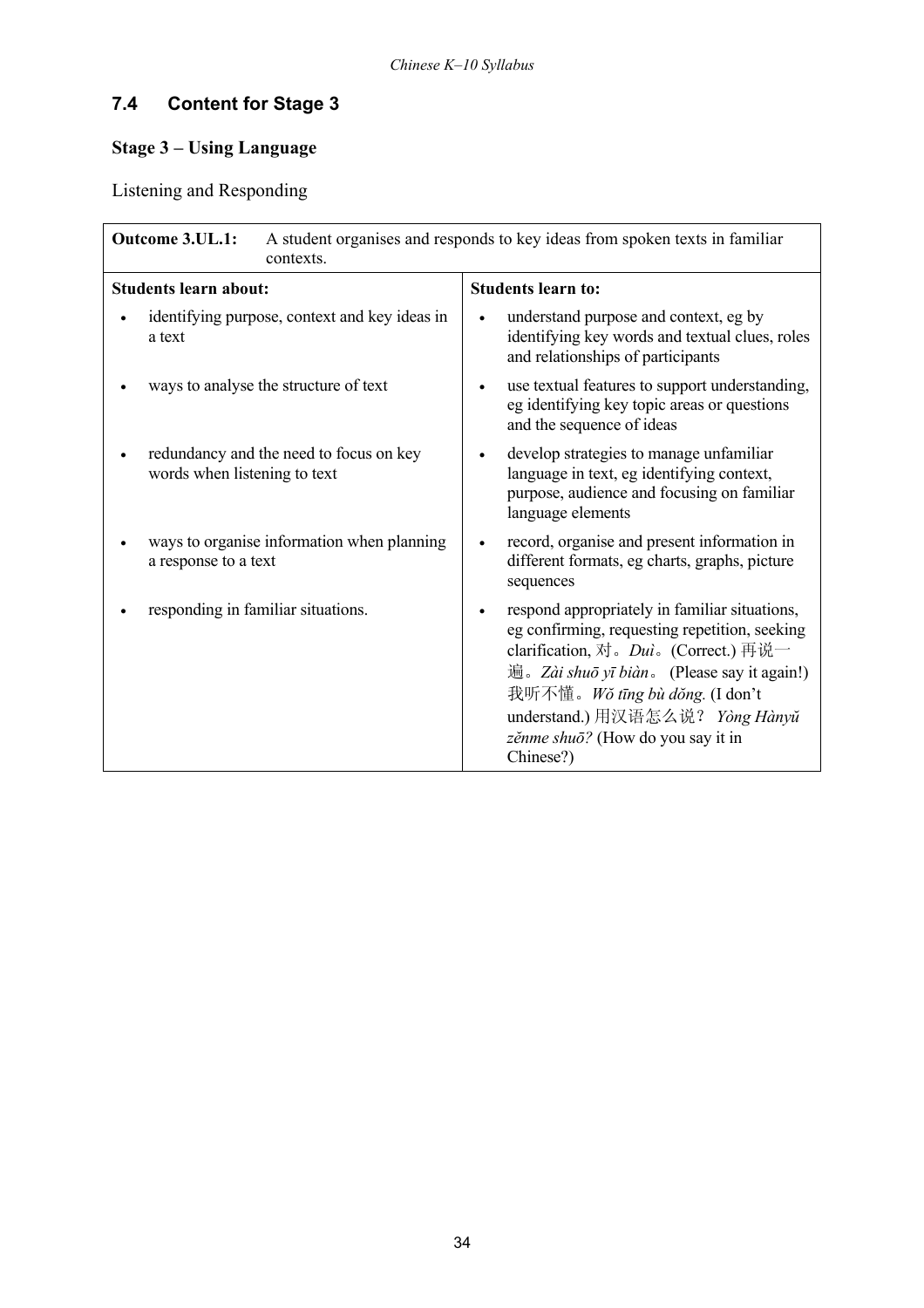# Reading and Responding

| <b>Outcome 3.UL.2:</b><br>A student organises and responds to key ideas from written texts in familiar<br>contexts. |                                                                                                                          |
|---------------------------------------------------------------------------------------------------------------------|--------------------------------------------------------------------------------------------------------------------------|
| Students learn about:                                                                                               | <b>Students learn to:</b>                                                                                                |
| identifying the purpose, context and main<br>ideas of a text                                                        | search for and select relevant information in<br>$\bullet$<br>order to respond to questions                              |
| the construction of certain texts                                                                                   | recognise the purpose of a text from the way<br>$\bullet$<br>it is structured, eg message, recipe,<br>advertisement      |
| ways to use contextual clues and prior<br>knowledge to predict the meaning of new<br>words                          | deduce the meaning of unfamiliar words<br>$\bullet$<br>from context                                                      |
| resources that can be used to enhance<br>comprehension                                                              | access available resources to assist in<br>$\bullet$<br>comprehending a text, eg word lists,<br>glossaries, dictionaries |
| ways to organise information in planning a<br>response to a text.                                                   | record, organise and present information in<br>$\bullet$<br>different formats, eg charts, graphs, picture<br>sequences.  |

# Speaking

| Outcome 3.UL.3:<br>A student interacts with others by sharing key points of information in Chinese. |                                                                                                                                                                                                                                   |
|-----------------------------------------------------------------------------------------------------|-----------------------------------------------------------------------------------------------------------------------------------------------------------------------------------------------------------------------------------|
| <b>Students learn about:</b>                                                                        | <b>Students learn to:</b>                                                                                                                                                                                                         |
| the process of planning, drafting and<br>$\bullet$<br>presenting ideas in text                      | use available resources to support production<br>$\bullet$<br>of an original text, eg cue cards, notes,<br>photos, multimedia                                                                                                     |
| appropriate ways to open, maintain and close<br>a conversation                                      | use modelled language and formulaic<br>$\bullet$<br>expressions to initiate and maintain<br>communication, eg 你上哪儿? Nǐ shàng<br>năr? (Where are you going?) 看一看! Kàn yī<br>kàn! (Have a look!) 试一试! Shì yī shì !<br>(Have a try!) |
| the construction of particular texts<br>$\bullet$                                                   | present or request information in ways<br>$\bullet$<br>appropriate to the purpose, eg announcement,<br>transaction, informal conversation, interview                                                                              |
| the importance of stress patterns and rhythm<br>$\bullet$<br>in conveying meaning.                  | use appropriate intonation, pronunciation,<br>$\bullet$<br>stress and rhythm when speaking.                                                                                                                                       |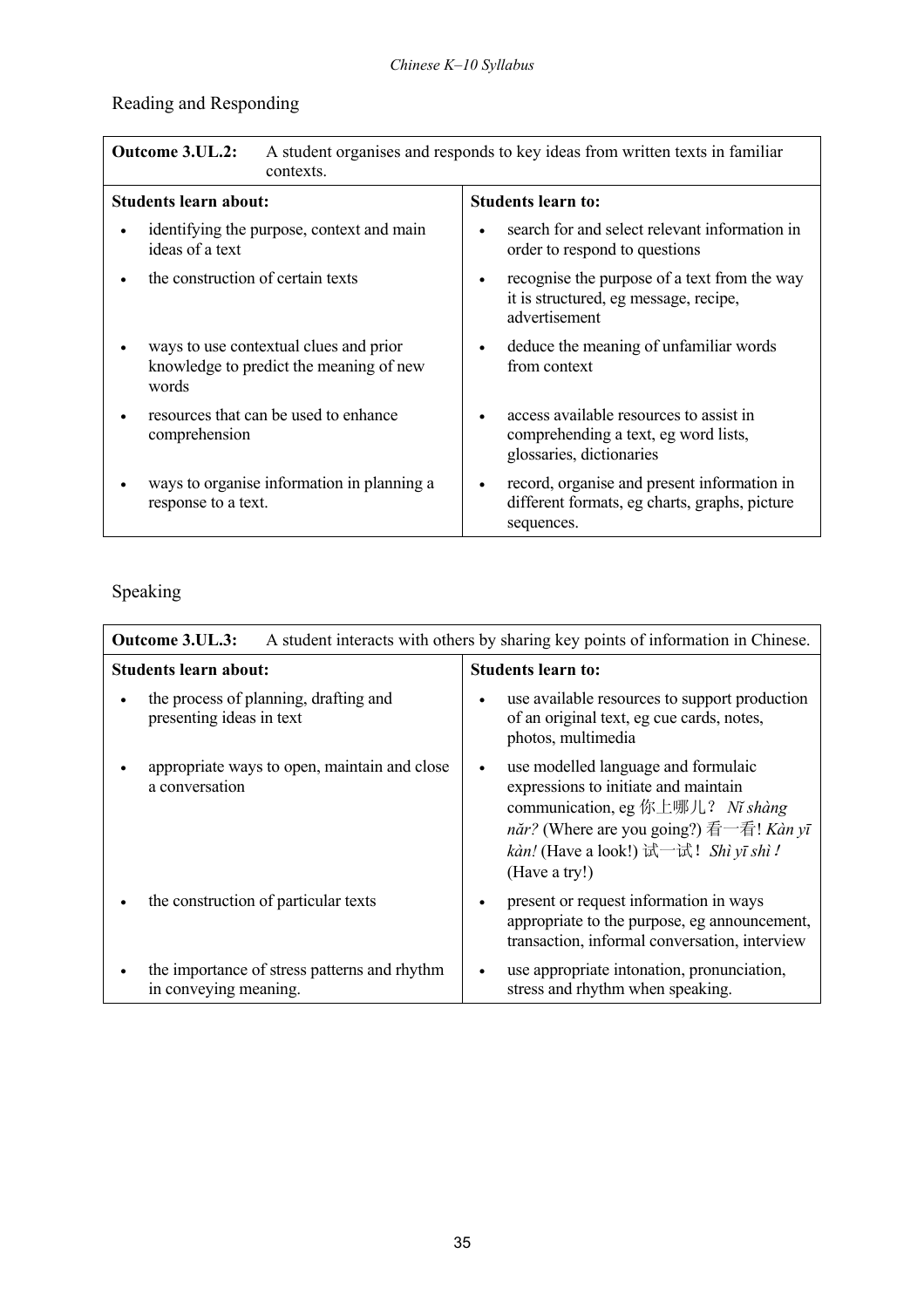# Writing

| <b>Outcome 3.UL.4:</b><br>A student writes texts to present key points of information in Chinese. |                                                                                                                                                                               |
|---------------------------------------------------------------------------------------------------|-------------------------------------------------------------------------------------------------------------------------------------------------------------------------------|
| Students learn about:                                                                             | <b>Students learn to:</b>                                                                                                                                                     |
| the impact of purpose, context and audience<br>on constructing text                               | apply specific rules of grammar and access<br>$\bullet$<br>appropriate vocabulary to construct texts,<br>我朋友用我的笔。Wǒ péngyou yòng wǒ de<br>$bi$ . (My friend is using my pen.) |
| principles of text organisation and structure<br>in constructing own text                         | convey information in a sequence of<br>$\bullet$<br>sentences, each containing one or two main<br>points, eg subject + time + verb, subject +<br>$verb + object$              |
| referring to models to express own ideas                                                          | use available resources to support the<br>$\bullet$<br>construction of new texts, eg dictionaries,<br>word lists, sentence models                                             |
| the use of information and communication<br>technologies for communicative purposes.              | use information and communication<br>$\bullet$<br>technologies to support production of<br>original texts, eg word processing, digital<br>images.                             |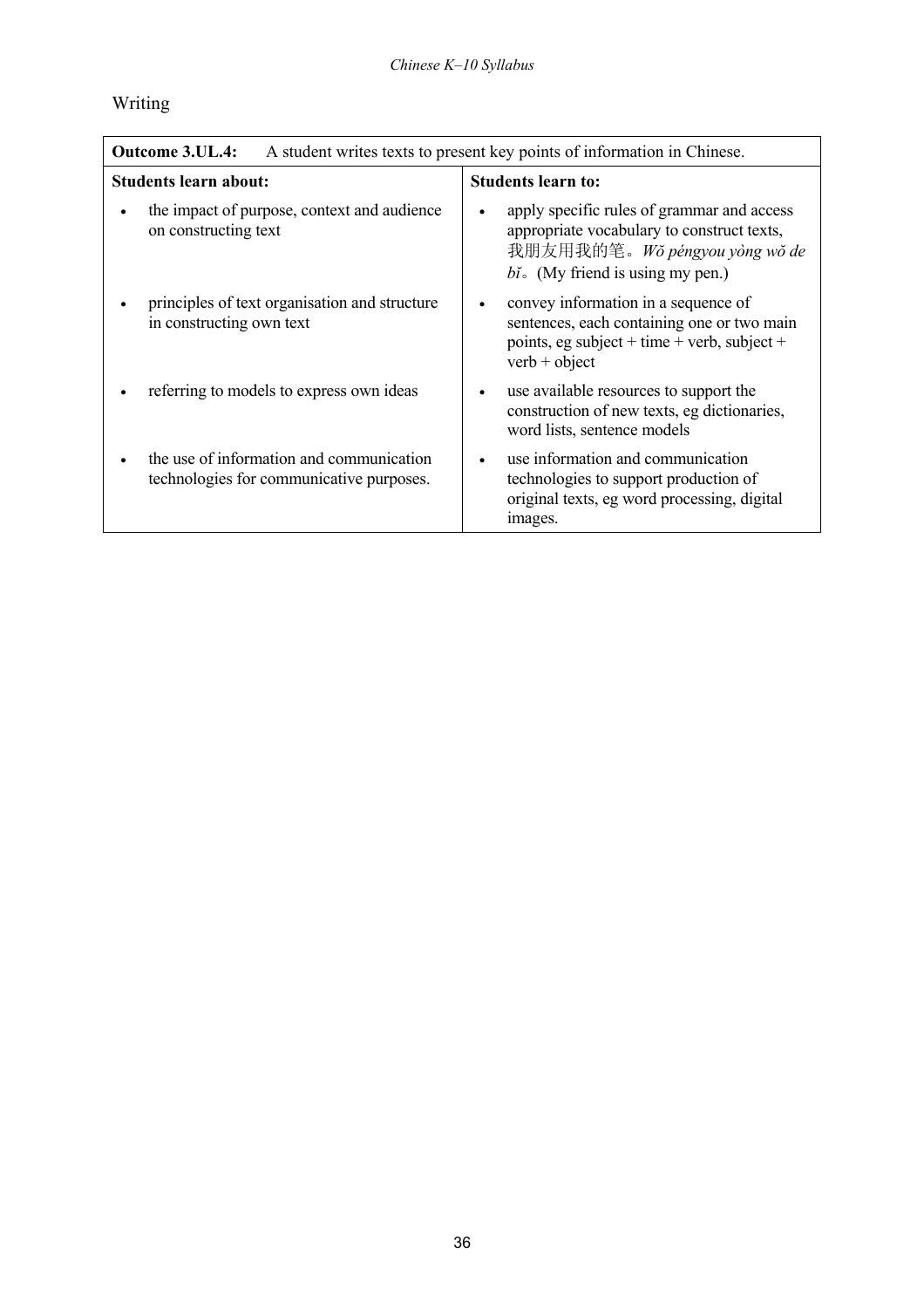# **Stage 3 - Making Linguistic Connections**

| <b>Outcome 3.MLC.1:</b> A student recognises the importance of context in language use. |                                                                                                   |
|-----------------------------------------------------------------------------------------|---------------------------------------------------------------------------------------------------|
| Students learn about:                                                                   | <b>Students learn to:</b>                                                                         |
| the importance of textual conventions for<br>appropriate communication                  | identify the features of familiar texts,<br>eg advertisements, posters, postcards                 |
| the importance of understanding context for<br>inferring meaning                        | decipher the meaning of words and phrases<br>using contextual knowledge                           |
| the use of slang, idiom and formality.                                                  | recognise how language in use is affected by<br>context, eg schoolyard and classroom<br>language. |

| <b>Outcome 3.MLC.2:</b> A student identifies patterns and features of Chinese by making comparisons<br>between languages.                                              |                                                                                                                                                                                                                                                           |
|------------------------------------------------------------------------------------------------------------------------------------------------------------------------|-----------------------------------------------------------------------------------------------------------------------------------------------------------------------------------------------------------------------------------------------------------|
| <b>Students learn about:</b>                                                                                                                                           | <b>Students learn to:</b>                                                                                                                                                                                                                                 |
| the interpretation of the meaning of words<br>and phrases in context                                                                                                   | avoid literal translations in some contexts,<br>$\bullet$<br>eg 我饿了! <i>Wǒ è le!</i> (I am hungry!)                                                                                                                                                       |
| principles of word order and patterns used for<br>a specific function, through making<br>comparisons between Chinese and English<br>and other languages as appropriate | identify similarities and differences between<br>$\bullet$<br>languages, such as word order, sentence<br>construction, eg time first, activity last                                                                                                       |
| the identification of word function and the<br>principles of word substitution in making<br>meaning                                                                    | apply learnt patterns in producing own text,<br>$\bullet$<br>eg 这是小明。Zhè shì Xiǎomíng。<br>(This is Xiaoming.)<br>那是大明。Nà shì Dàmíng。<br>(That is Daming.)                                                                                                 |
| ways of expressing sounds and/or meanings<br>in print                                                                                                                  | identify specific features of the written<br>$\bullet$<br>language, eg the use of transliteration, $\mathcal{H}\mathcal{H}$<br>$\sqrt[n]{\mathbb{I}}$ <i>Aodàliyà</i> , the use of <i>Pīnyīn</i> to express<br>personal and place names Běijīng (Beijing) |
| the relationship between Hànzì                                                                                                                                         | make connections with known Hànzì to build<br>$\bullet$<br>new Hànzì, eg<br>人 – 从<br>大-太<br>小-少                                                                                                                                                           |
| the origin, function and relationship between<br>components across Hànzì.                                                                                              | refer to traditional/full forms of Hànzì and<br>components to understand simplified Hànzì.                                                                                                                                                                |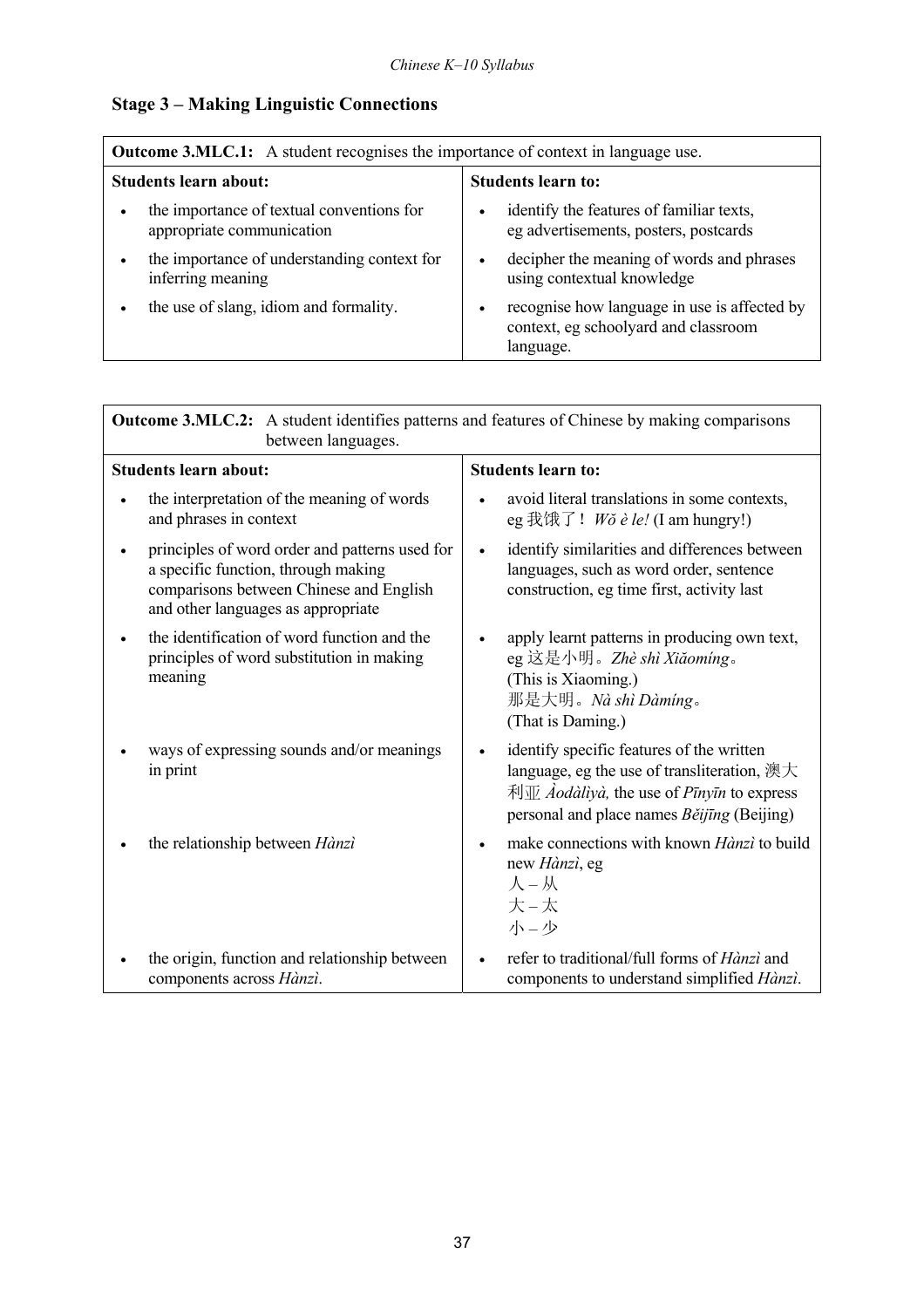# **Stage 3 - Moving Between Cultures**

| <b>Outcome 3.MBC.1:</b> A student demonstrates awareness of cross-cultural influences on language and<br>culture. |                                                                                                                             |
|-------------------------------------------------------------------------------------------------------------------|-----------------------------------------------------------------------------------------------------------------------------|
| Students learn about:                                                                                             | <b>Students learn to:</b>                                                                                                   |
| changes that occur in language through cross-<br>cultural contact                                                 | identify the way foreign words are<br>$\bullet$<br>incorporated into language, eg food, music,<br>technology                |
| traditional and contemporary cultural<br>practices across cultures                                                | reflect on influences in local culture,<br>$\bullet$<br>eg restaurants, festivals, religions                                |
| the dynamic nature of language and culture.                                                                       | recognise how languages and cultures evolve,<br>٠<br>eg through trade, technology, the impact of<br>English, youth culture. |

| <b>Outcome 3.MBC.2:</b> A student demonstrates understanding of significant cultural values and<br>practices in Chinese-speaking communities. |                                                                                                                                                                                |
|-----------------------------------------------------------------------------------------------------------------------------------------------|--------------------------------------------------------------------------------------------------------------------------------------------------------------------------------|
| <b>Students learn about:</b>                                                                                                                  | <b>Students learn to:</b>                                                                                                                                                      |
| diversity of cultural values and practices<br>within Chinese-speaking communities                                                             | explore the significance of particular cultural<br>٠<br>values and practices, eg celebrations and<br>festivals such as Spring Festival/Dragon Boat<br>Festival/Autumn Festival |
| aspects of traditional and contemporary belief<br>systems and their impact on behaviour                                                       | compare aspects of traditional and<br>$\bullet$<br>contemporary lifestyles including gender<br>roles, eg family, food, clothing, religion                                      |
| ways to show appreciation and respect for the<br>cultural values and practices of Chinese-<br>speaking communities.                           | participate in activities associated with the<br>$\bullet$<br>customs and practices of Chinese-speaking<br>communities.                                                        |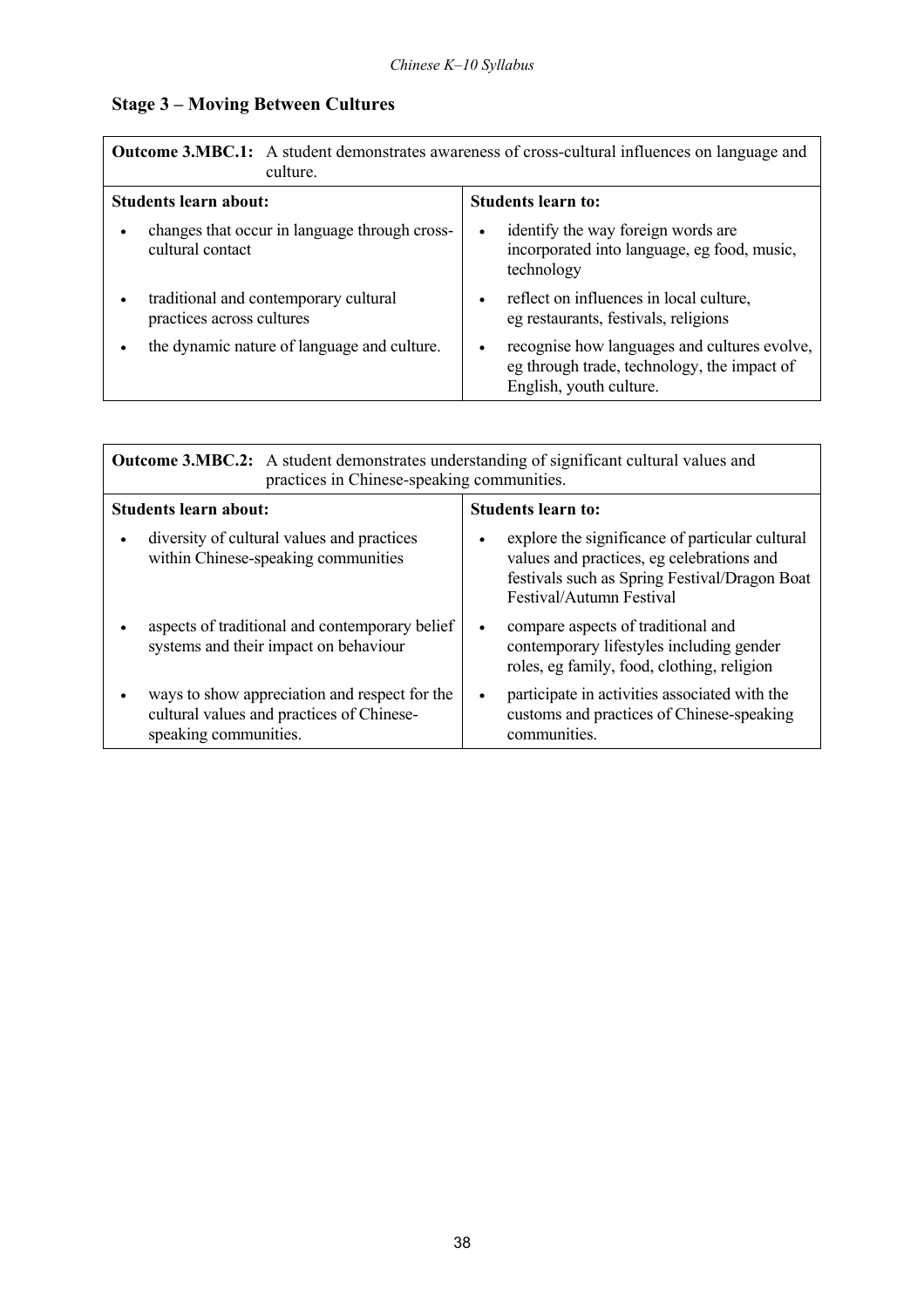# **7.5 Content for Stage 4**

# **Stage 4 – Using Language**

Listening and Responding

| <b>Outcome 4.UL.1:</b><br>A student demonstrates understanding of the main ideas and supporting detail<br>in spoken texts and responds appropriately. |                                                                                                                                                                                                                                            |
|-------------------------------------------------------------------------------------------------------------------------------------------------------|--------------------------------------------------------------------------------------------------------------------------------------------------------------------------------------------------------------------------------------------|
| <b>Students learn about:</b>                                                                                                                          | <b>Students learn to:</b>                                                                                                                                                                                                                  |
| the importance of prior knowledge to<br>interpreting meaning in text                                                                                  | deduce meaning from context and prior<br>$\bullet$<br>knowledge of subject matter when listening<br>for main ideas                                                                                                                         |
| the importance of understanding the intention<br>of the speaker/s and the context in<br>interpreting meaning                                          | identify roles and relationships between<br>$\bullet$<br>participants in text, eg 我姐姐去北京了。在<br>那儿她去了很多地方。Wǒ jiějie qù Běijīng<br>le. Zài nàr tā qùle hěn duō dìfang. (My<br>sister has gone to Beijing. She visited many<br>places there.) |
| ways to analyse text structure and locate<br>relevant information in text                                                                             | identify the purpose of texts and distinguish<br>٠<br>between the main ideas and supporting detail                                                                                                                                         |
| linguistic features of texts, such as in<br>conversations, interviews and messages.                                                                   | identify specific information, eg by<br>$\bullet$<br>identifying statements as true or false,<br>answering questions in English or Chinese,<br>choosing the correct word.                                                                  |

# Reading and Responding

| <b>Outcome 4.UL.2:</b><br>A student demonstrates understanding of the main ideas and supporting detail<br>in written texts and responds appropriately.     |                                                                                                                                                                           |
|------------------------------------------------------------------------------------------------------------------------------------------------------------|---------------------------------------------------------------------------------------------------------------------------------------------------------------------------|
| <b>Students learn about:</b>                                                                                                                               | <b>Students learn to:</b>                                                                                                                                                 |
| the structures and features of specific text<br>types in order to interpret key features of the<br>text, such as heading, introduction, visual<br>supports | skim and scan text to predict meaning                                                                                                                                     |
| the importance of prior knowledge to<br>interpreting meaning in text                                                                                       | deduce meaning from context and prior<br>٠<br>knowledge of the subject matter when<br>reading for gist                                                                    |
| the importance of understanding the intention<br>of the author and the context in interpreting<br>meaning                                                  | identify roles and relationships between<br>$\bullet$<br>participants in text                                                                                             |
| ways to analyse text structure and locate<br>relevant information in text                                                                                  | identify the purpose in texts and distinguish<br>٠<br>between the main ideas and supporting detail                                                                        |
| linguistic features of texts, such as<br>descriptions, narratives and correspondence.                                                                      | identify specific information, eg by<br>$\bullet$<br>identifying statements as true or false,<br>answering questions in English or Chinese,<br>choosing the correct word. |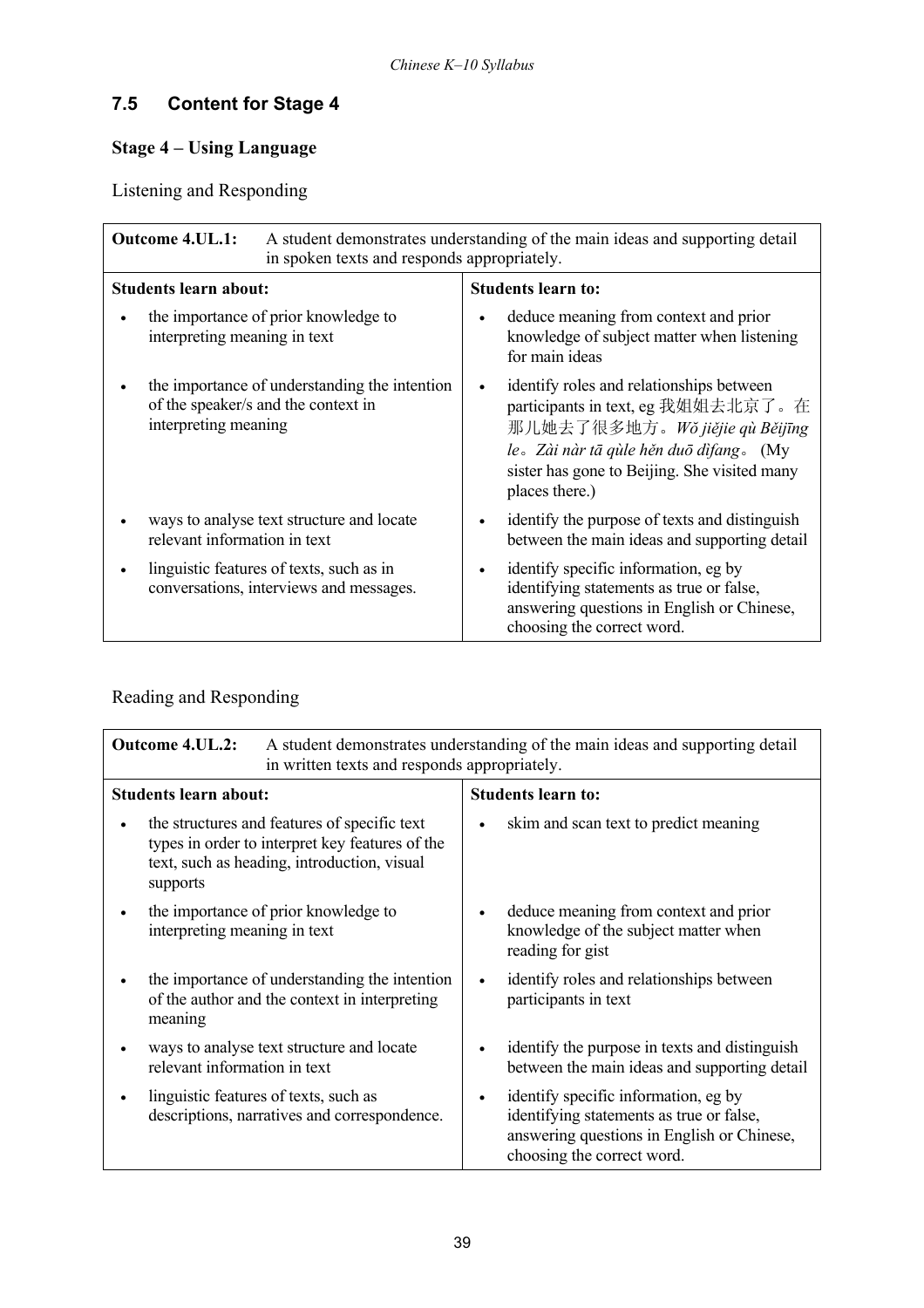# Speaking

| A student establishes and maintains communication in familiar situations.<br><b>Outcome 4.UL.3:</b>                  |                                                                                                                                                                                                                                                                   |
|----------------------------------------------------------------------------------------------------------------------|-------------------------------------------------------------------------------------------------------------------------------------------------------------------------------------------------------------------------------------------------------------------|
| <b>Students learn about:</b>                                                                                         | <b>Students learn to:</b>                                                                                                                                                                                                                                         |
| the purpose and context of communication<br>and their influence on the choice of structure,<br>format and vocabulary | initiate an interaction, eg by greeting, asking<br>a question, interjecting, 你忙不忙?<br>Ní máng bù máng? (Are you busy?)                                                                                                                                            |
| verbal and nonverbal links with a<br>conversational partner                                                          | maintain social interactions and communicate<br>appropriately in familiar contexts, eg turn-<br>taking, agreeing, acknowledging, replying,<br>and asking for repetition or clarification, 请<br>你再说一遍。 <i>Q</i> ǐng nǐ zài shuō yī biàn.<br>(Please say it again.) |
| manipulation of known structures for<br>speaking in new contexts                                                     | select and incorporate modelled structures<br>when producing own texts                                                                                                                                                                                            |
| ways of showing that the purpose of<br>communication has been achieved                                               | conclude an interaction using verbal cues and<br>leave taking, eg 祝你 …… 快乐! Zhù<br>$ni$ · · · · · · · kuài le! (Have a happy!) 明天见!<br>Mingtiān jiàn! (See you tomorrow!)                                                                                         |
| the use of information and communication<br>technologies for communicative purposes.                                 | produce original text using information and<br>communication technologies.                                                                                                                                                                                        |

# Writing

| <b>Outcome 4.UL.4:</b><br>A student applies a range of linguistic structures to express own ideas in<br>writing.         |                                                                                                                                                                                                                                |
|--------------------------------------------------------------------------------------------------------------------------|--------------------------------------------------------------------------------------------------------------------------------------------------------------------------------------------------------------------------------|
| <b>Students learn about:</b>                                                                                             | <b>Students learn to:</b>                                                                                                                                                                                                      |
| the purpose and context of communication<br>and their influence on the choice of structure,<br>format and vocabulary     | plan, draft and edit when constructing own<br>$\bullet$<br>text                                                                                                                                                                |
| accessing resources and the organisation of<br>relevant structures and vocabulary when<br>planning and constructing text | use available resources to access structures<br>$\bullet$<br>and vocabulary to build a message                                                                                                                                 |
| manipulation of known structures for writing<br>in new contexts                                                          | select and incorporate modelled linguistic<br>$\bullet$<br>structures in own writing                                                                                                                                           |
| the importance of the logical development of<br>ideas in constructing text                                               | express ideas and provide additional details<br>$\bullet$<br>in a series of linked sentences, eg using<br>connectives, $\overline{\mathcal{L}}$ $\overline{f}$ <i>háiyǒu</i> (also), $\overline{\mathcal{L}}$ <i>yě</i> (also) |
| the use of information and communication<br>technologies for communicative purposes.                                     | produce original text using information and<br>$\bullet$<br>communication technologies, eg word<br>processing, digital images.                                                                                                 |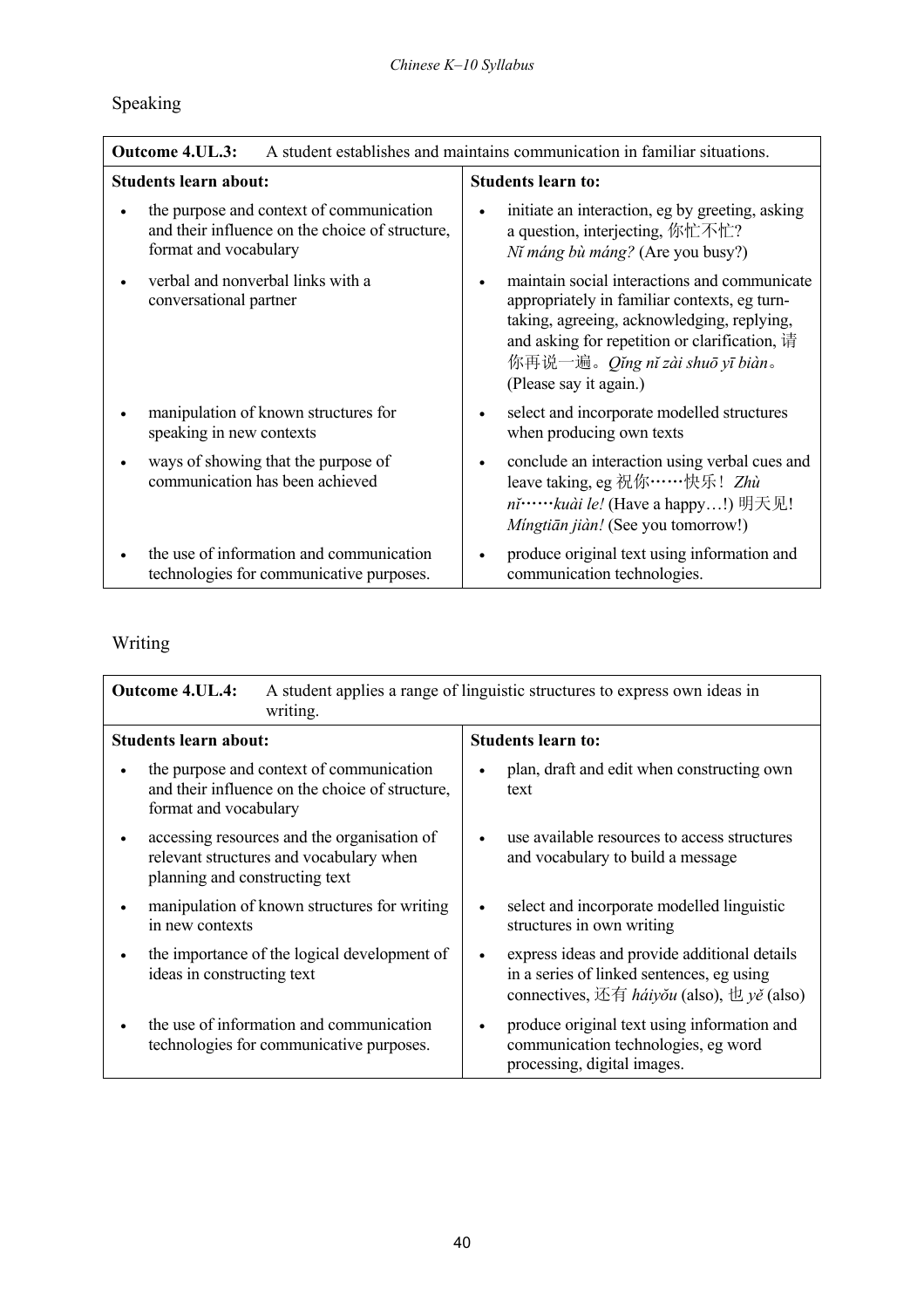# **Stage 4 – Making Linguistic Connections**

| <b>Outcome 4.MLC.1:</b> A student demonstrates understanding of the importance of appropriate use of<br>language in diverse contexts. |                                                                                                                             |
|---------------------------------------------------------------------------------------------------------------------------------------|-----------------------------------------------------------------------------------------------------------------------------|
| <b>Students learn about:</b>                                                                                                          | <b>Students learn to:</b>                                                                                                   |
| appropriate choices made to achieve<br>communication goals                                                                            | recognise linguistic choices made according<br>to purpose, eg to instruct, request, suggest                                 |
| the importance of recognising audience in<br>communication                                                                            | identify ways in which texts vary according<br>to their intended audience, eg informality,<br>tone of voice                 |
| specific grammatical concepts that operate<br>across languages                                                                        | recognise that grammatical concepts serve<br>particular functions and represent part of the<br>systems of languages         |
| metalanguage to describe the structures and<br>features of language.                                                                  | explore grammatical systems to appreciate<br>٠<br>how languages work, eg identify grammatical<br>terms, word order, tenses. |

| <b>Outcome 4.MLC.2:</b> A student explores the diverse ways in which meaning is conveyed by<br>comparing and describing structures and features of Chinese. |                                                                                                                                                                                                                             |
|-------------------------------------------------------------------------------------------------------------------------------------------------------------|-----------------------------------------------------------------------------------------------------------------------------------------------------------------------------------------------------------------------------|
| <b>Students learn about:</b>                                                                                                                                | <b>Students learn to:</b>                                                                                                                                                                                                   |
| ways to support effective communication                                                                                                                     | identify ways in which stress, intonation and<br>body language are used to convey meaning,<br>eg thumbs up for the best                                                                                                     |
| culture-specific expressions                                                                                                                                | recognise that some words and concepts<br>$\bullet$<br>cannot be literally translated, eg $\overline{\text{A}} \equiv \overline{\text{A}} \boxtimes b\hat{u}$<br>sān bù sì (neither one thing nor the other)                |
| specific patterns and rules in word<br>construction, word order and sentence<br>structure                                                                   | identify specific characteristics of the<br>$\bullet$<br>language, eg grammatical structures and<br>features such as 能不能 <i>néng bù néng</i> (can or<br>cannot)                                                             |
| ways of conceptualising and representing<br>patterns and systems in language                                                                                | develop strategies for internalising new<br>language and building on prior knowledge,<br>eg mnemonic devices and communicative<br>activities such as songs, matching games,<br>cloze activities, listening and memory games |
| ways to deconstruct Hànzì                                                                                                                                   | recognise that compound Hànzì are<br>$\bullet$<br>composed of two sides which may be related<br>in sound or meaning to the compound Hànzì                                                                                   |
| ways to predict the sound of <i>Hànzì</i> .                                                                                                                 | recognise that many Hànzì are phonetic<br>compounds with a component to denote or<br>approximate the sound of the Hànzi.                                                                                                    |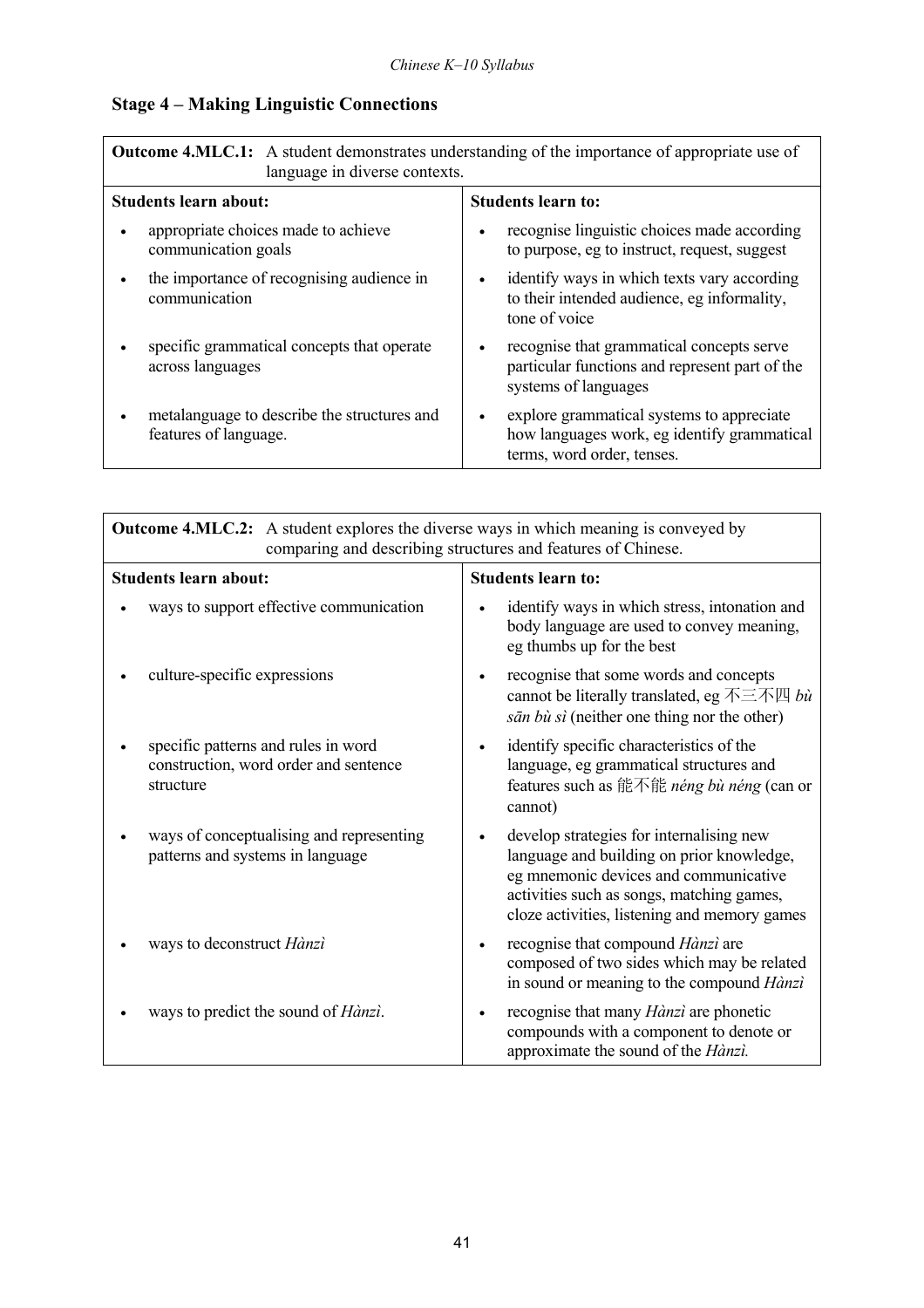### **Stage 4 – Moving Between Cultures**

| <b>Outcome 4.MBC.1:</b> A student demonstrates understanding of the interdependence of language and<br>culture.              |                                                                                                                         |
|------------------------------------------------------------------------------------------------------------------------------|-------------------------------------------------------------------------------------------------------------------------|
| <b>Students learn about:</b>                                                                                                 | <b>Students learn to:</b>                                                                                               |
| the significance of cultural awareness in<br>language use and the influence of cultural<br>values on how meaning is conveyed | recognise that there are culturally appropriate<br>٠<br>expressions for particular contexts                             |
| key features of social interactions in diverse<br>contexts                                                                   | recognise how culturally appropriate<br>$\bullet$<br>language and behaviour are used in formal<br>and informal contexts |
| ways of identifying cultural values and<br>practices in observing social interaction<br>among members of the community.      | recognise the importance of culture and<br>٠<br>cultural awareness in learning a language.                              |

| <b>Outcome 4.MBC.2:</b> A student demonstrates knowledge of key features of the culture of Chinese-<br>speaking communities.                                       |                                                                                                                                                                                                                 |
|--------------------------------------------------------------------------------------------------------------------------------------------------------------------|-----------------------------------------------------------------------------------------------------------------------------------------------------------------------------------------------------------------|
| <b>Students learn about:</b>                                                                                                                                       | <b>Students learn to:</b>                                                                                                                                                                                       |
| ways in which language and behaviour<br>reflect important aspects of the culture                                                                                   | identify actions, and words and phrases in the<br>language that encapsulate aspects of culture,<br>eg 你汉语说得很好。Nǐ Hànyǔ shuō de hěn<br>$h\check{a}o$ . (You speak Chinese really well.)                          |
| the importance of tradition to a sense of<br>cultural identity and diversity within the<br>culture                                                                 | identify and explain features of traditional and<br>contemporary lifestyle, eg generational and<br>regional differences, gender roles, origins and<br>place of festivals, routines of family and<br>school life |
| representations of the culture of Chinese-<br>speaking communities in text, film and mass<br>media                                                                 | identify generalisations about people and<br>culture, eg questioning stereotypes                                                                                                                                |
| collecting and interpreting electronic<br>information, with consideration of its ethical<br>use, in order to identify and reflect on<br>representations of culture | research and present information on Chinese-<br>speaking communities using a range of<br>information and communication technologies,<br>including CD-ROMs and the internet.                                     |

### **Life Skills**

For some students with special needs, particularly those students with an intellectual disability, it may be determined that the Stage 4 content is not appropriate. For these students, Life Skills outcomes and content can provide the basis for the development of a relevant and meaningful program  $-$  see section 8.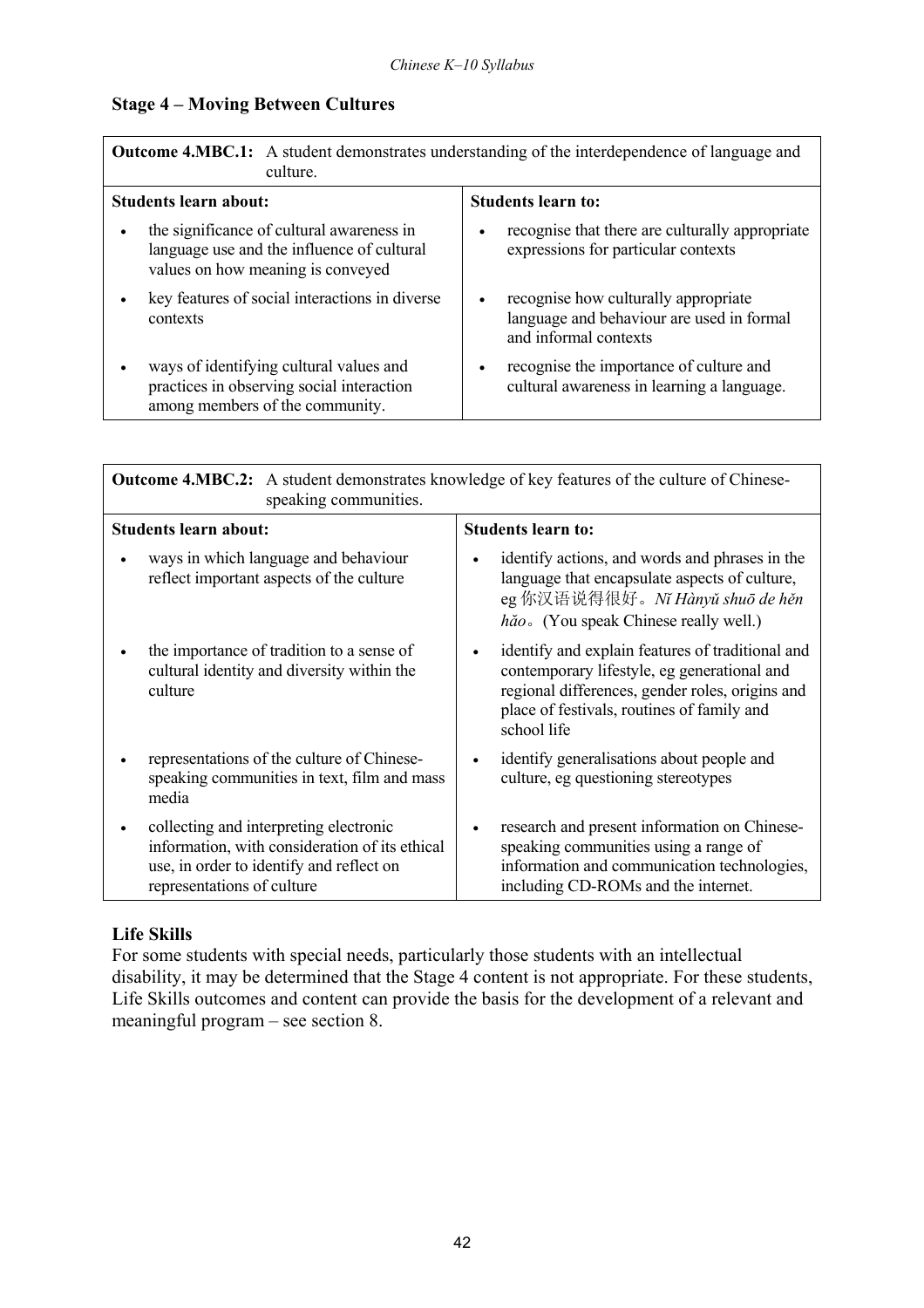# **7.6 Content for Stage 5**

# **Stage 5 - Using Language**

Listening and Responding

| A student selects, summarises and analyses information and ideas in spoken<br><b>Outcome 5.UL.1:</b><br>texts and responds appropriately. |                                                                                                                                                              |
|-------------------------------------------------------------------------------------------------------------------------------------------|--------------------------------------------------------------------------------------------------------------------------------------------------------------|
| <b>Students learn about:</b>                                                                                                              | <b>Students learn to:</b>                                                                                                                                    |
| ways in which texts are constructed for<br>specific purposes                                                                              | identify purpose, eg to inform, persuade or<br>$\bullet$<br>entertain, and distinguish between main<br>points and specific and supporting details in<br>text |
| ways of identifying relevant details when<br>listening for specific information                                                           | make judgements about the relevance of<br>$\bullet$<br>detail in understanding text, eg extracting<br>ideas and issues referred to in text                   |
| linguistic choices made in texts to influence<br>listeners.                                                                               | analyse the impact of linguistic choices made<br>٠<br>to achieve communication goals, eg to inform<br>or entertain.                                          |

# Reading and Responding

| <b>Outcome 5.UL.2:</b><br>A student selects, summarises and analyses information and ideas in written<br>texts and responds appropriately. |                                                                               |                                                                                                                                                                              |
|--------------------------------------------------------------------------------------------------------------------------------------------|-------------------------------------------------------------------------------|------------------------------------------------------------------------------------------------------------------------------------------------------------------------------|
|                                                                                                                                            | <b>Students learn about:</b>                                                  | <b>Students learn to:</b>                                                                                                                                                    |
|                                                                                                                                            | ways in which texts are formatted for<br>particular purposes and effects      | explore the way text content is developed and<br>$\bullet$<br>how ideas and information are sequenced, eg<br>headings, paragraphing, introductory<br>sentences, topic shifts |
|                                                                                                                                            | ways in which texts are constructed for<br>specific purposes                  | identify purpose, eg to inform, persuade or<br>٠<br>entertain, and distinguish between main<br>points and specific and supporting details in<br>text                         |
|                                                                                                                                            | ways of identifying relevant details when<br>reading for specific information | make judgements about the relevance of<br>$\bullet$<br>detail in analysing text, eg extracting ideas<br>and issues referred to in text                                       |
|                                                                                                                                            | the use of multimedia for communicative<br>purposes.                          | participate in discussions with speakers of<br>$\bullet$<br>Chinese, eg by using email, discussion<br>forums on the internet.                                                |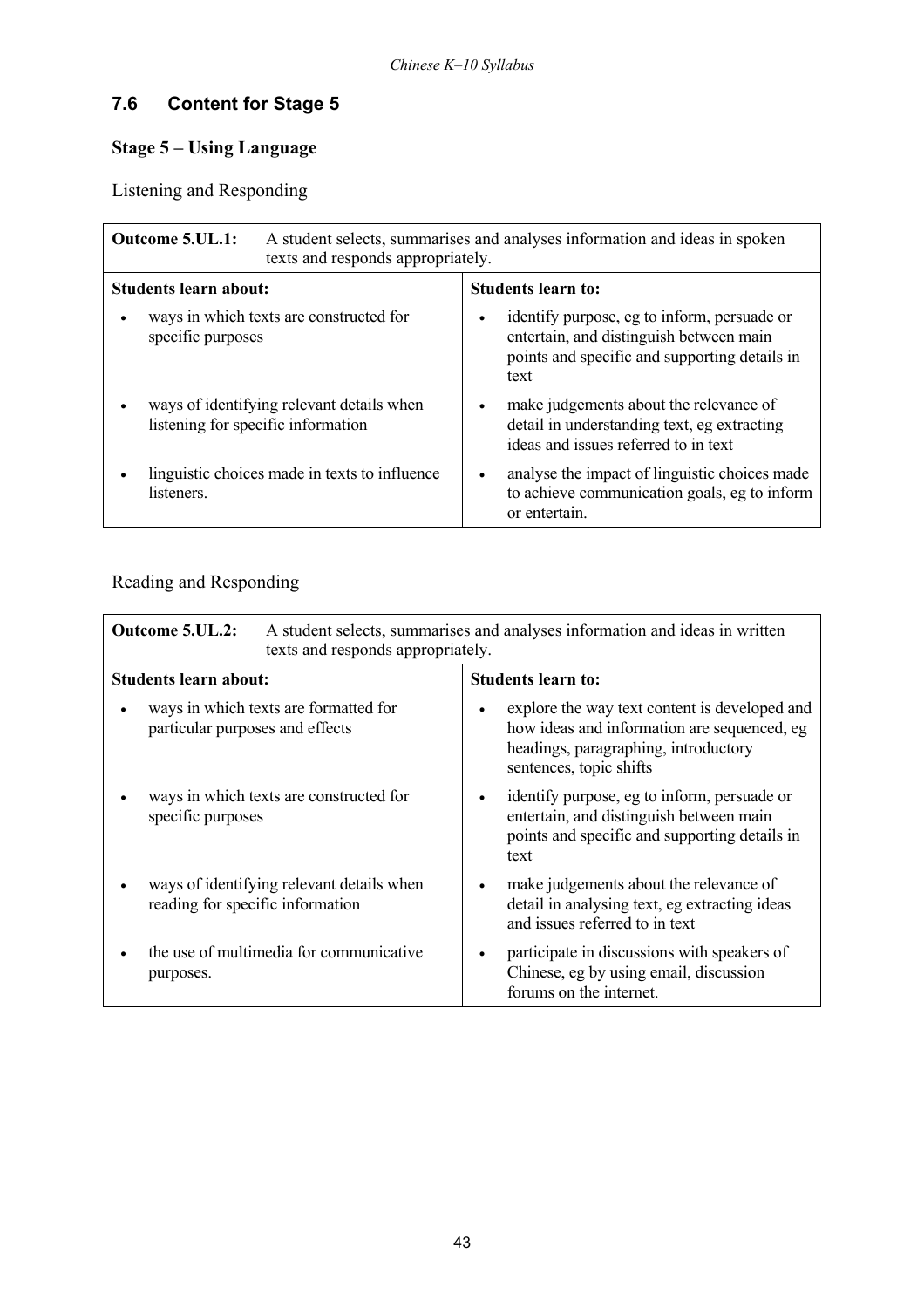# Speaking

| A student uses Chinese by incorporating diverse structures and features to<br>Outcome 5.UL.3:<br>express own ideas. |                                                                                                                                                                                                               |
|---------------------------------------------------------------------------------------------------------------------|---------------------------------------------------------------------------------------------------------------------------------------------------------------------------------------------------------------|
| <b>Students learn about:</b>                                                                                        | <b>Students learn to:</b>                                                                                                                                                                                     |
| the manipulation of structure, format and<br>choice of vocabulary to achieve specific<br>purposes                   | select and manipulate particular structures to<br>٠<br>achieve specific communication goals,<br>eg indicating a completed action, using<br>emotive language for effect, 还可以。Hái<br>$k \check{e}$ yĭ. (So so.) |
| the application of known linguistic structures<br>in new contexts                                                   | reconstruct information from a range of<br>$\bullet$<br>sources eg summarising information                                                                                                                    |
| responding to factual and open-ended<br>questions                                                                   | maintain an interaction by responding to and<br>$\bullet$<br>asking questions and sharing information                                                                                                         |
| collaborative and inclusive ways to achieve<br>communication goals.                                                 | interact with reference to purpose, audience<br>$\bullet$<br>or participants, eg making arrangements,<br>你什么时候有空儿? Ni shénme shíhou yǒu<br><i>kongr?</i> (When will you be free?)                             |

# Writing

| <b>Outcome 5.UL.4:</b><br>A student experiments with linguistic patterns and structures in Chinese to<br>convey information and to express own ideas. |                                                                                       |           |                                                                                                                                                                                                                                                                                              |
|-------------------------------------------------------------------------------------------------------------------------------------------------------|---------------------------------------------------------------------------------------|-----------|----------------------------------------------------------------------------------------------------------------------------------------------------------------------------------------------------------------------------------------------------------------------------------------------|
| <b>Students learn about:</b>                                                                                                                          |                                                                                       |           | <b>Students learn to:</b>                                                                                                                                                                                                                                                                    |
| purposes                                                                                                                                              | the manipulation of structure, format and<br>choice of vocabulary to achieve specific | $\bullet$ | select and incorporate particular structures to<br>achieve specific purposes, such as indicating<br>a completed action, using emotive language<br>for effect, $\mathcal{L}$ $\overline{\mathcal{F}}$ ! <i>Děng yīxiàr</i> ! (Wait for a<br>moment!), 注意听! Zhùyì tīng! (Listen<br>carefully!) |
| new contexts                                                                                                                                          | application of known linguistic structures in                                         | $\bullet$ | reconstruct information from a range of<br>sources, eg summarising information                                                                                                                                                                                                               |
| independent learning                                                                                                                                  | resources available to enhance or promote                                             | $\bullet$ | develop skills in accessing appropriate<br>additional information to expand and<br>enhance communication, eg dictionaries,<br>word lists, grammar references, authentic<br>texts in print and online                                                                                         |
| create own text.                                                                                                                                      | the use of technology to express ideas and                                            | $\bullet$ | access websites to transfer and manipulate<br>data to produce a specific text, eg multimedia<br>presentation.                                                                                                                                                                                |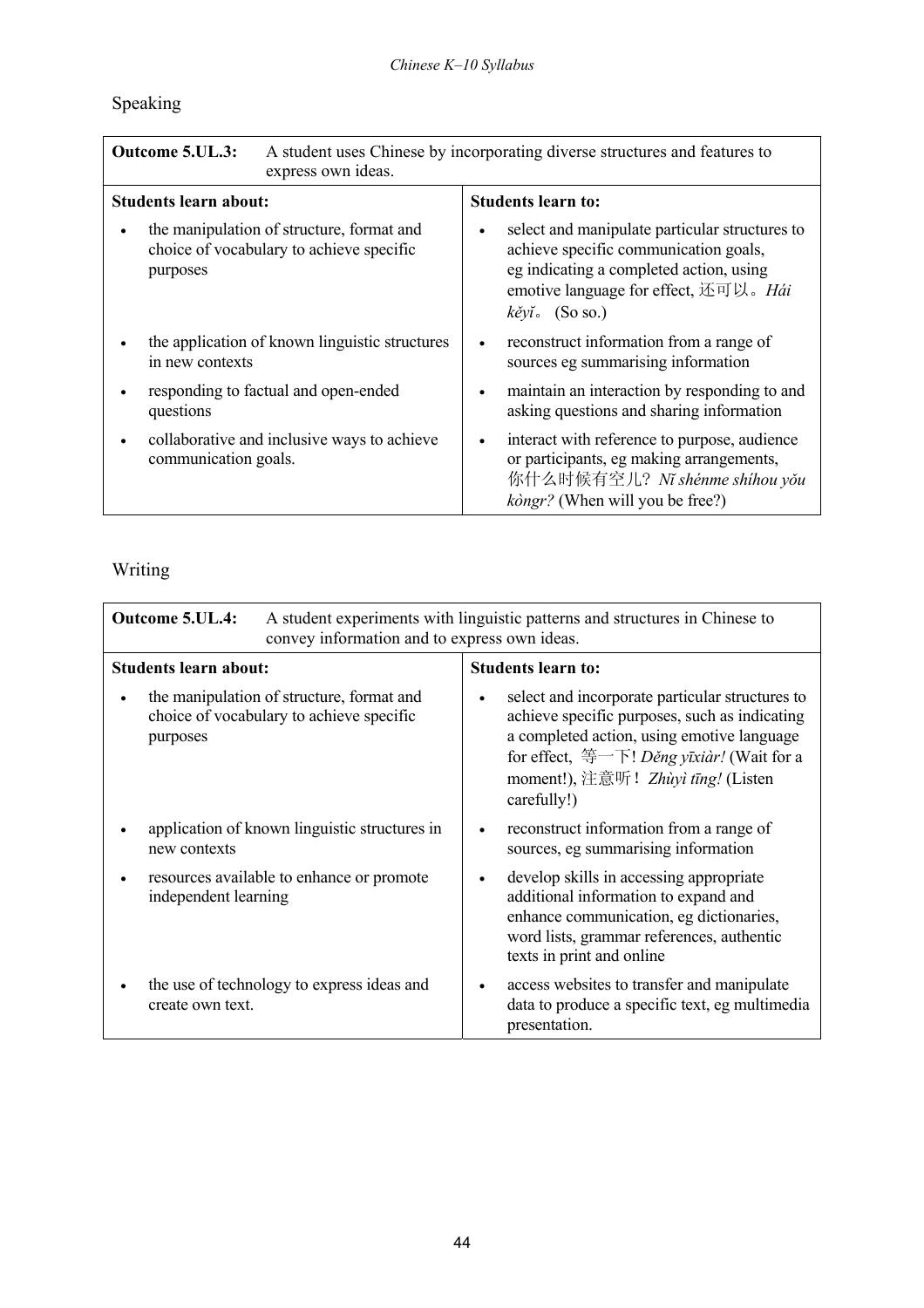# **Stage 5 - Making Linguistic Connections**

| <b>Outcome 5.MLC.1:</b> A student demonstrates understanding of the nature of languages as systems by<br>describing and comparing linguistic features across languages. |                                                                                                                                       |
|-------------------------------------------------------------------------------------------------------------------------------------------------------------------------|---------------------------------------------------------------------------------------------------------------------------------------|
| <b>Students learn about:</b>                                                                                                                                            | <b>Students learn to:</b>                                                                                                             |
| ways to analyse and explain features of<br>language in use, and their relationship to the<br>system                                                                     | analyse aspects of language in order to<br>$\bullet$<br>identify and explain structures and patterns in<br>text                       |
| the need for consistent application of<br>grammatical rules and conventions to achieve<br>effective communication                                                       | use metalanguage to explain linguistic<br>$\bullet$<br>structures and textual features encountered in<br>text                         |
| ways to support and sustain communication<br>in extended text                                                                                                           | describe features of text structure, textual<br>$\bullet$<br>coherence and cohesion in sequencing ideas,<br>eg conjunctions, ellipsis |
| variations of the message according to<br>context, purpose and audience.                                                                                                | reflect on formal and informal language, and<br>$\bullet$<br>when and where it is used.                                               |

| <b>Outcome 5.MLC.2:</b> A student uses linguistic resources to support the study and production of texts<br>in Chinese. |                                                                                                                                                                                                                                                                                                                                      |  |
|-------------------------------------------------------------------------------------------------------------------------|--------------------------------------------------------------------------------------------------------------------------------------------------------------------------------------------------------------------------------------------------------------------------------------------------------------------------------------|--|
| <b>Students learn about:</b>                                                                                            | <b>Students learn to:</b>                                                                                                                                                                                                                                                                                                            |  |
| the importance of being aware of the choices<br>that are made to convey precise meaning                                 | evaluate the accuracy and appropriateness of<br>$\bullet$<br>structures when constructing and editing text                                                                                                                                                                                                                           |  |
| the effect of linguistic choices on intended<br>meaning                                                                 | make linguistic choices to enhance their<br>$\bullet$<br>intended meaning, drawing on a range of<br>linguistic structures                                                                                                                                                                                                            |  |
| meaning conveyed in words                                                                                               | analyse ways in which words are constructed,<br>$\bullet$<br>eg how particles are used for grammatical<br>effect, $\overrightarrow{f}$ <i>le</i> particle for completed action, $\overrightarrow{f}$<br><i>zhe</i> particle for continuing action, $\forall \exists$ guo<br>particle indicating a certain experience in the<br>past. |  |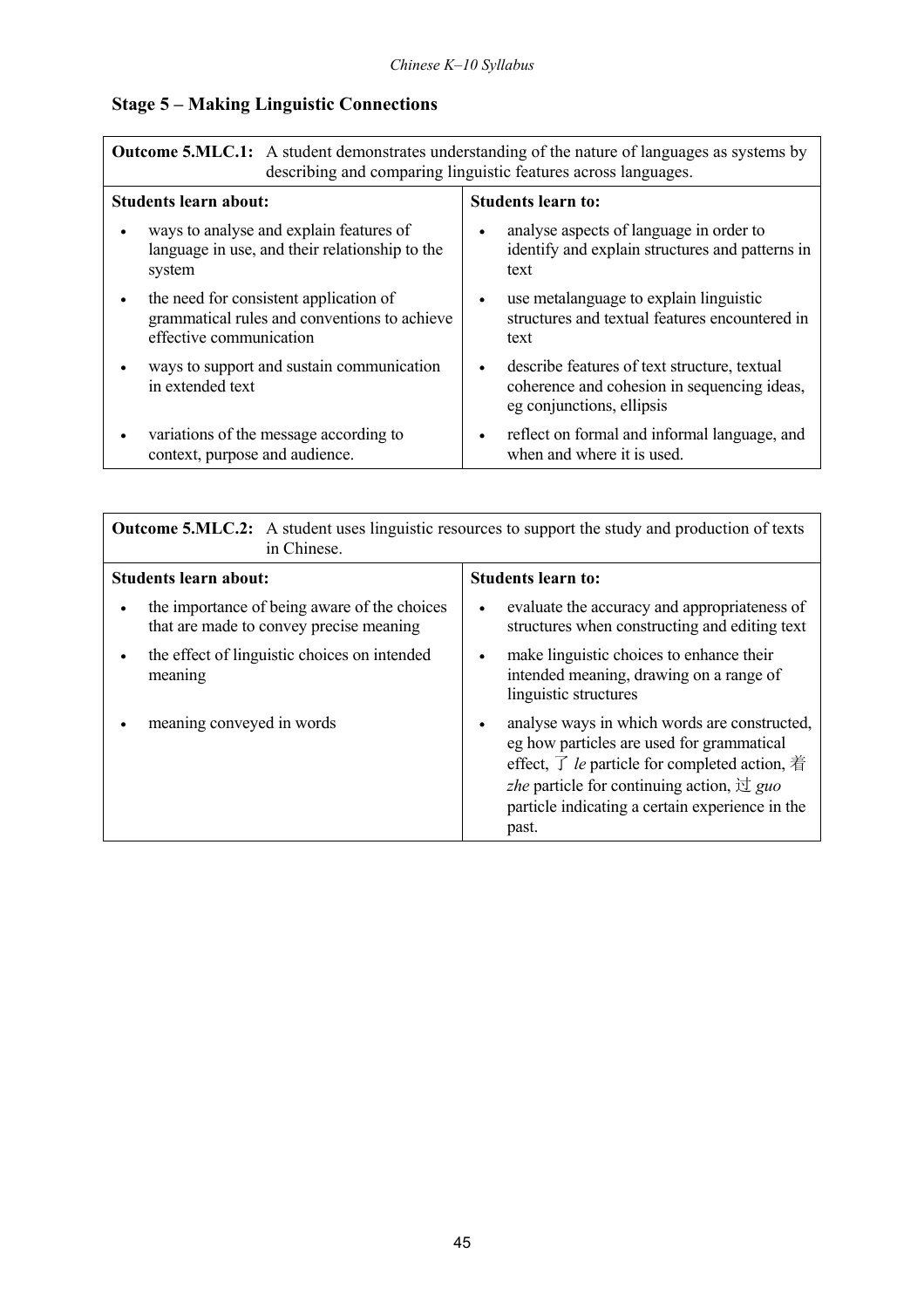# **Stage 5 – Moving Between Cultures**

| <b>Outcome 5.MBC.1:</b> A student explores the interdependence of language and culture in a range of<br>texts and contexts. |                                                                                                             |  |
|-----------------------------------------------------------------------------------------------------------------------------|-------------------------------------------------------------------------------------------------------------|--|
| Students learn about:                                                                                                       | <b>Students learn to:</b>                                                                                   |  |
| cultural concepts and ways they are reflected<br>in language and behaviour                                                  | identify and analyse ways in which culture is<br>$\bullet$<br>reflected in language use in diverse contexts |  |
| the value of developing respect for and<br>appreciation of other cultures                                                   | discuss and compare the values and beliefs of<br>$\bullet$<br>diverse cultures                              |  |
| the contributions of diverse cultures to the<br>local and global community                                                  | reflect on attitudes and practices that differ<br>$\bullet$<br>from their own                               |  |
| etiquette and ethical behaviour associated<br>with cross-cultural communication.                                            | recognise appropriate intercultural behaviour<br>$\bullet$<br>in diverse settings.                          |  |

| <b>Outcome 5.MBC.2:</b> A student identifies and explains aspects of the culture of Chinese-speaking<br>communities in texts. |                                                                                                                                                                                           |
|-------------------------------------------------------------------------------------------------------------------------------|-------------------------------------------------------------------------------------------------------------------------------------------------------------------------------------------|
| <b>Students learn about:</b>                                                                                                  | <b>Students learn to:</b>                                                                                                                                                                 |
| cultural attitudes that add meaning to texts                                                                                  | identify and discuss cultural influences in<br>$\bullet$<br>specific texts, eg newspapers, magazines,<br>advertisements, video clips, films                                               |
| language used to express cultural values, and<br>to represent people and cultures in texts                                    | explain cultural references in texts,<br>$\bullet$<br>eg $\dot{\mathcal{R}}$ <i>lóng</i> (dragon) – for male and powerful<br>$\mathbb{R}$ <i>fèng</i> (phoenix) – for female and elegance |
| idioms, colloquialisms, register and formality<br>in language use.                                                            | analyse the use of words or expressions with<br>$\bullet$<br>particular cultural significance in Chinese<br>texts, eg 吃醋 <i>chīcù</i> (to drink vinegar = to be<br>jealous.)              |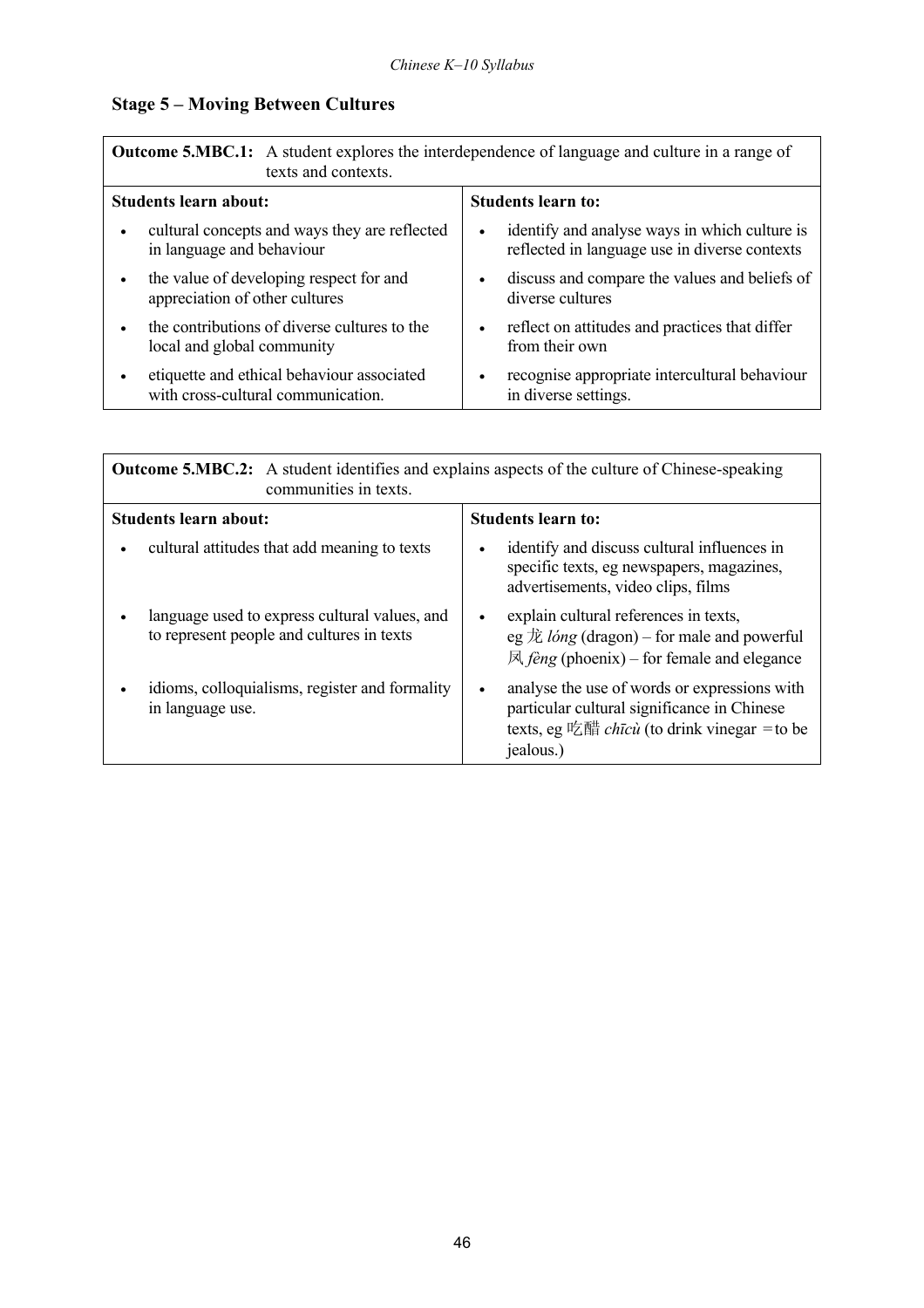# **7.7 Content for Stage 5 Extension**

# **Stage 5 Extension – Using Language**

Listening and Responding

| A student selects, summarises and evaluates information and ideas in spoken<br><b>Outcome 5.UL.5:</b><br>texts and presents a point of view in a range of text types. |                                                                                                                                              |
|-----------------------------------------------------------------------------------------------------------------------------------------------------------------------|----------------------------------------------------------------------------------------------------------------------------------------------|
| <b>Students learn about:</b>                                                                                                                                          | <b>Students learn to:</b>                                                                                                                    |
| the connection between ideas in text,<br>eg how argument is sustained, how opinion is<br>justified                                                                    | identify relationships between ideas in texts,<br>$\bullet$<br>eg discriminate between fact and opinion and<br>between cause and consequence |
| layers of meaning in texts                                                                                                                                            | infer meaning from texts, eg in news reports,<br>$\bullet$<br>panel discussions                                                              |
| accessing authentic texts                                                                                                                                             | listen independently for enrichment, eg to<br>$\bullet$<br>Chinese radio programs and news broadcasts                                        |
| ways in which language is used to express a<br>point of view.                                                                                                         | express a point of view when making a<br>$\bullet$<br>response, eg 我认为 …… Wǒ rènwéi ……<br>(In my opinion).                                   |

# Reading and Responding

| <b>Outcome 5.UL.6:</b><br>A student selects, summarises and evaluates information and ideas in written<br>texts and responds appropriately in a range of text types. |                                                                                                                                                       |
|----------------------------------------------------------------------------------------------------------------------------------------------------------------------|-------------------------------------------------------------------------------------------------------------------------------------------------------|
| <b>Students learn about:</b>                                                                                                                                         | <b>Students learn to:</b>                                                                                                                             |
| the linguistic choices made to influence<br>audiences                                                                                                                | analyse texts to explore the linguistic choices<br>$\bullet$<br>made to achieve communication goals,<br>eg use of emotive language, register and tone |
| layers of meaning in texts                                                                                                                                           | infer meaning from texts, eg articles, reports<br>$\bullet$                                                                                           |
| the availability of authentic texts                                                                                                                                  | read independently for enrichment,<br>$\bullet$<br>eg magazines, fiction or non-fiction, websites<br>in Chinese                                       |
| ways in which language is used to express<br>a point of view.                                                                                                        | express a point of view when making a<br>$\bullet$<br>response, eg 我觉得 …… Wǒ juéde……<br>$(I$ feel).                                                   |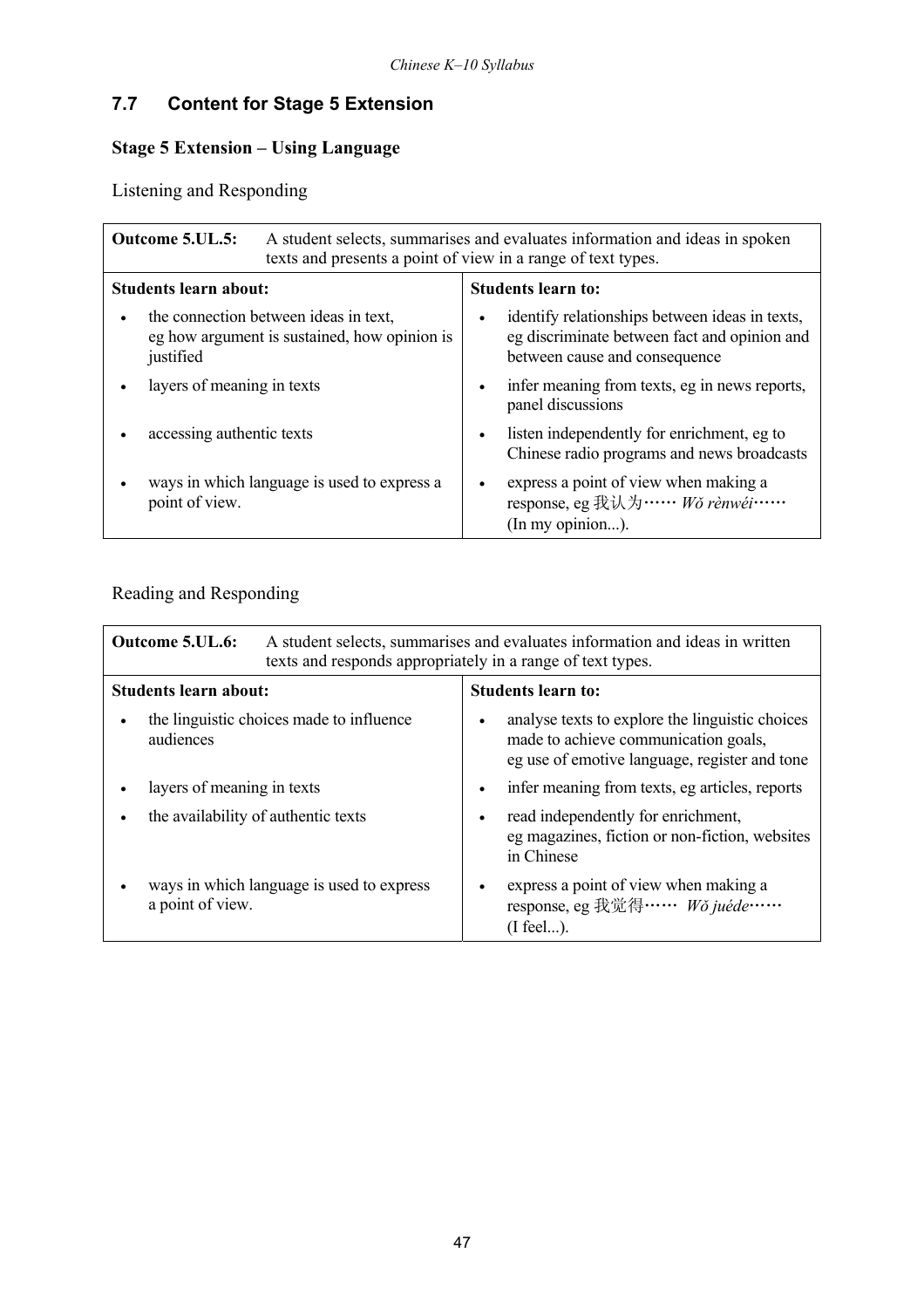# Speaking

| Outcome 5.UL.7:<br>A student uses Chinese with flexibility by incorporating new structures and<br>features for effective communication. |                                                                                                                                                                                                                                     |
|-----------------------------------------------------------------------------------------------------------------------------------------|-------------------------------------------------------------------------------------------------------------------------------------------------------------------------------------------------------------------------------------|
| <b>Students learn about:</b>                                                                                                            | <b>Students learn to:</b>                                                                                                                                                                                                           |
| language features of specific text types to<br>enhance communication                                                                    | manipulate Chinese to communicate<br>$\bullet$<br>effectively and accurately, eg in speeches,<br>reports, discussions                                                                                                               |
| the development and evaluation of strategies<br>needed for the independent production of<br>texts                                       | internalise and use vocabulary and/or<br>$\bullet$<br>structures encountered incidentally                                                                                                                                           |
| balance and bias in the way information is<br>conveyed                                                                                  | expand or qualify the message, $\mathcal{N} \overline{\mathcal{B}}$ $\rightarrow$ $\mathcal{A} \overline{\mathcal{B}}$<br>$\bullet$<br>度来说, …… Cóng lìng yī gè jiǎodù<br><i>láishuō</i> , $\cdots$ (From another point of<br>view,) |
| ways to express a point of view.                                                                                                        | express personal opinions or reasons for<br>actions or emotions to justify a point of view.<br>因为 ……, 所以 …… yīnwéi……,<br>suǒyǐ…… (because  consequently).                                                                           |

# Writing

| <b>Outcome 5.UL.8:</b><br>A student presents a point of view using accurate grammar and experimenting<br>with linguistic structures and features in a range of text types. |                                                                                                                                                                        |  |
|----------------------------------------------------------------------------------------------------------------------------------------------------------------------------|------------------------------------------------------------------------------------------------------------------------------------------------------------------------|--|
| <b>Students learn about:</b>                                                                                                                                               | <b>Students learn to:</b>                                                                                                                                              |  |
| language features of specific text types to<br>enhance communication                                                                                                       | manipulate Chinese to communicate<br>$\bullet$<br>effectively and accurately, eg in formal and<br>informal letters, articles, reports, applications,<br>advertisements |  |
| the development and evaluation of strategies<br>needed for the independent production of<br>texts                                                                          | select, incorporate and experiment with learnt<br>$\bullet$<br>and new structures to develop and present<br>texts logically and cohesively                             |  |
| principles of text organisation and logical<br>development of ideas including coherence<br>and cohesion in constructing own text                                           | sequence their thoughts and structure ideas in<br>$\bullet$<br>a logical manner using complex linguistic<br>structures                                                 |  |
| ways to express a point of view.                                                                                                                                           | express personal opinions or reasons for<br>$\bullet$<br>actions or emotions to justify a point of<br>view, ……, 因此 …… ……, <i>yīncǐ</i> ……<br>(therefore).              |  |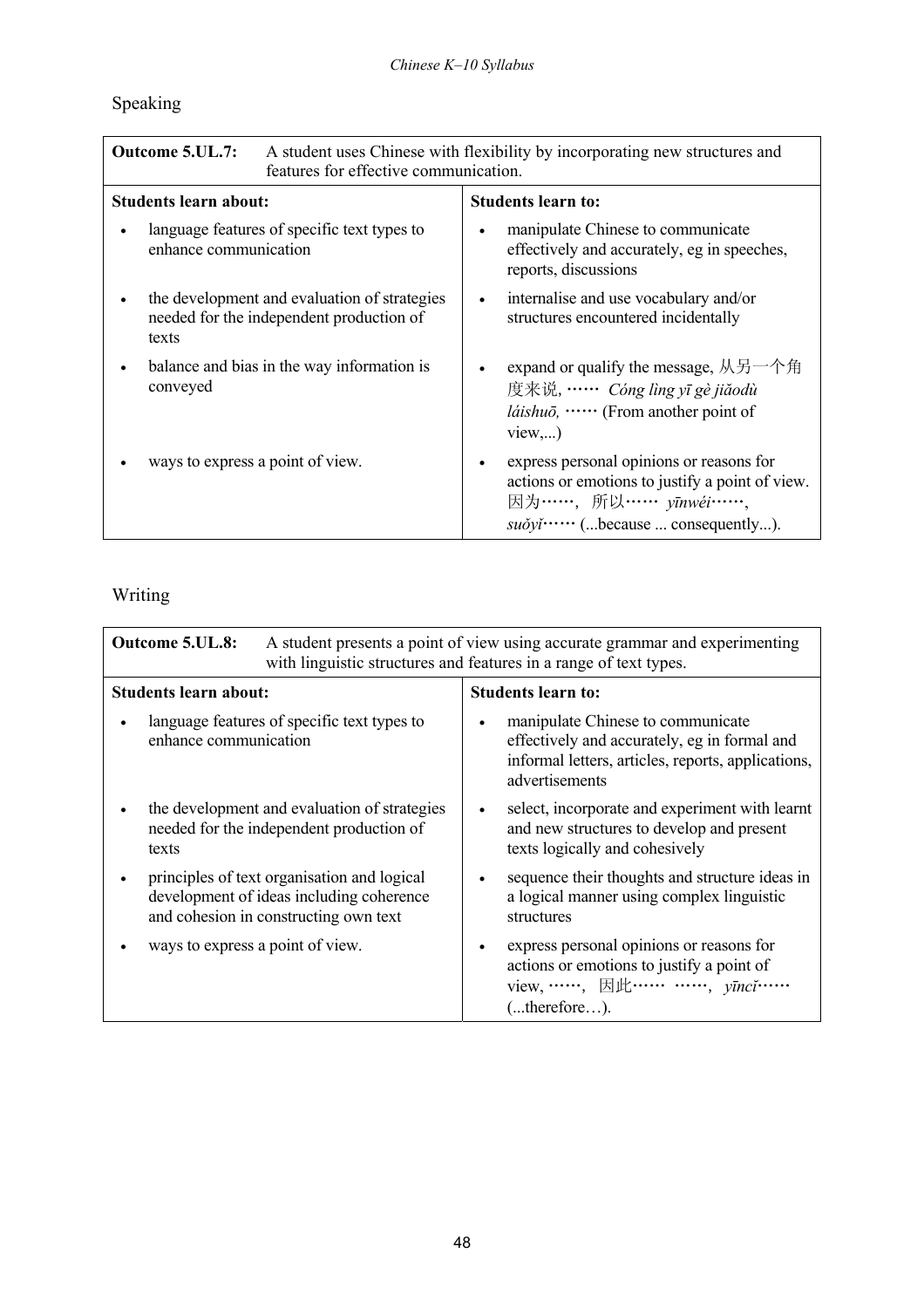# **Stage 5 Extension – Making Linguistic Connections**

| <b>Outcome 5.MLC.3:</b> A student engages in discussions to solve linguistic problems and refine the<br>production of original texts in Chinese. |                                                                                                                         |  |
|--------------------------------------------------------------------------------------------------------------------------------------------------|-------------------------------------------------------------------------------------------------------------------------|--|
| Students learn about:                                                                                                                            | <b>Students learn to:</b>                                                                                               |  |
| the investigation of complex structures and<br>features through discussion                                                                       | describe complex structures and features used<br>to refine the production of original text                              |  |
| the process involved in solving problems                                                                                                         | identify and articulate linguistic problems<br>and formulate plausible solutions                                        |  |
| the ways linguistic features are used to create<br>nuance                                                                                        | identify complex structures and specific<br>$\bullet$<br>linguistic features, eg complex verb forms                     |  |
| independent use of linguistic resources.                                                                                                         | extend and refine their use of language<br>features and structures, eg by using<br>dictionaries and grammar references. |  |

| <b>Outcome 5.MLC.4:</b> A student analyses ways in which the structures and features of spoken and<br>written Chinese can be manipulated for particular effect. |                                                                                                                                                                               |  |
|-----------------------------------------------------------------------------------------------------------------------------------------------------------------|-------------------------------------------------------------------------------------------------------------------------------------------------------------------------------|--|
| Students learn about:                                                                                                                                           | <b>Students learn to:</b>                                                                                                                                                     |  |
| the adaptation of linguistic features for a<br>٠<br>particular purpose or audience                                                                              | describe and explain appropriate linguistic<br>$\bullet$<br>structures and features needed for a specific<br>purpose or context, eg to persuade, convince,<br>discuss, debate |  |
| the effect of linguistic features on meaning<br>and purpose of text.                                                                                            | distinguish between fact and opinion and<br>$\bullet$<br>recognise layers of meaning, eg bias,<br>humour.                                                                     |  |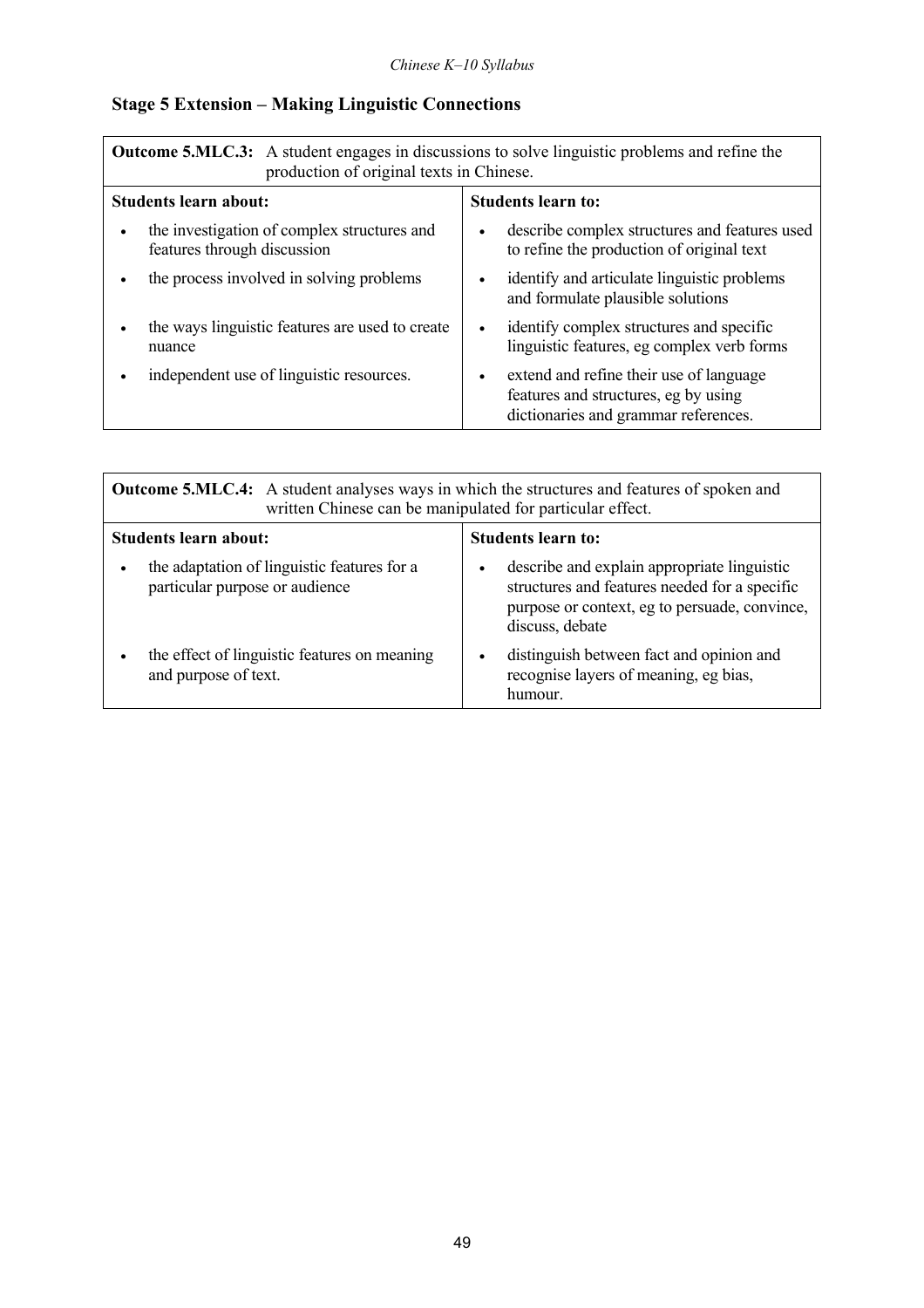# **Stage 5 Extension – Moving Between Cultures**

| <b>Outcome 5.MBC.3:</b> A student evaluates the importance of being able to move between cultures. |                           |                                                                               |
|----------------------------------------------------------------------------------------------------|---------------------------|-------------------------------------------------------------------------------|
| Students learn about:                                                                              | <b>Students learn to:</b> |                                                                               |
| the advantages of cross-cultural awareness<br>and understanding                                    |                           | analyse values, attitudes and beliefs of<br>diverse cultures                  |
| acceptance of diverse attitudes and practices<br>through reflection and discussion.                | $\bullet$                 | reflect on and discuss attitudes and practices<br>that differ from their own. |

| <b>Outcome 5.MBC.4:</b> A student evaluates expressions and representations of the culture of Chinese-<br>speaking communities in a range of texts. |                                                                                                                                        |
|-----------------------------------------------------------------------------------------------------------------------------------------------------|----------------------------------------------------------------------------------------------------------------------------------------|
| <b>Students learn about:</b>                                                                                                                        | <b>Students learn to:</b>                                                                                                              |
| the existence of concepts relevant to cultural<br>practices.                                                                                        | question and evaluate cultural influences in<br>$\bullet$<br>texts, eg red is the colour of luck and<br>happiness (red wedding dress). |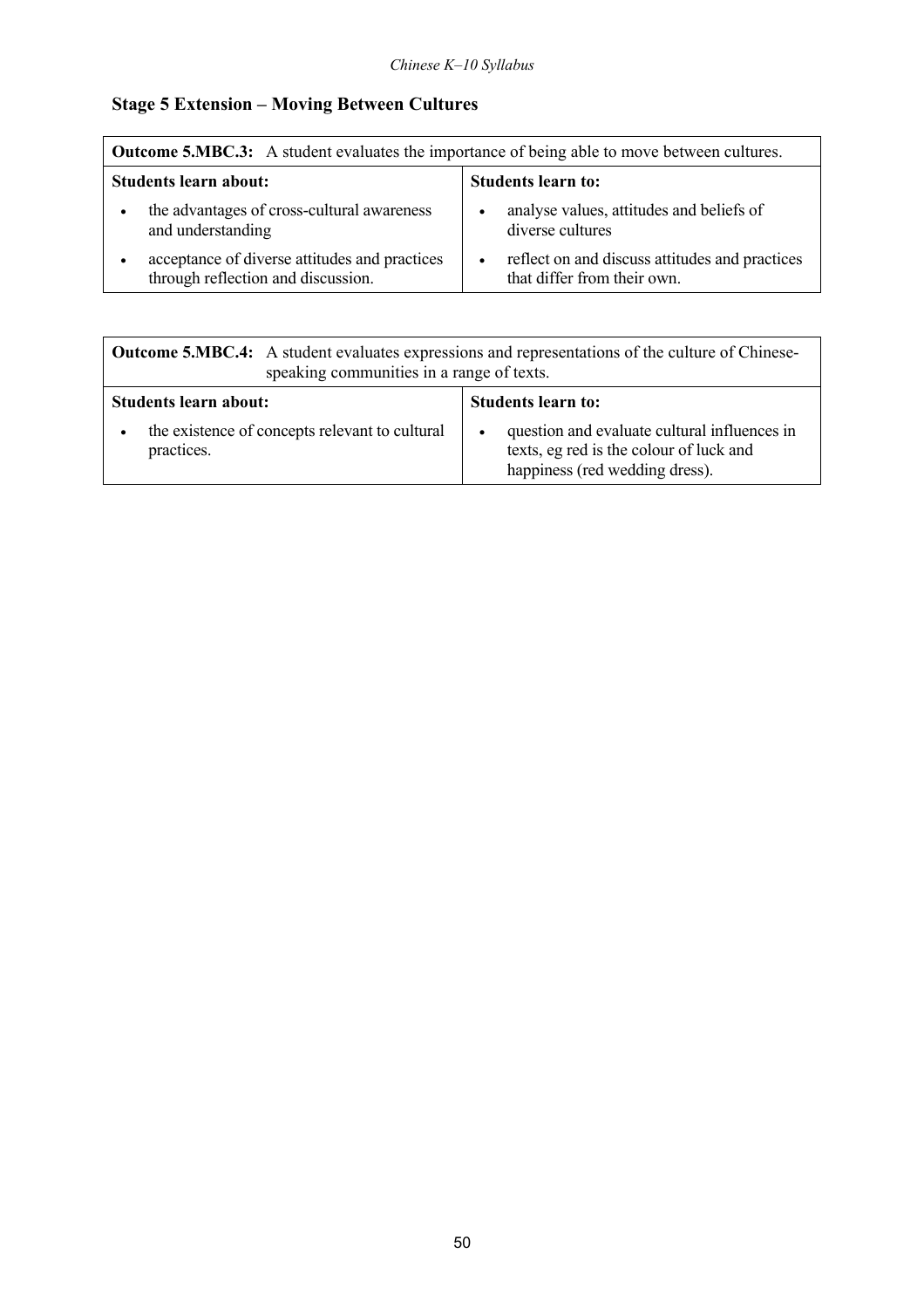### **7.8 Grammar**

Throughout the Chinese syllabus students will learn about grammatical structures in context as they complement the content and the organisation of individual programs.

The grammatical structures defined on this and the following pages are those that students are expected to recognise and use by the end of Stage 5. They should be read in conjunction with the content of the syllabus. Grammar should be used to support the process of language acquisition and to facilitate communication, rather than being taught in isolation.

| <b>Item/Function</b>      | <b>Example</b> | In phrases/sentences |
|---------------------------|----------------|----------------------|
| <b>A: PARTS OF SPEECH</b> |                |                      |
| <b>Nouns</b>              |                |                      |
| common                    | 人,书            |                      |
| proper                    | 白彼得,王老师        |                      |
| <b>Measure Words</b>      |                |                      |
| animals                   | 只,条,匹          | 一只猫,两条鱼,三匹马          |
| classroom objects         | 本,把,           | 一本书, 两把椅子            |
| clothes                   | 件,条,双          | 一件毛衣, 两条裤子, 一双皮鞋     |
| length                    | 米,公里           | 五米,三十公里              |
| weight                    | 斤,公斤           | 半斤,两公斤               |
| monetary                  | 块(元),毛(角),分    | 十块两毛五(分)             |
| time                      | 点(钟),分钟        | 三点五分                 |
| verbal                    | 次,下,回          | 来一次,去一下,看一回          |
| <b>Pronouns</b>           |                |                      |
| personal                  |                |                      |
|                           | 我(们), 你/您(们),  |                      |
|                           | 他/她/它(们)       |                      |
| demonstrative             |                |                      |
|                           | 这,那            |                      |
|                           | 这儿/这里,那儿/那里    |                      |
| interrogative pronouns    |                |                      |
|                           | 谁,什么,哪         | 谁是美国人?<br>这是什么?      |
|                           |                | 哪个孩子是你的?             |
|                           | 哪儿?            | 你住哪儿?                |
|                           | 几,多少           | 今天几月几号?              |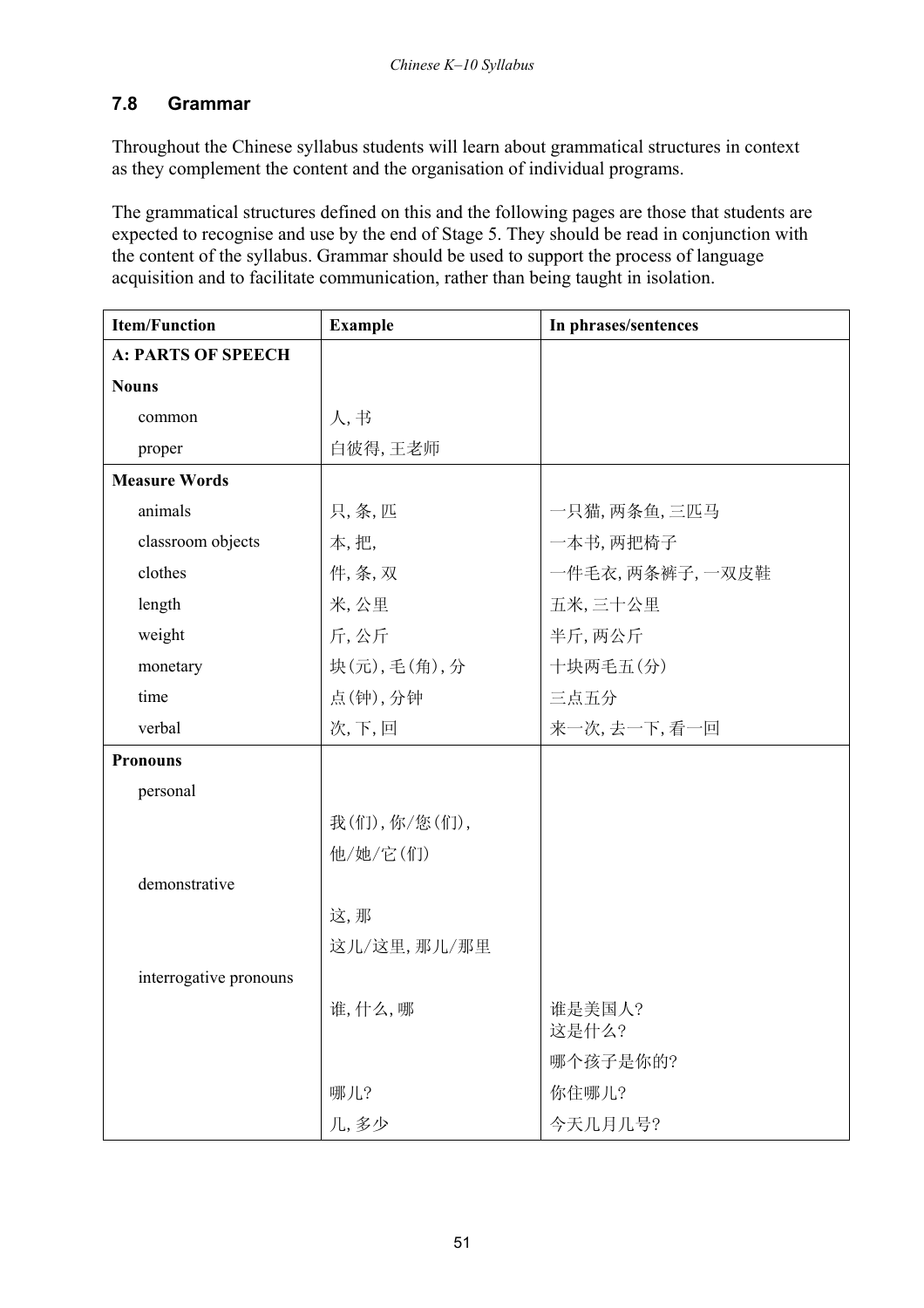| <b>Item/Function</b> | <b>Example</b> | In phrases/sentences |
|----------------------|----------------|----------------------|
| <b>Numerals</b>      |                |                      |
| counting             | 零,一,二,三,四      | 二零一房间                |
|                      | 万, 千, 百, 十     | 一百万零两千九百三十五          |
| ordinals             | 第              | 第一课,第二天,(第)三楼        |
| approximations       | 三四,五六,八九,十一二   | 三四个人                 |
|                      | 二三十,三五         |                      |
| fractions            | 三分之一           |                      |
| percentages          | 百分之十           |                      |
| decimals             | 五点一            |                      |
| <b>Verbs</b>         |                |                      |
| action               | 走,看,写          | 看电影                  |
| emotive              | 喜欢,觉得,知道,爱     | 我喜欢打球。               |
| auxiliary            | 能,会,要,可以,应该    | 她会画画儿。               |
| direction            | 上/下,来/去/回      | 他下楼了。                |
|                      |                | 我回来了。<br>你去哪儿?       |
| special              | 是,有            | 那是电脑。                |
|                      |                | 他们有汽车。               |
|                      |                | 澳大利亚有袋鼠。             |
| <b>Adverbs</b>       |                |                      |
| frequency            | 常常,不常,总,又,再    | 我不常游泳。               |
| sequence             | 就,才,刚          | 我就来。<br>老师才来。        |
|                      |                | 她刚走。                 |
| linking              | 也,还            | 我喜欢游泳,也喜欢打球。         |
| quantity             | 都,只            | 我们都学习汉语。             |
|                      |                | 只有两个                 |
| degree               | 很, 非常, 更, 最    | 你最喜欢什么运动?<br>更快      |
| negation             | 不,没(有)         | 我不冷。<br>他没上课。        |
| progress             | 正,正在           | 正下着雨呢。<br>他正在看书。     |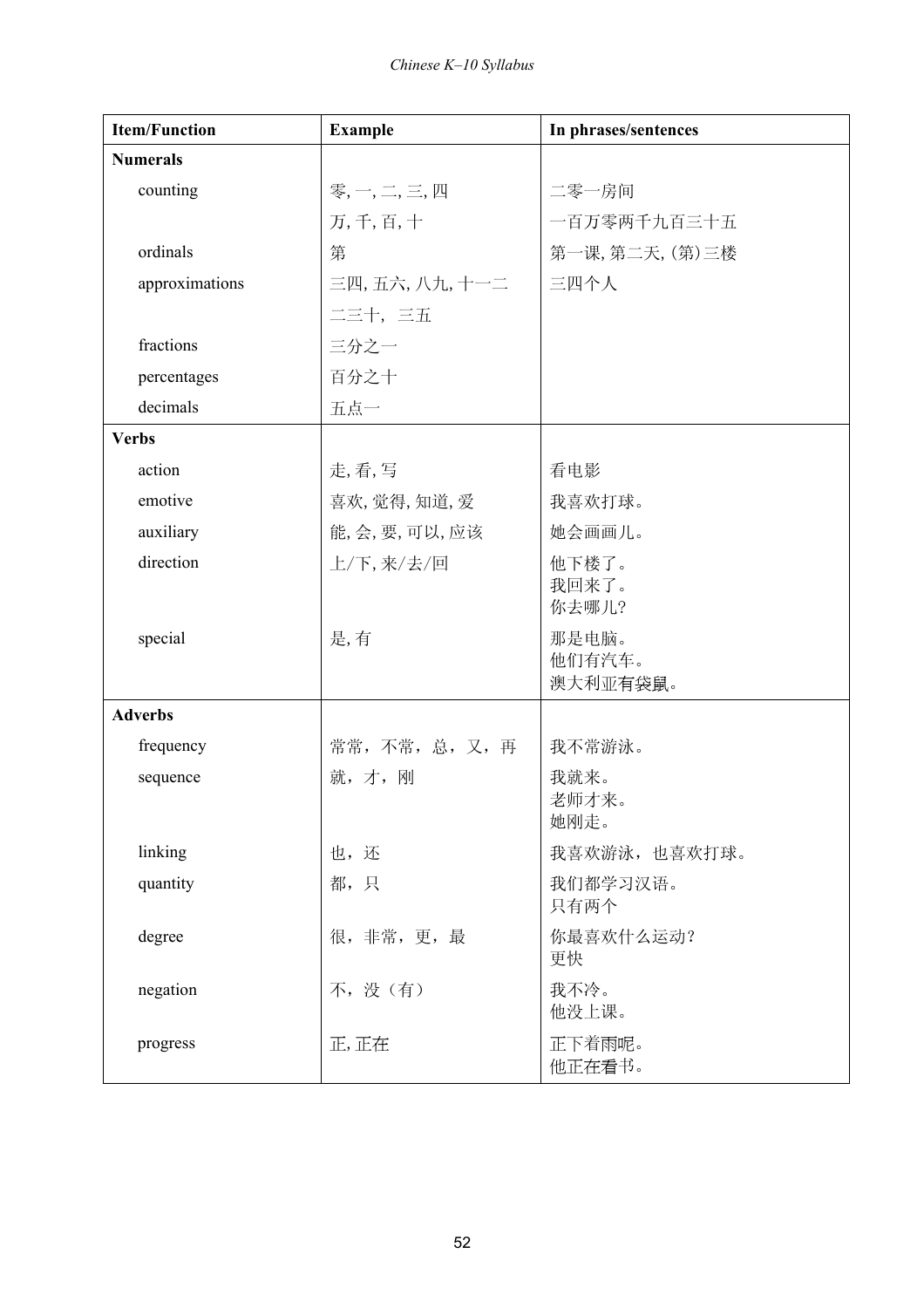| <b>Item/Function</b>   | <b>Example</b>  | In phrases/sentences |
|------------------------|-----------------|----------------------|
| <b>Adjectives</b>      |                 |                      |
| monosyllabic           | 大/小,多/少,长/短     | 他的头发很长。              |
| disyllabic             | 高兴, 干净, 安静      | 老师今天很高兴。             |
| monosyllabic (colours) | 白,红,蓝,黑,绿       | 白衬衫,黑皮鞋              |
| nouns as adjectives    | 男,女,金,铁         | 男学生, 金笔, 铁桌子         |
| <b>Prepositions</b>    |                 |                      |
| distance               | 从,离             | 从三月到五月<br>我家离学校很近。   |
| position               | 在               | 在桌子下面                |
| direction              | 对,给             | 她对你说什么?<br>谁给我打电话啦?  |
| object focus           | 把               | 你把书拿走。               |
| passive                | 被               | 他被狗咬了。               |
| causative              | 让,叫             | 她让你回来。               |
| comparative            | 比               | 她比我高。                |
| Conjunctions           |                 |                      |
| linking (pro)nouns     | 和, 跟            | 他和我是同学。<br>你跟我一起走。   |
| alternative            | 还是 (question)   | 你想去法国还是想去中国?         |
|                        | 或者 (statement)  | 你说或者他说都可以。           |
| linking phrases        | 因为…,所以…         | 因为起床晚, 所以迟到了。        |
|                        | 虽然…,但是…         | 虽然下雨,但是不冷。           |
| <b>Particles</b>       |                 |                      |
| verbal                 | 了,着,过           | 我买了一支笔。              |
|                        |                 | 我站着看书。<br>我去过欧洲。     |
| structural             | 的 (possessive)  | 老师的词典,我(的)妈妈         |
|                        | 的 (attributive) | 我喜欢的人                |
|                        | 得 (complement)  | 我跑得(很)快。             |
|                        | 地 (narrative)   | 高兴地说                 |
| modal                  | 吗,呢,吧           | 你明天来吗?<br>走吧!<br>你呢? |
|                        | $\overline{J}$  | 我买笔了。<br>太好了!        |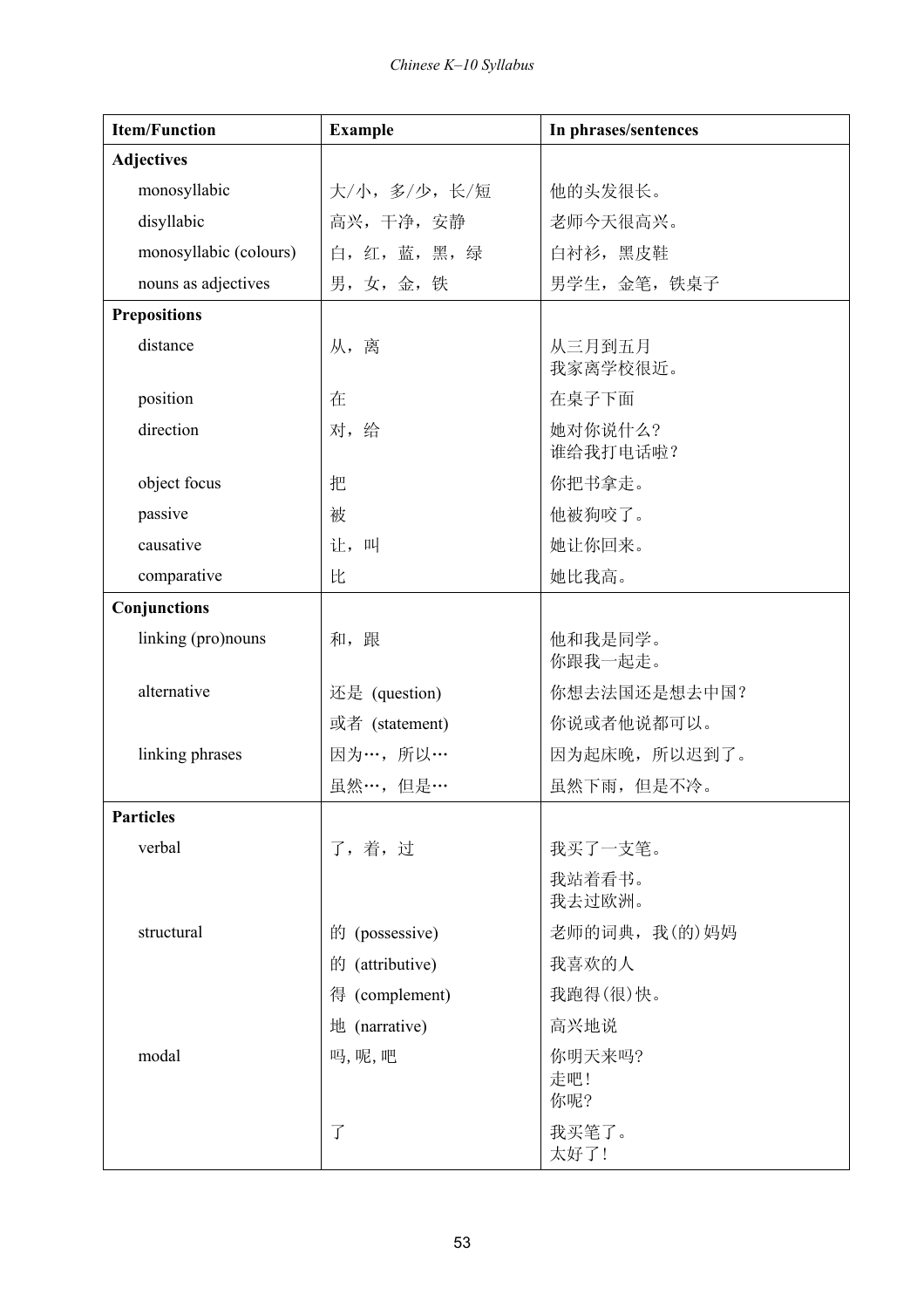| <b>Item/Function</b>        | <b>Example</b> | In phrases/sentences |
|-----------------------------|----------------|----------------------|
| <b>B: SENTENCE PARTS</b>    |                |                      |
| Subject                     |                |                      |
| Noun/Pronoun                | 桌子/他           | 桌子很大/他是我朋友。          |
| Verb-Construction           | 学习汉语           | 学习汉语很有意思。            |
| Predicate                   |                |                      |
| Verb as                     | 唱,看            | 她唱歌。<br>他看书。         |
| Adjective as                | 漂亮             | 我姐姐很漂亮。              |
| Noun as                     | 星期五            | 今天星期五。               |
| Subject-Predicate as        | 身体很好           | 我们老师身体很好。            |
| Object                      |                |                      |
| Noun (phrase)               | 英语             | 她会说英语。               |
| Pronoun                     | 他              | 爸爸叫他。                |
| Adjective (phrase)          | 热              | 我觉得很热。               |
| Verb (phrase)               | 打乒乓球           | 他们喜欢打乒乓球。            |
| <b>Attributives</b>         |                |                      |
| (Pro)noun                   | 他              | 他的汽车                 |
| Adjective                   | 有意思            | 有意思的电影               |
| $Adverb + Adjective$        | 很多             | 很多地方                 |
| $Numeral + Measure$<br>Word | 两把             | 两把椅子                 |
| <b>Adverbial Adjunct</b>    |                |                      |
| Adverb as                   | 非常             | 非常早                  |
| Adjective as                | 快,高兴           | 快走,<br>高兴地说          |
| Preposition-Construction    | 从北京, 往东        | 他从北京来。<br>往东走        |
| as                          | 在悉尼            | 在悉尼住                 |
| Noun as                     |                |                      |
| Indicating time<br>(i)      | 下个星期           | 下个星期去旅游              |
| (ii) Indicating place       | 前面             | 在前面走                 |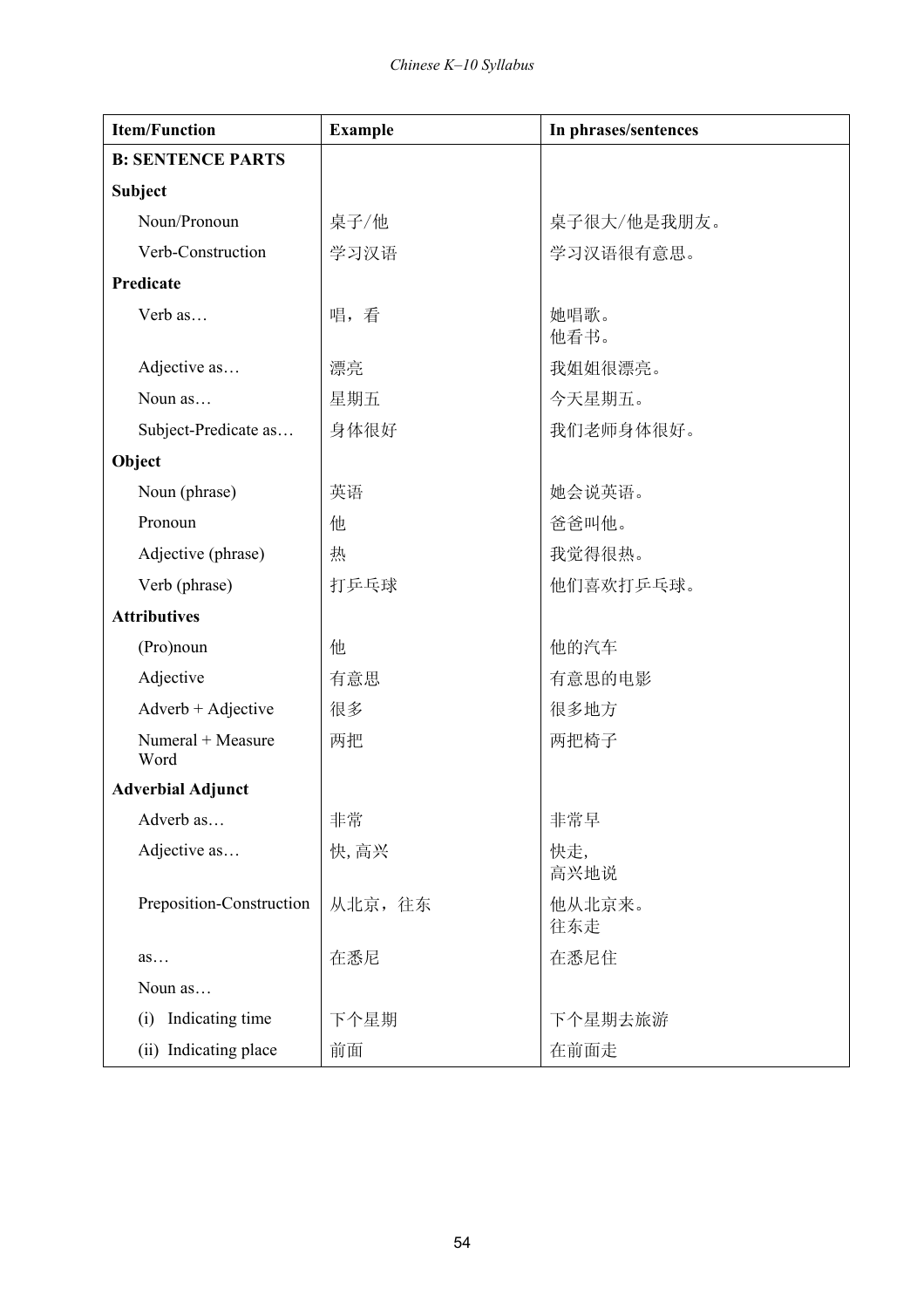| <b>Item/Function</b> | <b>Example</b>    | In phrases/sentences |
|----------------------|-------------------|----------------------|
| <b>Complements</b>   |                   |                      |
| of Degree            | V得很快              | 跑得很快                 |
| of Result            | V完/到/在/给/好        | 写完信/住在郊区/送给他蛋糕/吃好了   |
| of Direction         | V来/去              | 拿来                   |
|                      | V上来/下去/回来/回去      | 走上来                  |
| of Potential         | V得 Adjective/Verb | 他写得完。<br>他写不完。       |

| <b>Item/Function</b>     | <b>Example</b>        | In phrases/sentences |
|--------------------------|-----------------------|----------------------|
| <b>C: SENTENCE TYPES</b> |                       |                      |
| <b>Statements</b>        |                       |                      |
|                          | subject, verb, object | 她喜欢跳舞。               |
| <b>Questions</b>         |                       |                      |
| 吗 type                   | $\cdots \Box$ ?       | 你会拿筷子吗?              |
| Affirmative-Negative     | verb不/没verb           | 你会不会做中国饭?            |
| using a pronoun          | 什么,谁,哪,怎么,几,多少        | 你什么时候起床?             |
| Alternative type         | 还是                    | 你学习德语还是学习法语?         |
| <b>Exclamations</b>      |                       |                      |
|                          | 啊,了                   | 天气真好啊!<br>好极了!       |
| <b>Imperatives</b>       |                       |                      |
|                          | 吧 (suggestive)        | 走吧!                  |
|                          | 不要 (command)          | 不要去!                 |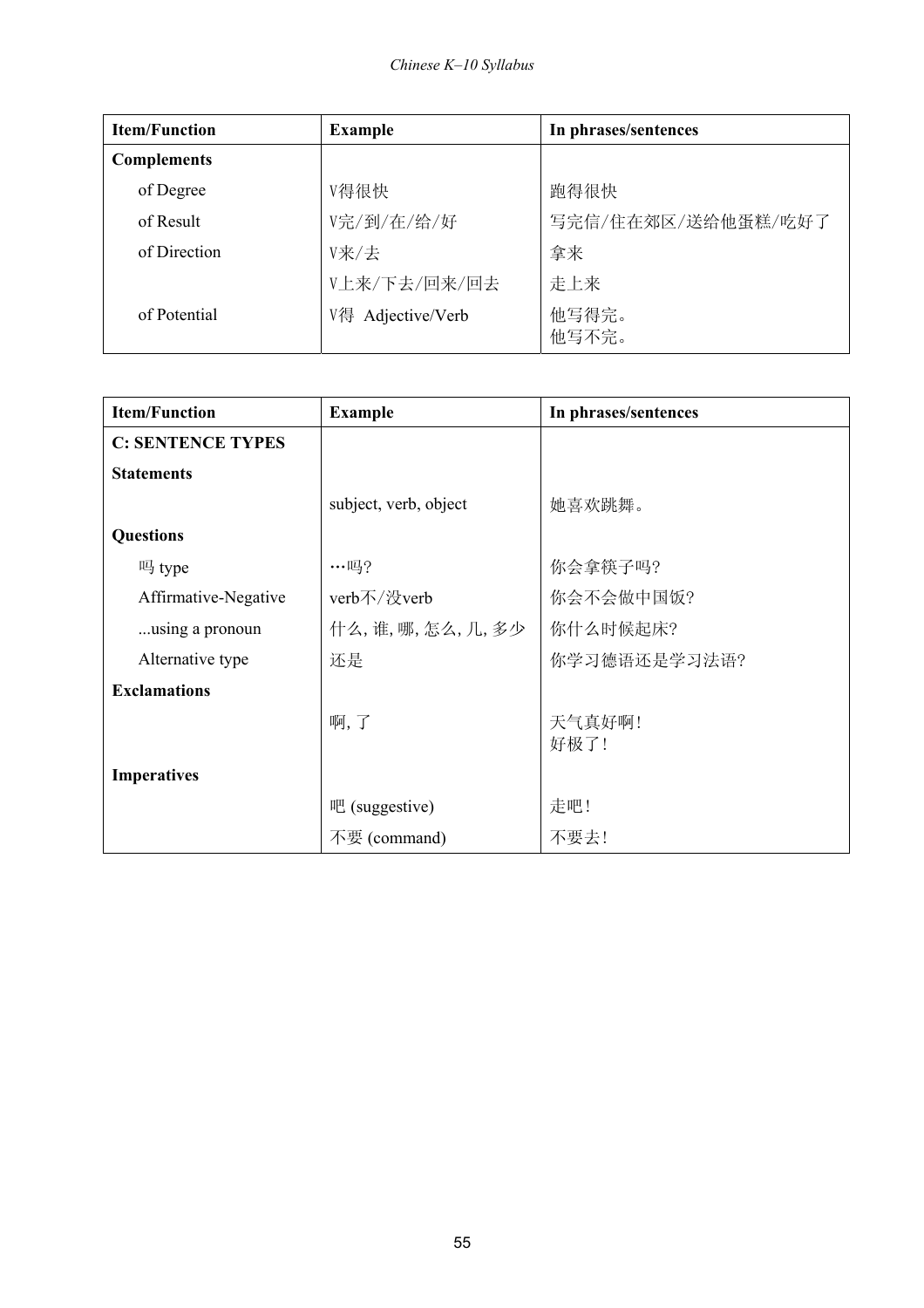# **8 Life Skills Outcomes and Content**

The Board of Studies recognises that a small percentage of students with special education needs may best fulfil the mandatory curriculum requirements for Chinese by undertaking Life Skills outcomes and content. (Requirements for access to Life Skills outcomes and content are detailed in section 1.2).

Life Skills outcomes will be selected on the basis that they meet the particular needs, goals and priorities of each student. Students are not required to complete all outcomes. Outcomes may be demonstrated independently or with support.

In order to provide a relevant and meaningful program of study that reflects the needs, interests and abilities of each student, schools may integrate Chinese Life Skills outcomes and content across a variety of school and community contexts.

| <b>Objectives</b> | <b>Outcomes</b> |                                                                             |
|-------------------|-----------------|-----------------------------------------------------------------------------|
|                   | A student:      |                                                                             |
| Using Language    | LS.UL.1         | recognises words and phrases in Chinese                                     |
|                   | LS.UL.2         | uses Chinese to interact in everyday activities                             |
|                   | LS.UL.3         | obtains and gives information in Chinese                                    |
|                   | LS.UL.4         | uses written Chinese to communicate                                         |
| Making Linguistic | LS.MLC.1        | recognises internationally shared signs, symbols and words                  |
| Connections       | LS.MLC.2        | explores ways in which meaning is conveyed by nonverbal<br>communication    |
|                   | LS.MLC.3        | explores ways in which meaning is conveyed by spoken<br>language            |
|                   | LS.MLC.4        | explores ways in which meaning is conveyed by written<br>language           |
| Moving Between    | LS.MBC.1        | experiences cultural diversity                                              |
| Cultures          | LS.MBC.2        | explores own and other cultures                                             |
|                   | LS.MBC.3        | recognises the contribution of different cultures to Australian<br>society. |

### **8.1 Outcomes**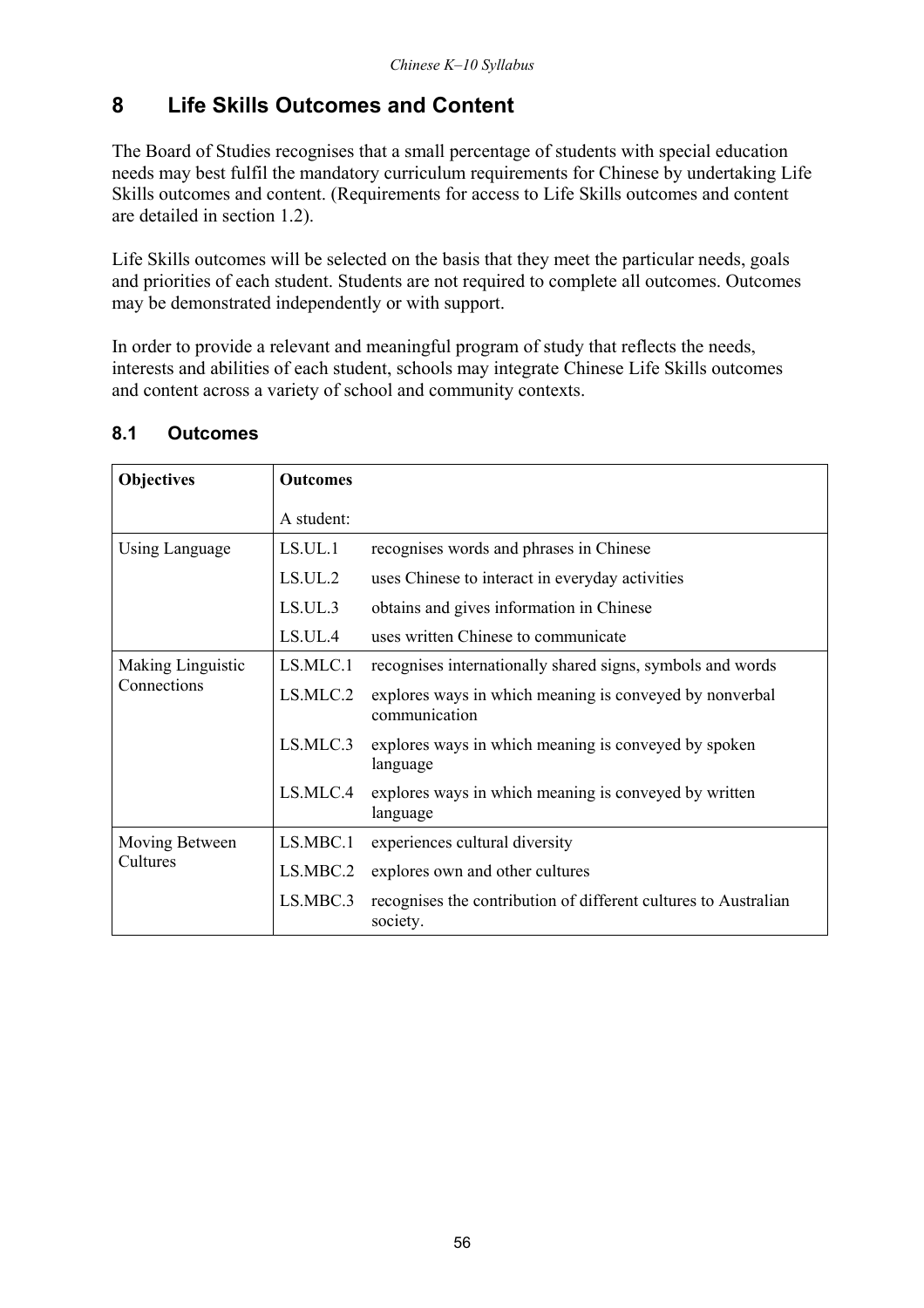### **8.2 Content**

The content forms the basis for learning opportunities. Content will be selected on the basis that it meets the needs, goals and priorities of each student. Students are not required to complete all the content to demonstrate achievement of an outcome.

The examples provided are suggestions only.

| <b>Objective – Using Language</b> |  |
|-----------------------------------|--|
|                                   |  |

| <b>LS.UL.1</b><br>A student recognises words and phrases in Chinese.         |                                                                                                                                                                                                                                                                                                        |
|------------------------------------------------------------------------------|--------------------------------------------------------------------------------------------------------------------------------------------------------------------------------------------------------------------------------------------------------------------------------------------------------|
| <b>Students learn about:</b>                                                 | <b>Students learn to:</b>                                                                                                                                                                                                                                                                              |
| words and phrases in a variety of spoken<br>contexts                         | listen to words, phrases and simple<br>$\bullet$<br>sentences to identify meaning, eg associate a<br>word with a picture<br>identify known words and phrases, eg in<br>$\bullet$<br>songs, rhymes<br>identify known words and phrases in<br>$\bullet$<br>conversation, eg greetings, please, thank you |
| words and phrases in a variety of written<br>contexts                        | read whole words, phrases and simple<br>$\bullet$<br>sentences, eg on food or packaging labels, in<br>captions, charts, on art and craft, on<br><b>CD-ROM</b> software                                                                                                                                 |
| new words and phrases in a variety of spoken<br>contexts                     | recognise when new words and phrases are<br>used in a range of contexts, eg when<br>following instructions                                                                                                                                                                                             |
|                                                                              | use cues to support understanding of new<br>$\bullet$<br>words and phrases in a range of contexts,<br>eg gestures, facial expressions, visual<br>stimuli                                                                                                                                               |
| the relationship between <i>Hànzì</i> and their sounds<br>and meanings.      | recognise Hànzì, eg on flashcards<br>$\bullet$<br>use their knowledge of Hànzì to read and<br>$\bullet$<br>understand new words in Chinese,<br>eg combine cards to make words, phrases<br>or sentences.                                                                                                |
| <b>LS.UL.2</b><br>A student uses Chinese to interact in everyday activities. |                                                                                                                                                                                                                                                                                                        |
| <b>Students learn about:</b>                                                 | <b>Students learn to:</b>                                                                                                                                                                                                                                                                              |
| the different purposes of using known language                               | establish and maintain social contact,<br>eg respond nonverbally to greetings,<br>respond appropriately in English to a<br>greeting/instruction, respond appropriately<br>in Chinese                                                                                                                   |
|                                                                              | communicate basic needs and wants in a<br>$\bullet$<br>variety of ways, eg ask for food/drink by<br>using the appropriate phrase, request help or<br>assistance                                                                                                                                        |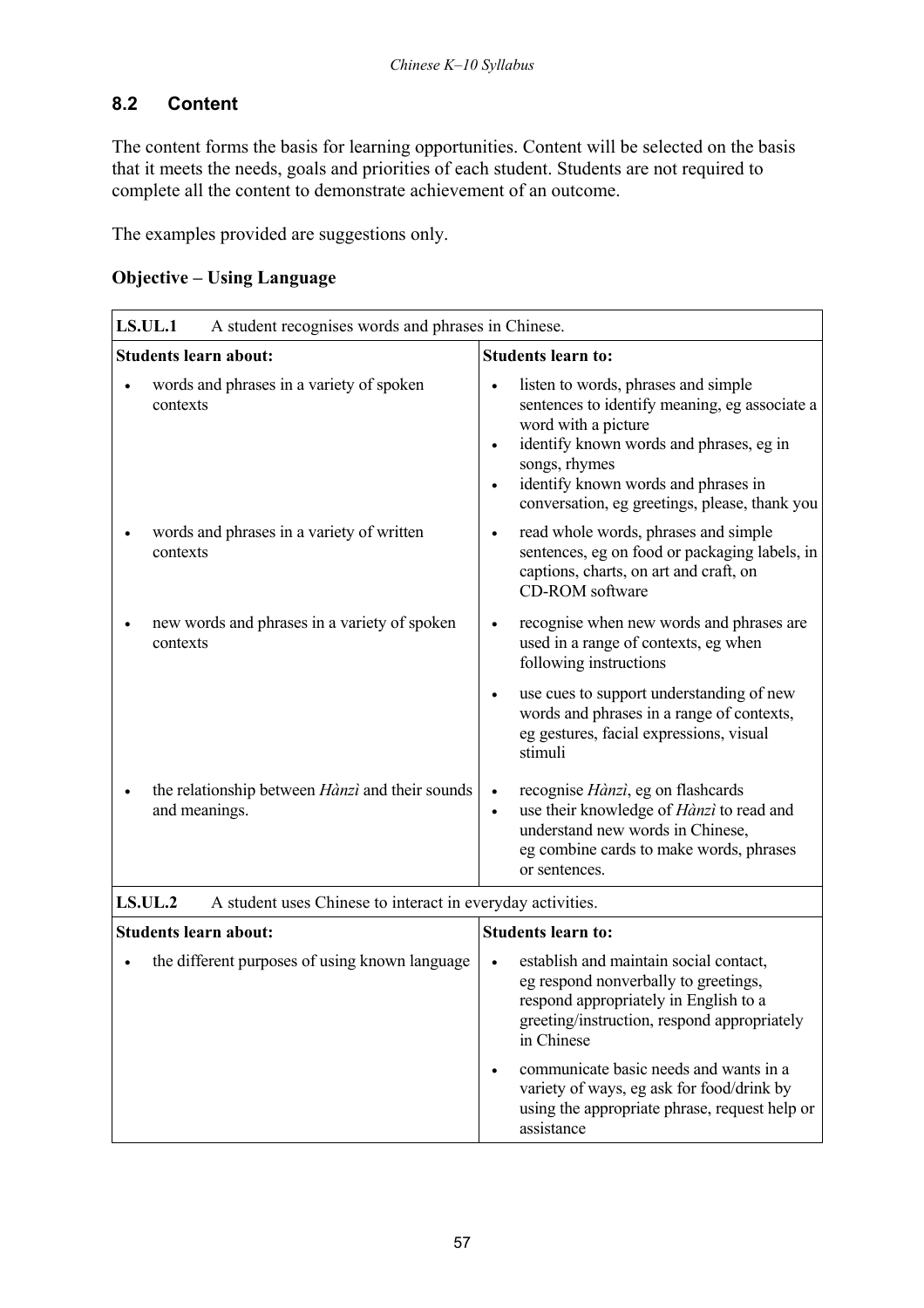| <b>LS.UL.2</b><br>A student uses Chinese to interact in everyday activities (cont) |                                                                                                                                                                                                                                                                                           |
|------------------------------------------------------------------------------------|-------------------------------------------------------------------------------------------------------------------------------------------------------------------------------------------------------------------------------------------------------------------------------------------|
| <b>Students learn about:</b>                                                       | <b>Students learn to:</b>                                                                                                                                                                                                                                                                 |
|                                                                                    | use language for enjoyment, eg singing                                                                                                                                                                                                                                                    |
|                                                                                    | share personal information, eg birthdays,<br>$\bullet$<br>family details, likes and dislikes, pets                                                                                                                                                                                        |
| the use of language in the context of a<br>conversation.                           | engage in conversation, eg use appropriate<br>$\bullet$<br>mode of address, introduce self and others,<br>exchange pleasantries, use gesture and<br>expression to make meaning clear                                                                                                      |
|                                                                                    | initiate, maintain and conclude a<br>$\bullet$<br>conversation, eg with peers, teacher, others<br>in the community.                                                                                                                                                                       |
| LS.UL.3<br>A student obtains and gives information in Chinese.                     |                                                                                                                                                                                                                                                                                           |
| <b>Students learn about:</b>                                                       | <b>Students learn to:</b>                                                                                                                                                                                                                                                                 |
| appropriate ways to ask for information                                            | ask for information or assistance in a variety<br>of contexts, eg Where is the railway station?<br>What time does the bus leave?                                                                                                                                                          |
| written texts available for accessing information                                  | locate appropriate written text to obtain<br>$\bullet$<br>information, eg advertisements, calendars,<br>leaflets, signs, notices, menus, books,<br>newspapers, recipes, the internet, software<br>packages, videos                                                                        |
|                                                                                    | select relevant information from written text,<br>eg identify school holidays in calendars,<br>select a main meal and a drink from menus,<br>check sports results, cinema programs or<br>television details in foreign newspapers,<br>make a shopping list for ingredients for<br>recipes |
|                                                                                    | access and gather information, eg locate a<br>weather map from the internet and record<br>weather details, participate in language<br>activities using interactive CD-ROMs                                                                                                                |
| ways to use spoken text to communicate<br>information.                             | communicate information in a variety of<br>$\bullet$<br>ways, eg in response to questions, surveys,<br>an interview, a storyboard/comic strip, a<br>short talk, questionnaires, form completion,<br>a letter.                                                                             |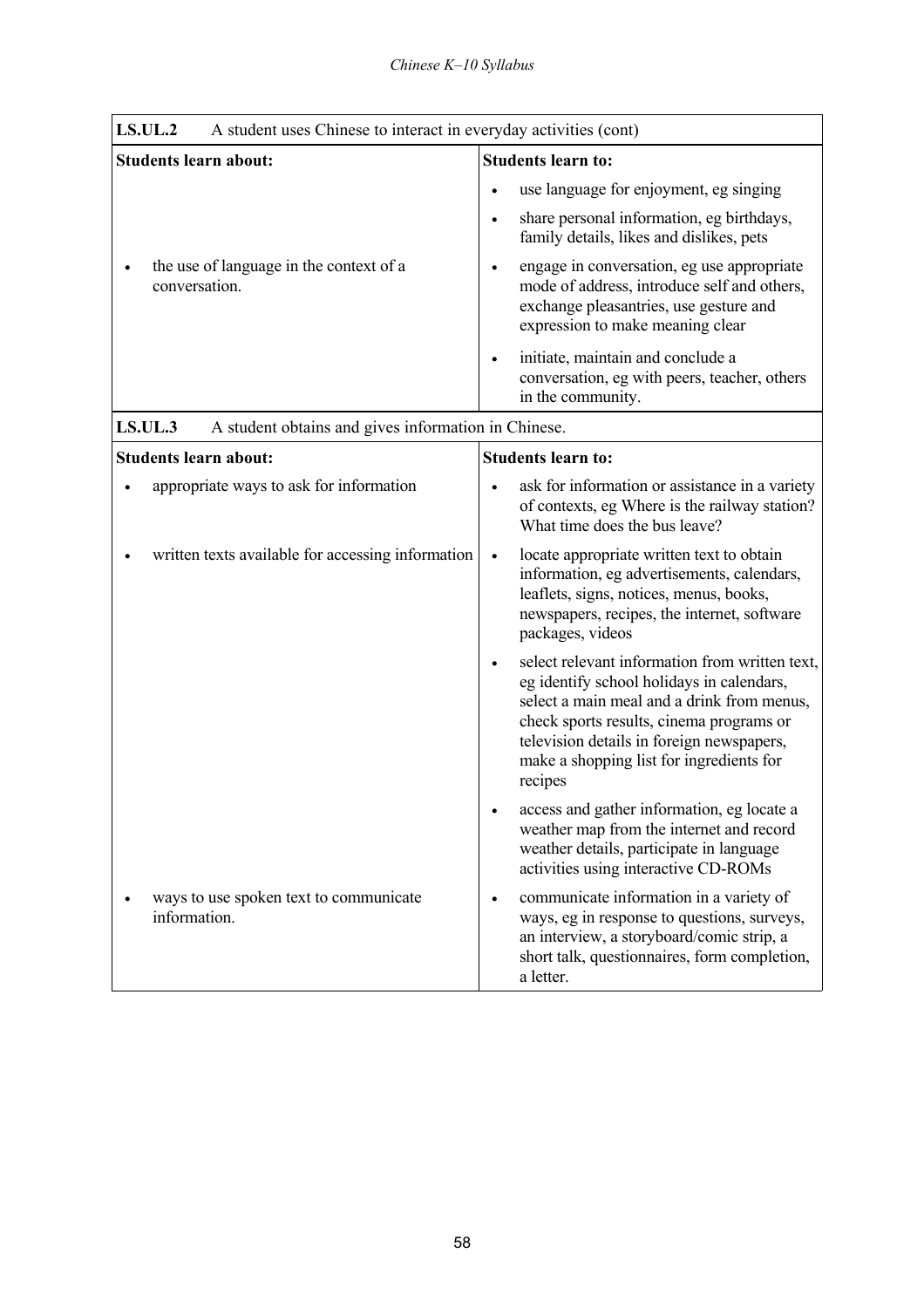| LS.UL.4<br>A student uses written Chinese to communicate. |                                                                                                                                                                                                                                                                                                      |
|-----------------------------------------------------------|------------------------------------------------------------------------------------------------------------------------------------------------------------------------------------------------------------------------------------------------------------------------------------------------------|
| <b>Students learn about:</b>                              | <b>Students learn to:</b>                                                                                                                                                                                                                                                                            |
| key features of the writing system                        | practise writing <i>Hànzì</i> using models<br>build words using familiar Hànzì<br>$\bullet$                                                                                                                                                                                                          |
| features and conventions of written text                  | use scaffolds to experiment with language<br>and produce their own texts, eg model texts<br>and sample sentence patterns                                                                                                                                                                             |
| the use of written texts in a variety of contexts         | refer to charts or lists to access <i>Hànzì</i> or<br>vocabulary to enhance communication of<br>ideas, eg use written text in everyday<br>activities, trace and copy a greeting card,<br>create an invitation or a poster using internet<br>or CD-ROM, send a letter to a friend by post<br>or email |
| ways to use written text to communicate<br>information.   | communicate information in a variety of<br>ways, eg in response to questions, in<br>surveys, a storyboard/comic strip, a short<br>talk, questionnaires, form completion, a<br>letter.                                                                                                                |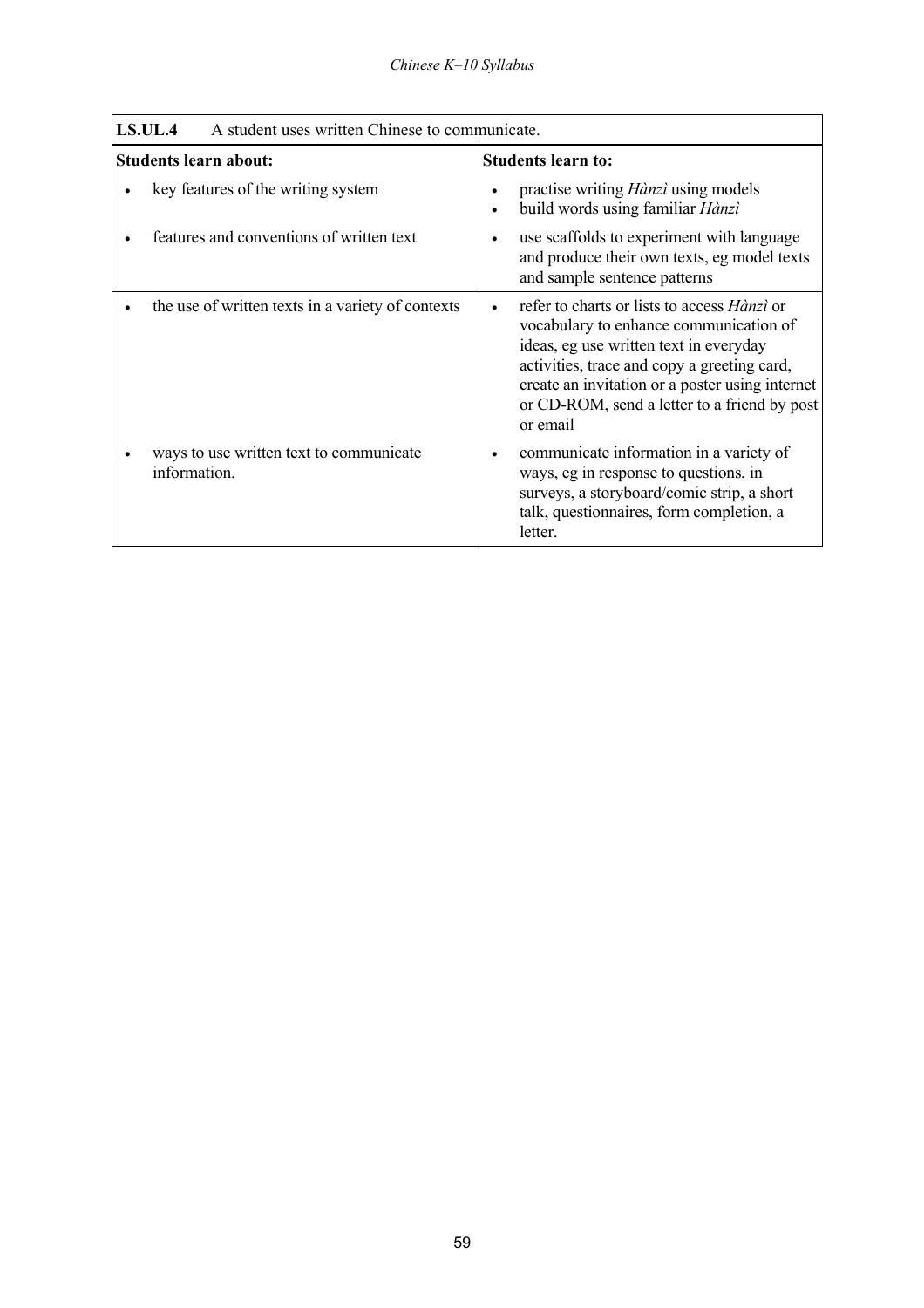| LS.MLC.1<br>A student recognises internationally shared signs, symbols and words.                                                                                  |                                                                                                                                                                       |
|--------------------------------------------------------------------------------------------------------------------------------------------------------------------|-----------------------------------------------------------------------------------------------------------------------------------------------------------------------|
| <b>Students learn about:</b>                                                                                                                                       | <b>Students learn to:</b>                                                                                                                                             |
| signs, symbols and words that have the same<br>$\bullet$<br>meaning internationally                                                                                | identify signs and symbols that can be used<br>$\bullet$<br>cross-culturally, eg male/female, poison,<br>airport, no entry, no eating or drinking                     |
|                                                                                                                                                                    | identify commercial logos, eg transport,<br>$\bullet$<br>sport, food, clothing                                                                                        |
| cross-cultural influences on language.                                                                                                                             | identify words from other cultures that are in<br>$\bullet$<br>common use in Australia,<br>eg kindergarten, pizza, plaza, kebab, sushi,<br>café, karate               |
|                                                                                                                                                                    | identify words that are used cross-culturally,<br>$\bullet$<br>eg computer, radar, internet, email.                                                                   |
| LS.MLC.2                                                                                                                                                           | A student explores ways in which meaning is conveyed by nonverbal communication.                                                                                      |
| <b>Students learn about:</b>                                                                                                                                       | <b>Students learn to:</b>                                                                                                                                             |
| communication of meaning in nonverbal ways.                                                                                                                        | identify the meaning conveyed by gestures<br>and facial expressions, eg bowing,<br>beckoning, waving, shaking hands                                                   |
|                                                                                                                                                                    | respond to gestures and facial expressions,<br>$\bullet$<br>eg bowing in return, waving in response,<br>offering hand in response.                                    |
| LS.MLC.3<br>A student explores ways in which meaning is conveyed by spoken language.                                                                               |                                                                                                                                                                       |
| <b>Students learn about:</b>                                                                                                                                       | <b>Students learn to:</b>                                                                                                                                             |
| the importance of listening and observing to aid<br>$\bullet$<br>comprehension                                                                                     | listen actively for a specific purpose or task,<br>$\bullet$<br>eg identify places, names, numbers                                                                    |
| paralinguistic devices to support<br>$\bullet$<br>communication.                                                                                                   | recognise the use of devices eg tone, pitch,<br>$\bullet$<br>volume, intonation, stress, in interpreting<br>and expressing meaning when others are<br>speaking.       |
| A student explores ways in which meaning is conveyed by written language.<br>LS.MLC.4                                                                              |                                                                                                                                                                       |
| <b>Students learn about:</b>                                                                                                                                       | <b>Students learn to:</b>                                                                                                                                             |
| the relationship between written words and<br>$\bullet$<br>symbols and their corresponding sounds and<br>meanings in alphabetic and/or non-alphabetic<br>languages | recognise that written words and symbols<br>$\bullet$<br>represent sounds, eg in alphabetic and non-<br>alphabetic languages                                          |
| ways of conveying meaning through written<br>communication.                                                                                                        | identify diverse forms of written<br>$\bullet$<br>communication, eg words, diagrams, maps,<br>drawings, phrases, sentences                                            |
|                                                                                                                                                                    | interpret meaning from diverse forms of<br>$\bullet$<br>written communication, eg follow the<br>Chinese instructions on a drawing or a<br>diagram to complete a task. |

# **Objective – Making Linguistic Connections**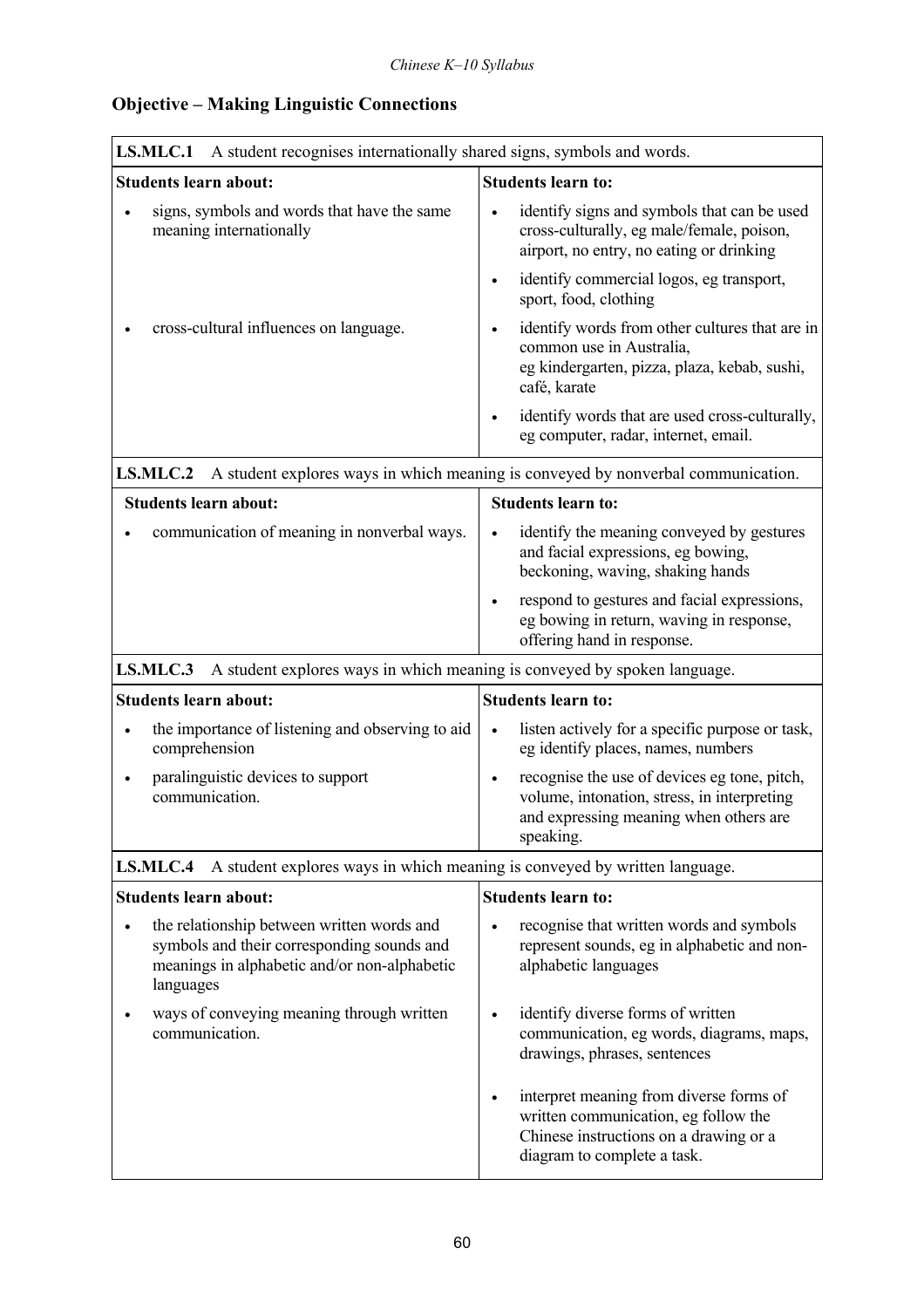| <b>Objective – Moving Between Cultures</b> |  |
|--------------------------------------------|--|
|--------------------------------------------|--|

| LS.MBC.1<br>A student experiences cultural diversity.            |                                                                                                                                                                                                                                                                                                                                                                                                                                                                                                     |
|------------------------------------------------------------------|-----------------------------------------------------------------------------------------------------------------------------------------------------------------------------------------------------------------------------------------------------------------------------------------------------------------------------------------------------------------------------------------------------------------------------------------------------------------------------------------------------|
| <b>Students learn about:</b>                                     | <b>Students learn to:</b>                                                                                                                                                                                                                                                                                                                                                                                                                                                                           |
| cultural characteristics of the school<br>community              | identify culture(s) represented in the school<br>community, eg survey of cultures represented<br>in the classroom<br>recognise that different cultures have different<br>languages<br>recognise visual representations of culture(s),<br>eg flags, maps, costumes<br>locate countries of origin, eg on world<br>$\bullet$<br>map/globe<br>identify names of countries in Chinese<br>$\bullet$<br>identify features of the culture(s), eg food,<br>$\bullet$<br>music, dance, games and celebrations |
| the importance of cultural celebrations                          | participate in cultural activities, eg sing<br>$\bullet$<br>Chinese songs, bring/prepare and eat food, go<br>to a Chinese restaurant, play traditional games,<br>make posters about festivals                                                                                                                                                                                                                                                                                                       |
| the diversity of cultural expression                             | explore the diversity of cultural practices,<br>eg stories, dance, songs and music, traditional<br>dress, art and craft                                                                                                                                                                                                                                                                                                                                                                             |
| cultural features of the local community.                        | identify local places of cultural significance,<br>$\bullet$<br>eg markets, restaurants, places of worship,<br>memorials                                                                                                                                                                                                                                                                                                                                                                            |
|                                                                  | visit local places of cultural significance,<br>eg restaurants/cafés, museums and galleries.                                                                                                                                                                                                                                                                                                                                                                                                        |
| LS.MBC.2<br>A student explores own and other cultures.           |                                                                                                                                                                                                                                                                                                                                                                                                                                                                                                     |
| <b>Students learn about:</b>                                     | <b>Students learn to:</b>                                                                                                                                                                                                                                                                                                                                                                                                                                                                           |
| diversity of cultural values and practices                       | recognise that there are culturally appropriate<br>expressions and behaviour for particular<br>contexts, eg greetings, language and gesture,<br>modes of address, meal etiquette                                                                                                                                                                                                                                                                                                                    |
|                                                                  | recognise how culturally appropriate language<br>$\bullet$<br>and behaviour are used in formal and informal<br>contexts, eg peers, family, teachers                                                                                                                                                                                                                                                                                                                                                 |
| features of lifestyles and belief systems in<br>diverse cultures | identify features of traditional lifestyle,<br>$\bullet$<br>eg family structure and roles, festivals and<br>celebrations                                                                                                                                                                                                                                                                                                                                                                            |
|                                                                  | identify features of contemporary lifestyle,<br>eg the impact of technology, globalisation,<br>music, video, film, sport, youth culture                                                                                                                                                                                                                                                                                                                                                             |
|                                                                  | compare aspects of their own lifestyles and<br>beliefs (eg food, faith, family) with those of<br>Chinese-speaking communities                                                                                                                                                                                                                                                                                                                                                                       |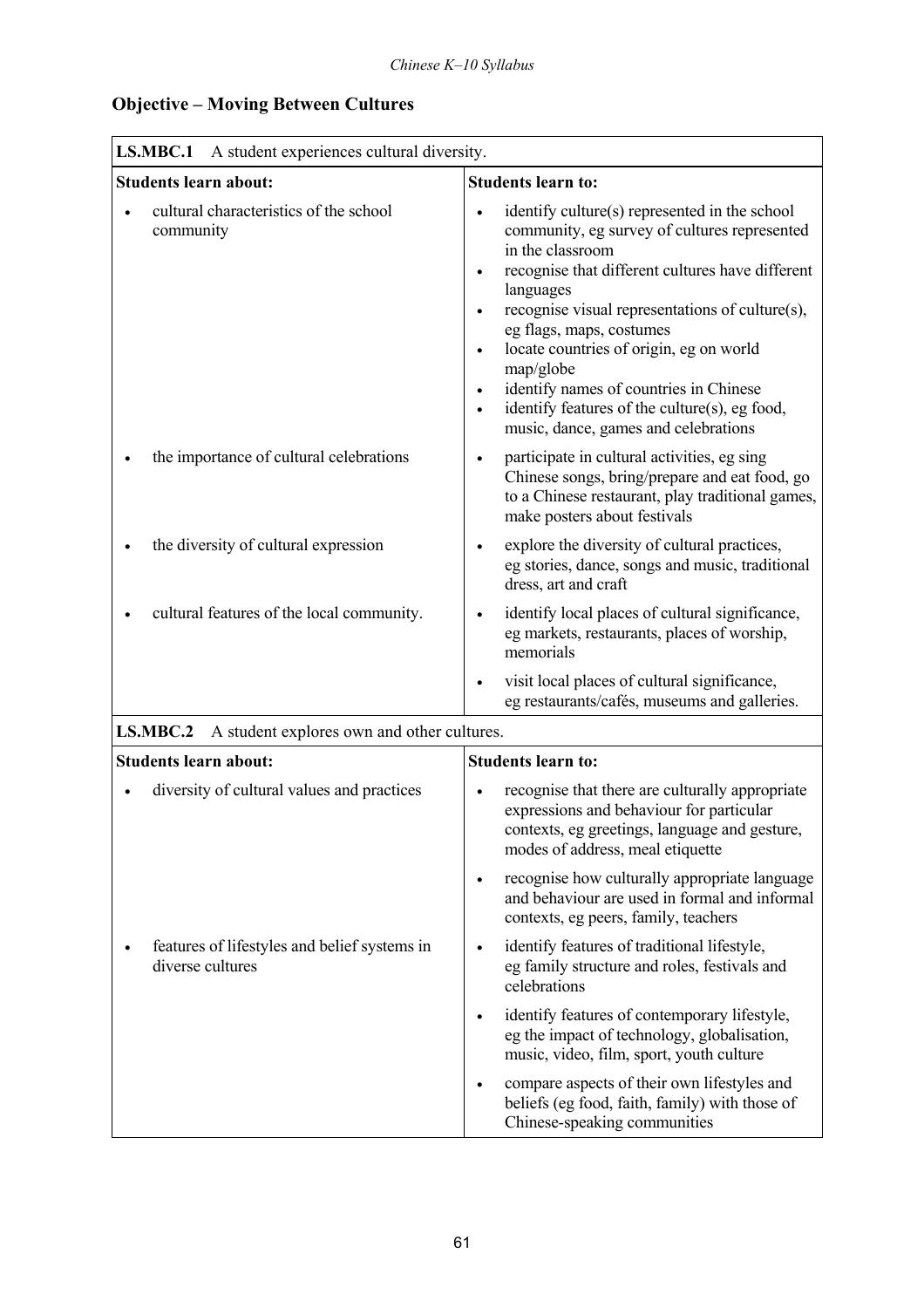| A student explores own and other cultures (cont)<br>LS.MBC.2                                   |                                                                                                                                                                                                                 |
|------------------------------------------------------------------------------------------------|-----------------------------------------------------------------------------------------------------------------------------------------------------------------------------------------------------------------|
| <b>Students learn about:</b>                                                                   | <b>Students learn to:</b>                                                                                                                                                                                       |
| the importance of respect for the culture and<br>lifestyle of others.                          | contribute to class discussions about cultural<br>$\bullet$<br>practices across cultures                                                                                                                        |
|                                                                                                | demonstrate respect for diverse cultural<br>$\bullet$<br>practices, eg accepting differences in how<br>people dress and speak, and in what they eat,<br>believe and celebrate.                                  |
| LS.MBC.3<br>A student recognises the contribution of different cultures to Australian society. |                                                                                                                                                                                                                 |
| <b>Students learn about:</b>                                                                   | <b>Students learn to:</b>                                                                                                                                                                                       |
| diverse cultures represented in Australia                                                      | identify diverse cultures represented in<br>Australia, eg name cultural groups represented<br>in the local community, name other cultural<br>groups represented in the wider Australian<br>community            |
|                                                                                                | explore the reasons for the arrival in Australia<br>$\bullet$<br>of different cultural groups, eg economic,<br>meeting the need for skilled labour, refugees,<br>political freedom, taking up new opportunities |
| the contribution of Chinese-speaking<br>communities to Australian society.                     | identify ways in which Chinese-speaking<br>$\bullet$<br>communities have contributed to the<br>Australian way of life, eg food, clothing,<br>dance, art, drama, festivals, manners and<br>attitudes             |
|                                                                                                | explore achievements which have involved<br>$\bullet$<br>major contributions from Chinese-speaking<br>communities, eg arts, sciences, food industry,<br>sporting events, tourism, festivals, trade.             |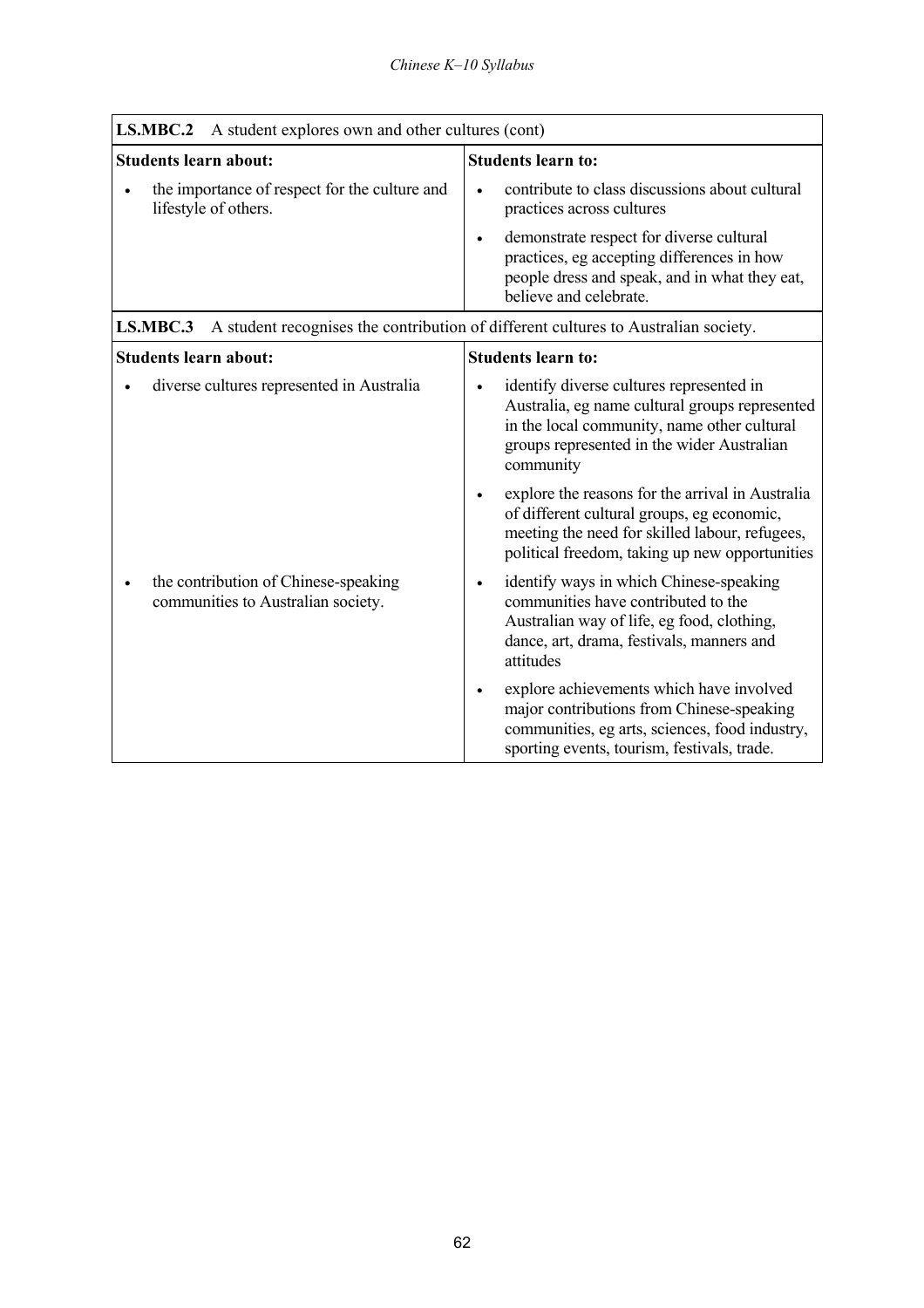# **9** Continuum of Learning in Chinese K-10

### **9.1 Stage Statements**

Stage statements illustrate the continuum of learning in the *Chinese K*–10 Syllabus and are summaries of the knowledge, understanding, skills, values and attitudes that have been developed by students as a consequence of achieving the outcomes for the relevant stage of learning.

### **Stage 1 (including Early Stage 1)**

Students of Chinese who have progressed through Stage 1 show a growing awareness of the existence of languages and cultures other than their own. They relate what they know of their world, including their own backgrounds and those of their friends and classmates, and demonstrate ways in which they celebrate their diversity. They recognise and describe ways in which other languages and cultures have an impact on their lives, including aspects of music, art and craft, stories, travel and traditions that learners at this stage can articulate.

These students have learnt through incidental and orchestrated play situations. They have learnt much through imitation and repetition, in particular through rhyme, song and gesture. At this stage students often imitate spoken Chinese without necessarily understanding its meaning. They have relied heavily on teacher and contextual support to assist communication.

These students recognise key features of Chinese and respond to familiar words with strong support from the teacher. They interact with the teacher and with their peers in familiar contexts. Comprehension of the spoken language is more developed than production. This stage is characterised by a focus on the power of language to develop relationships with others and to have fun discovering words that connect languages.

Students select some words, phrases and symbols that convey specific meaning in Chinese and copy them from a text. They are aware that patterns are a key aspect of language learning. They recognise that language is a means of communication. Consequently they are becoming familiar with the role of context, audience and purpose in language acquisition.

### **Stage 2**

Students of Chinese who have progressed through Stage 2 have developed an interest in exploring the world beyond their own experience and background. They generate questions for themselves and use a range of resources to seek the answers to such questions. They build upon their immediate awareness of the existence of languages and cultures other than their own and those of their friends and classmates. This growing awareness and desire to explore beyond their immediate experience will foster a developing respect for and understanding of the diversity and commonality that exist among cultures.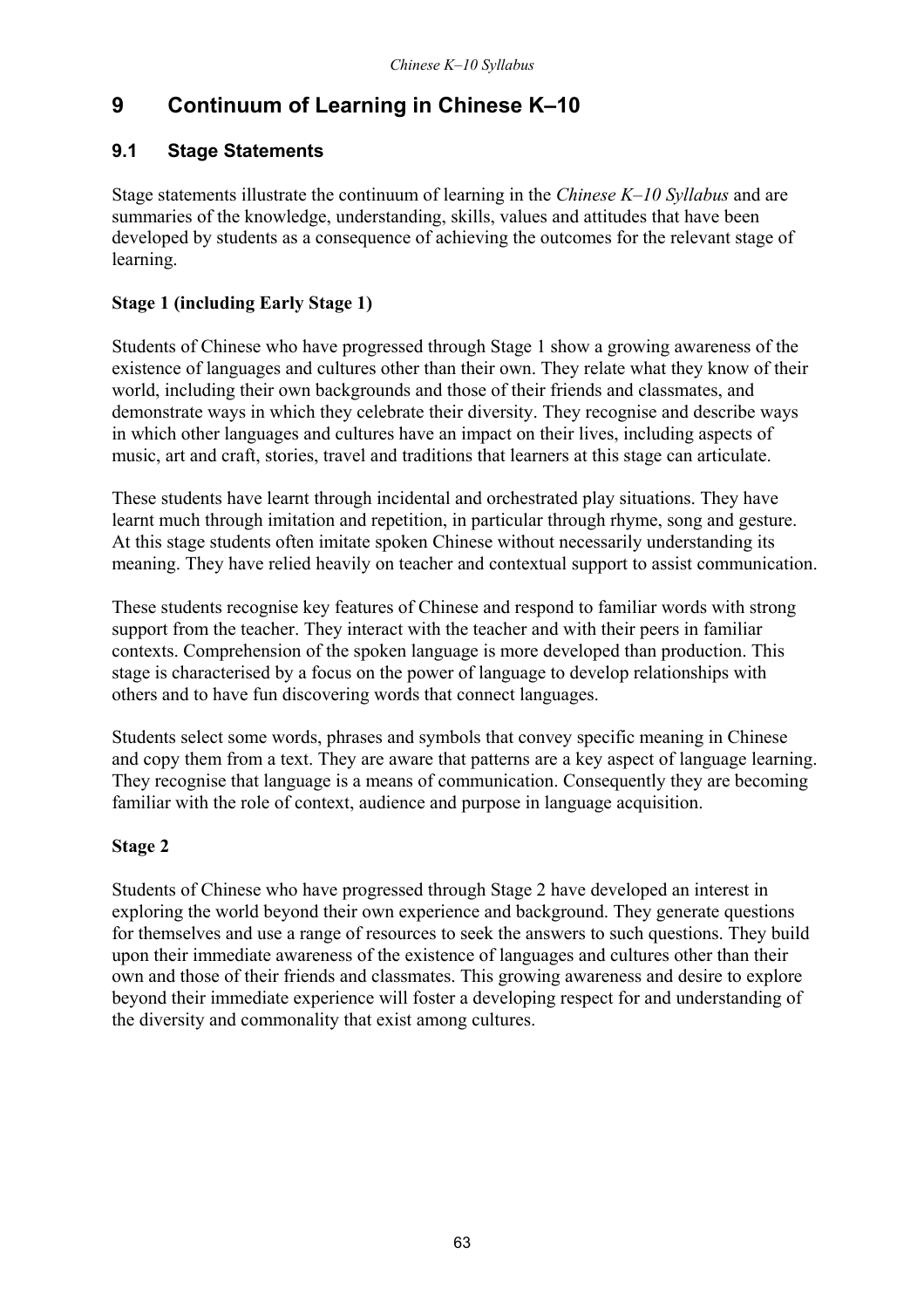#### *Chinese K-10 Syllabus*

Students at Stage 2 are able to generate phrases and simple sentences in Chinese, but rely heavily on modelling, rehearsal and teacher support. Students begin to experiment in the use of Chinese, drawing on a wider range of language. They begin to develop an understanding of the structure of Chinese as well as a greater understanding of the way languages work as systems. Students have been provided with reading material and have engaged in writing tasks appropriate to their age. These tasks draw and build on knowledge that has been acquired through oral/aural work.

At this stage receptive capacity normally exceeds productive capacity, with the focus on listening to, viewing and responding to Chinese. Students are still reliant on familiar and modelled patterns and may use these to produce texts of words, phrases or simple sentences in writing and speaking. They demonstrate an understanding of specific gestures in a range of learnt contexts and are capable of imitating them successfully. They have benefited from the opportunities to participate in practical activities and enjoy demonstrating what they know and can do in Chinese.

### **Stage 3**

Students of Chinese who have progressed through Stage 3 have developed an understanding of the values and practices of their own and other cultures. Students investigate various aspects of cultural and language practices and record and present them using a variety of communication strategies. Students have become aware of the ways in which contemporary Chinese language and culture have been influenced not only by English but also by globalisation. Their awareness and desire to explore beyond their immediate experience have helped them to appreciate the diversity and commonality that exist among cultures.

Students are able to identify patterns and features in Chinese, and compare them with English. Through a greater understanding of language systems, students at this stage have grown in confidence in their ability to create simple original texts, while still using the modelling and rehearsal that have been characteristic of their prior learning in Chinese.

Students' receptive capacity normally still exceeds their productive capacity, although there has been an increased focus on the productive skills. Students will have been involved in language activities such as composing and presenting short role-plays, participating in question and answer games, reading simple books and using bilingual dictionaries.

Students communicate in Chinese in familiar social and classroom situations. They understand and respond to short texts based on simple language structures set in familiar contexts. They can compose simple coherent texts using basic sentence structures which include features of learnt oral and written language. The production of original spoken and written texts can be supported by the use of multimedia.

As a result of progressing through Stage 3, students are well placed to continue their study of language and can articulate what they have learnt in ways appropriate to their age.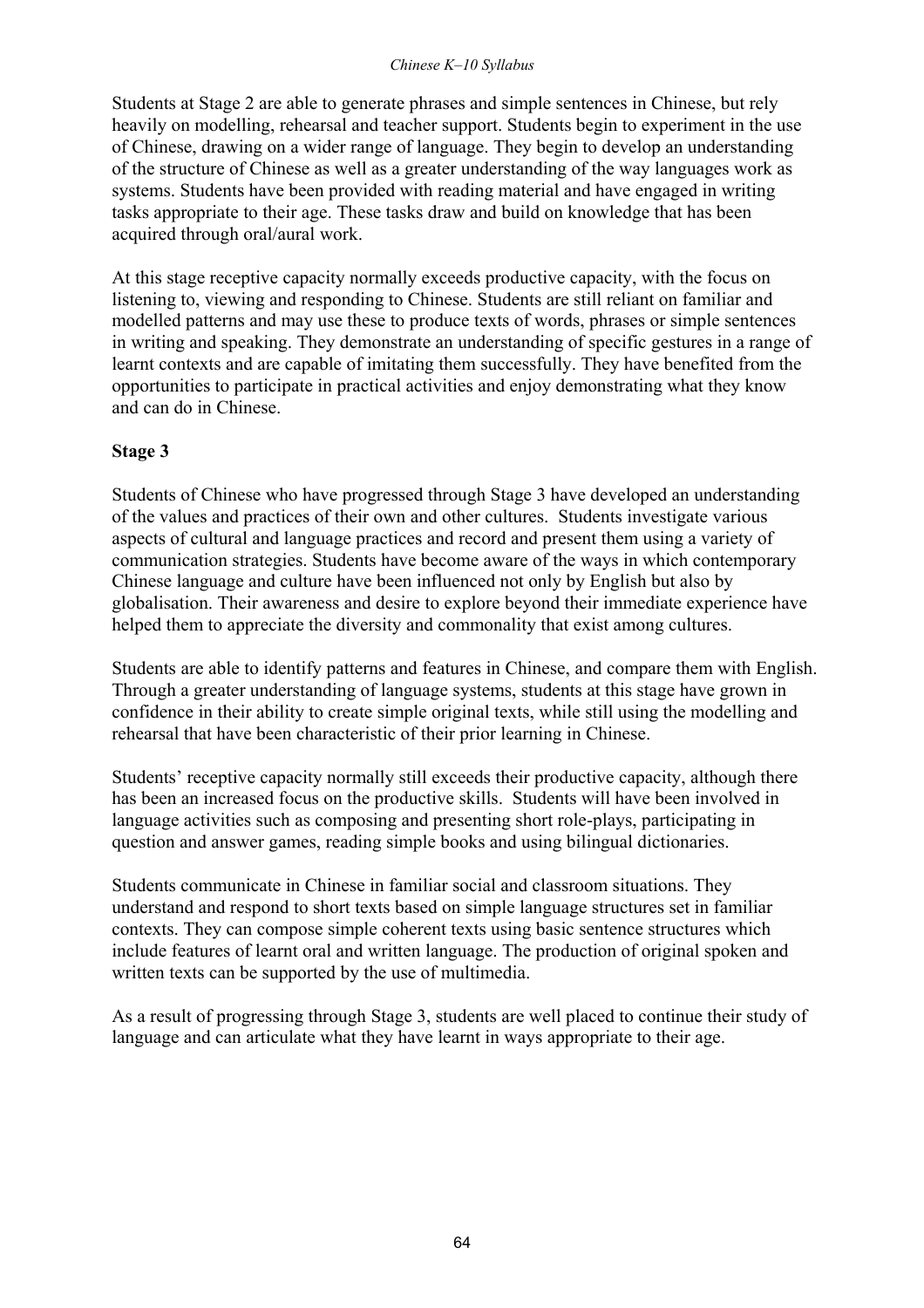### **Stage 4**

Students of Chinese who have progressed through Stage 4 demonstrate a growing confidence in the use of Chinese to communicate in everyday situations within and beyond the classroom. They experiment with language to express their thoughts rather than relying solely on rehearsed phrases or sentences. They have become more confident in using dictionaries and are becoming familiar with grammar and syntax.

Students use a range of media to access and produce text, and are becoming self-reliant in finding ways of applying the language appropriately. They explore grammatical systems, and begin to use metalanguage by identifying grammatical terms. They have an improved understanding of the way English works as a system and ways in which it is similar to and different from the Chinese studied in this stage.

Students can understand texts that they hear or read that contain learnt structures and familiar vocabulary. They can draw on their prior knowledge of basic text organisation and language features to make sense of unfamiliar texts. They are also capable of engaging with texts for a range of purposes.

Students create simple cohesive written texts for different purposes by drawing on simple language and learnt structures. They respond appropriately to a range of texts in familiar topic areas and have developed skills that help them understand the main ideas of texts. They interact in predictable and familiar contexts and produce original oral texts with varying grammatical accuracy by manipulating learnt structures. They understand the need to use appropriate register and body language.

Through their study and discussion of traditional and contemporary culture of Chinesespeaking communities, students at Stage 4 demonstrate understanding of the importance of tradition to a sense of cultural identity and to diversity within the culture. They appreciate influences of culture on language use.

### **Stage 5**

Students of Chinese who have progressed through Stage 5 maintain effective communication in authentic situations. They are able to use structures and features of the language that will allow them to function in a range of practical situations. Students begin to correct their own errors and those of their peers, using metalanguage to explain what is wrong and how the problem can be solved. In a wider application of their language studies, they are able to articulate ways in which languages work as systems. Enhanced literacy skills enable them to compare English and Chinese. Because of their increased experience of language and culture, students have a greater respect for and appreciation of the people, traditions and ways of life of Chinese-speaking communities.

Students have strategies for incorporating new structures and features into the language patterns that they have already acquired. Students initiate and maintain communication, and use appropriate register in familiar formal and informal situations. They respond appropriately to spoken Chinese and they begin to engage in more sustained communication.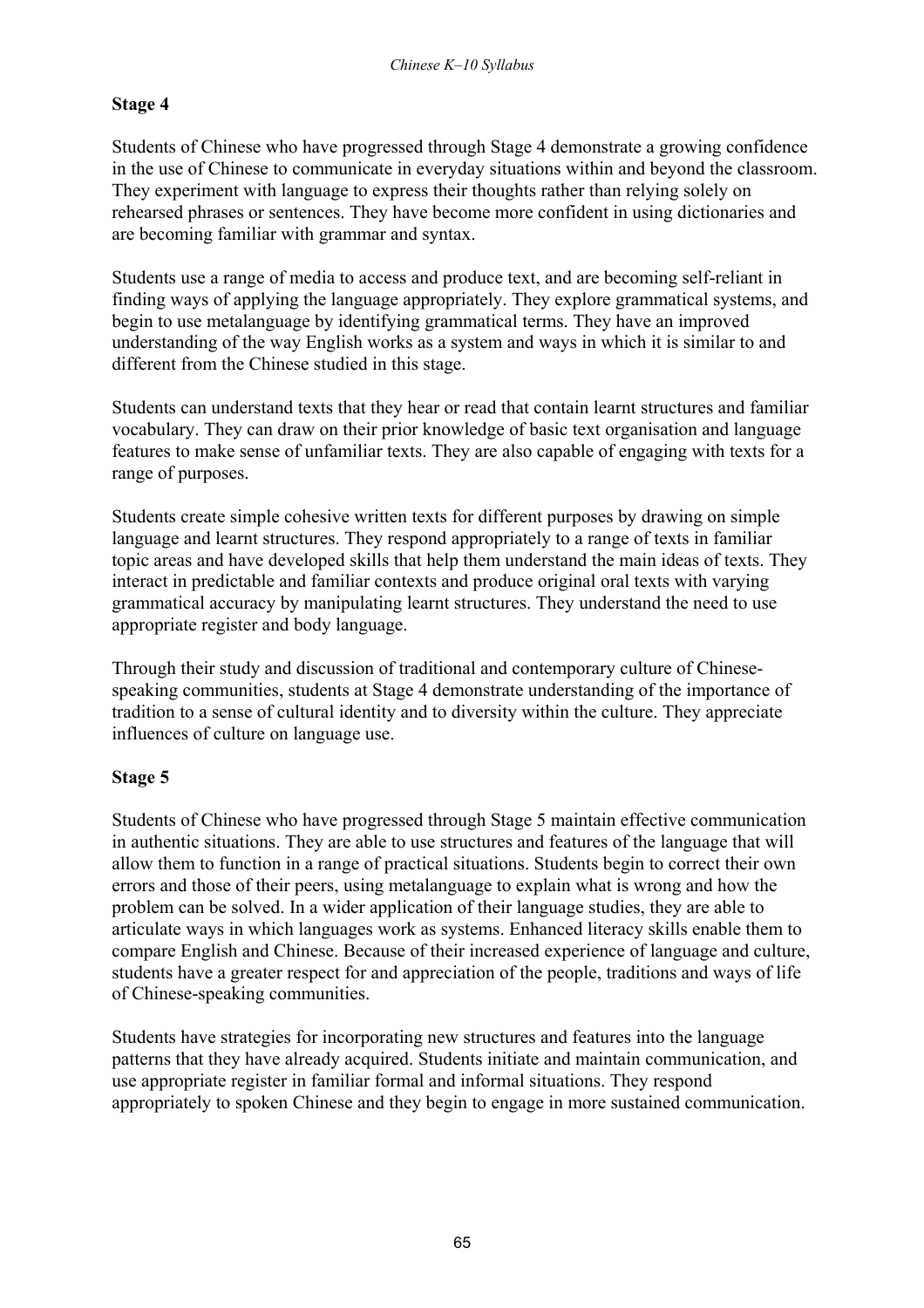#### *Chinese K-10 Syllabus*

They select information from a range of spoken and written texts to summarise and analyse some of the ideas presented. They demonstrate an understanding of the basic rules of grammar in creating a range of familiar texts on a variety of topics. They demonstrate an ability to create a coherent text by manipulating known structures and features of the language.

Students at Stage 5 are conscious of the ways in which their study of Chinese and the culture of Chinese-speaking communities can be applied to many other parts of the curriculum.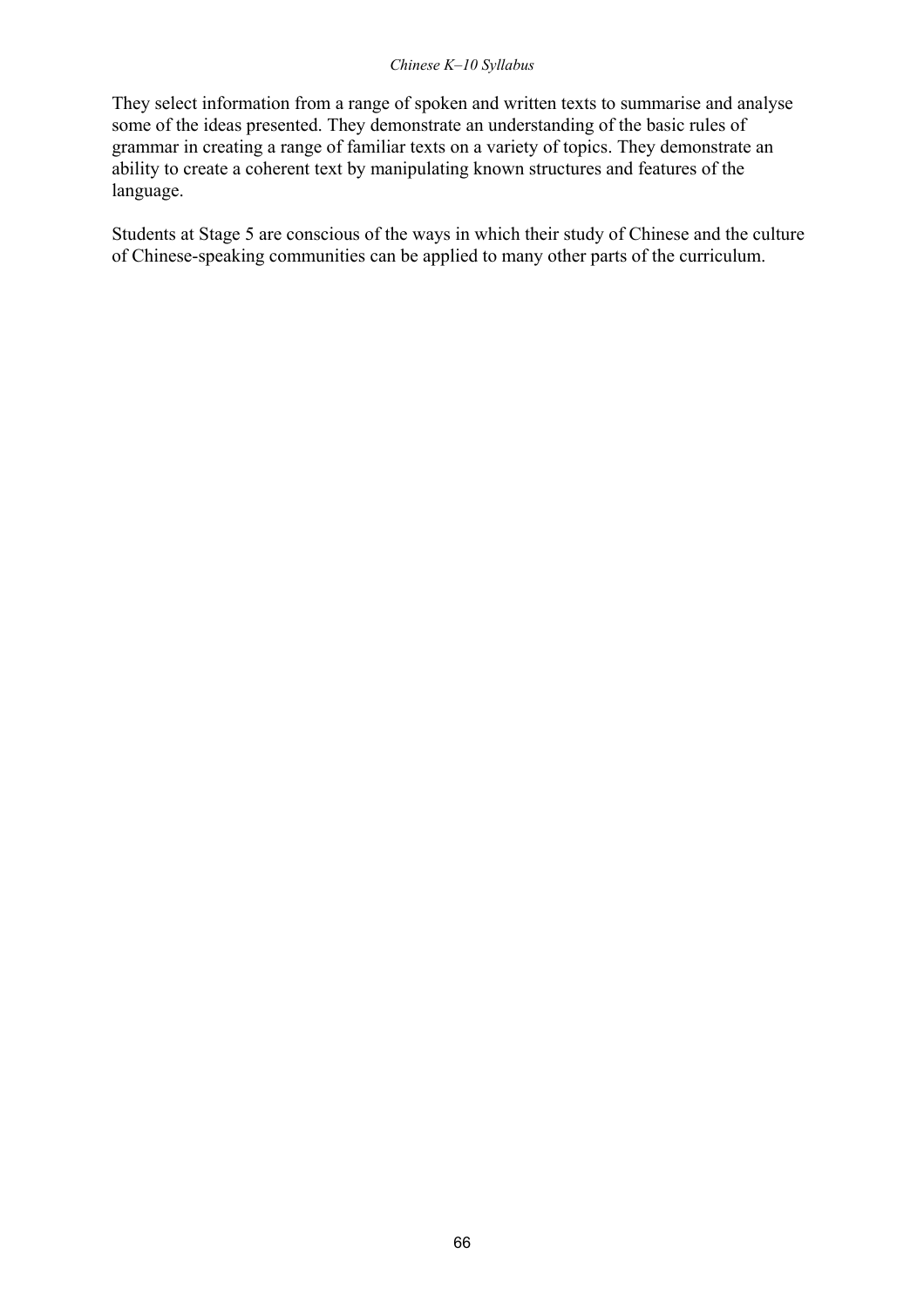# **10 Assessment**

### **10.1 Standards**

The Board of Studies *K*-10 Curriculum Framework is a standards-referenced framework that describes, through syllabuses and other documents, the expected learning outcomes for students.

Standards in the framework consist of two interrelated elements:

- outcomes and content in syllabuses showing what is to be learnt
- descriptions of levels of achievement of that learning.

Exemplar tasks and student work samples help to elaborate standards.

Syllabus outcomes in Chinese contribute to a developmental sequence in which students are challenged to acquire new knowledge, understanding and skills.

The standards are typically written for two years of schooling and set high, but realistic, expectations of the quality of learning to be achieved by the end of Years 2, 4, 6, 8, 10 and 12.

### **Using standards to improve learning**

Teachers will be able to use standards in Chinese as a reference point for planning teaching and learning programs, and for assessing and reporting student progress. Standards in Chinese will help teachers and students to set targets, monitor achievement, and, as a result, make changes to programs and strategies to support and improve each student's progress.

### **10.2 Assessment for Learning**

*Assessment for learning* in Chinese is designed to enhance teaching and improve learning. It is assessment that gives students opportunities to produce the work that leads to development of their knowledge, understanding and skills. *Assessment for learning* involves teachers in deciding how and when to assess student achievement, as they plan the work students will do, using a range of appropriate assessment strategies including self-assessment and peer assessment.

Teachers of Chinese will provide students with opportunities in the context of everyday classroom activities, as well as planned assessment events, to demonstrate their learning.

In summary, *assessment for learning*:

- is an essential and integrated part of teaching and learning
- reflects a belief that all students can improve
- involves setting learning goals with students
- helps students know and recognise the standards they are aiming for
- involves students in self-assessment and peer assessment
- provides feedback that helps students understand the next steps in learning and plan how to achieve them
- involves teachers, students and parents in reflecting on assessment data.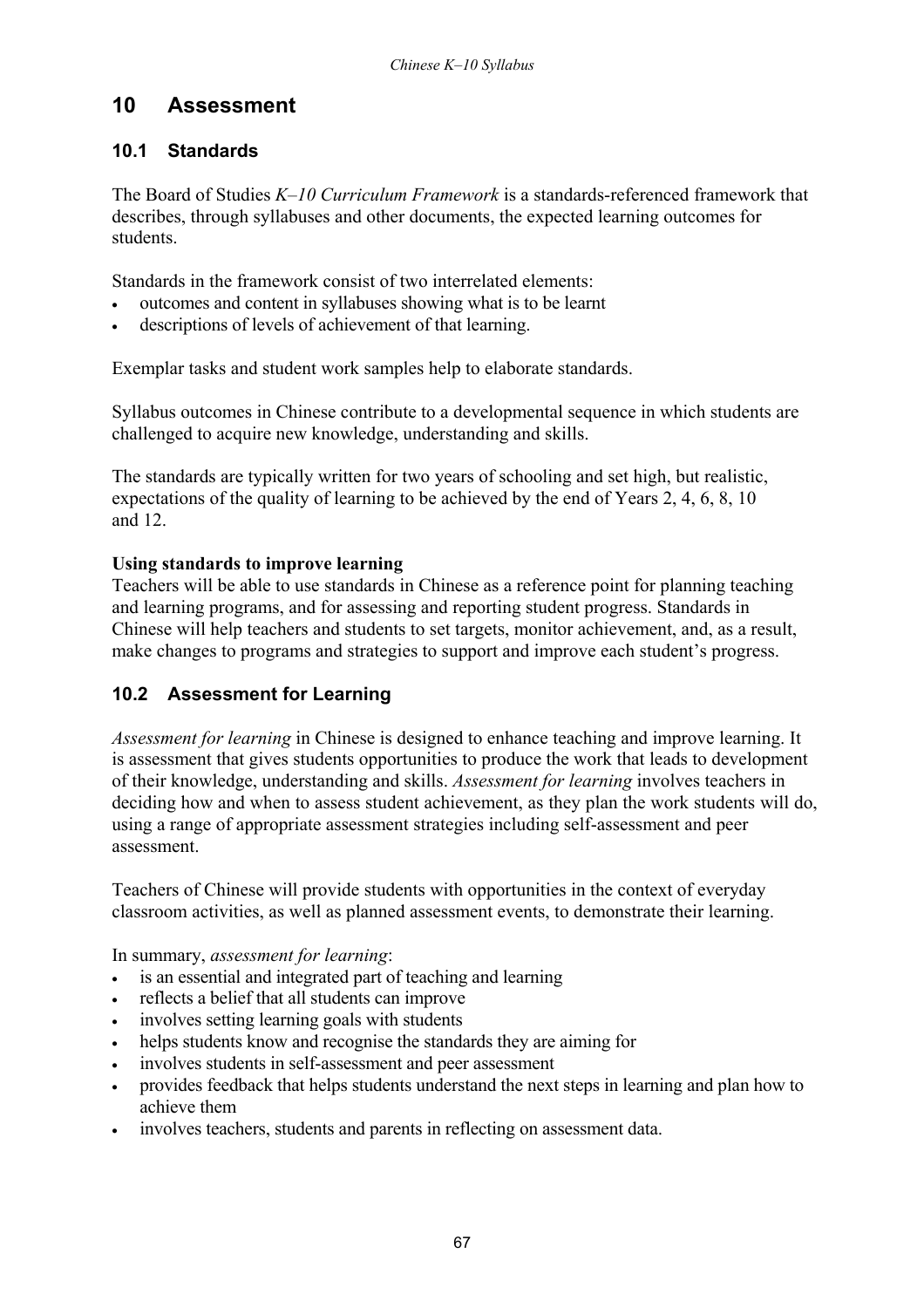### **Quality Assessment Practices**

The following *Assessment for Learning Principles* provide the criteria for judging the quality of assessment materials and practices.

#### **Assessment for learning:**

• **emphasises the interactions between learning and manageable assessment strategies that promote learning** 

In practice, this means:

- teachers reflect on the purposes of assessment and on their assessment strategies
- assessment activities allow for demonstration of learning outcomes
- assessment is embedded in learning activities and informs the planning of future learning activities
- teachers use assessment to identify what a student can already do.
- **clearly expresses for the student and teacher the goals of the learning activity**  In practice, this means:
	- students understand the learning goals and the criteria that will be applied to judge the quality of their achievement
	- students receive feedback that helps them make further progress.
- **reflects a view of learning in which assessment helps students learn better, rather than just achieve a better mark**

In practice, this means:

- teachers use tasks that assess, and therefore encourage, deeper learning
- feedback is given in a way that motivates the learner and helps students to understand that mistakes are a part of learning and can lead to improvement
- assessment is an integral component of the teaching-learning process rather than being a separate activity*.*
- **provides ways for students to use feedback from assessment**

In practice, this means:

- feedback is directed to the achievement of standards and away from comparisons with peers
- feedback is clear and constructive about strengths and weaknesses
- feedback is individualised and linked to opportunities for improvement.

### • **helps students take responsibility for their own learning**

In practice, this means:

- assessment includes strategies for self-assessment and peer assessment emphasising the next steps needed for further learning

• **is inclusive of all learners** 

In practice, this means:

- assessment against standards provides opportunities for all learners to achieve their best
- assessment activities are free of bias.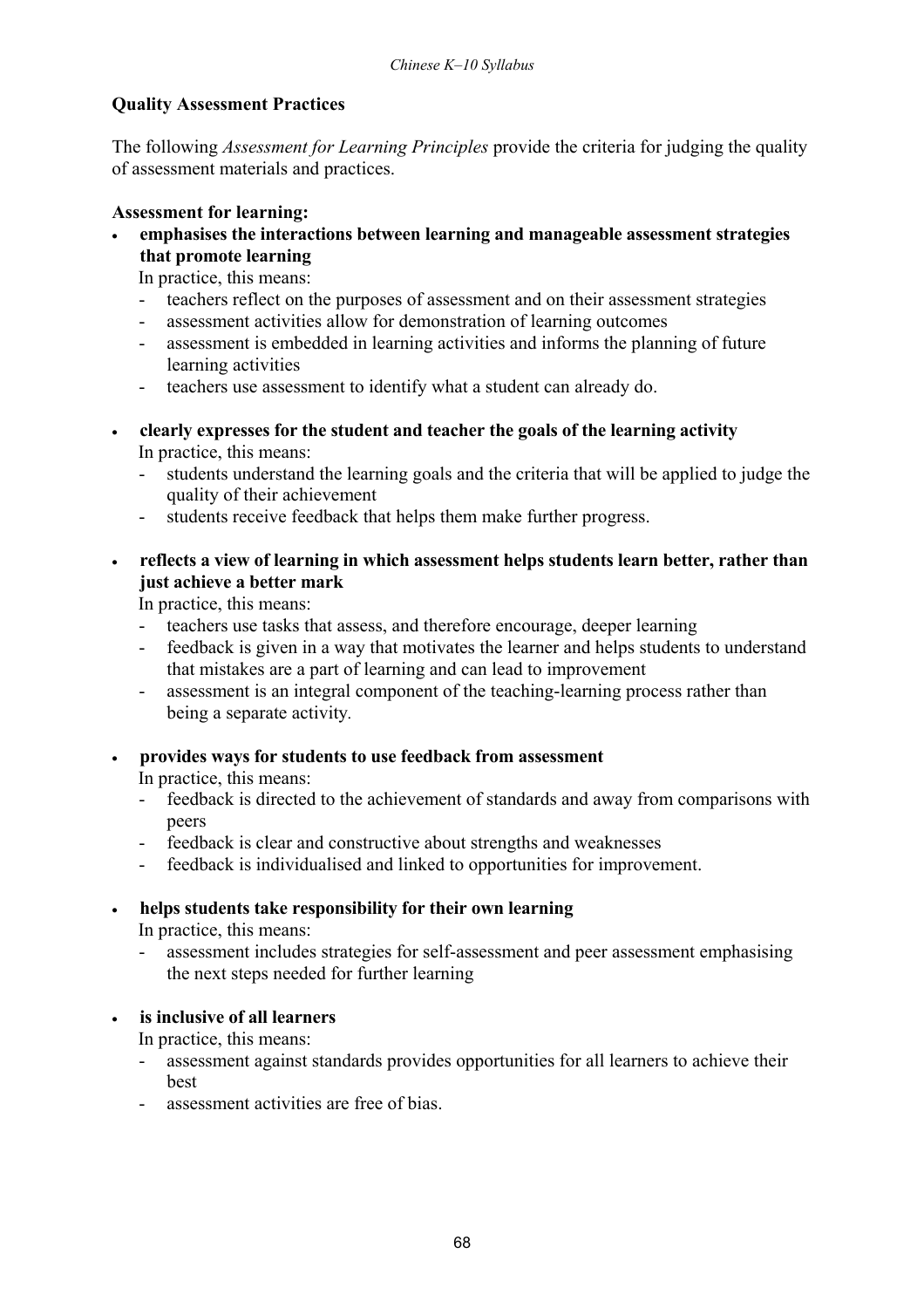### **10.3 Reporting**

Reporting is the process of providing feedback to students, parents and other teachers about students' progress.

Teachers can use evidence gathered from assessment to extend the process of *assessment for learning* into their *assessment of learning*. In a standards-referenced framework this involves teachers in making professional judgements about student achievement at key points in the learning cycle. These may be at the end of a year or stage, when schools may wish to report differentially on the levels of knowledge, understanding and skills demonstrated by students.

Descriptions of levels of achievement for Stage 4 and Stage 5 in Chinese have been developed to provide schools with a useful tool to report consistent information about student achievement to students and parents, and to the next teacher to help to plan the next steps in the learning process. These describe observable and measurable features of student achievement at the end of a stage, within the indicative hours of study. Descriptions of levels of achievement provide a common language for reporting.

At Stage 5 there are six levels of achievement. Level 6 describes a very high level of achievement in relation to course objectives and outcomes. Level 2 describes satisfactory achievement, while the level 1 description will help identify students who are progressing towards the outcomes for the stage.

At the end of Year 10, teachers of Chinese K $-10$  will make an on-balance judgement, based on the available assessment evidence, to match each student's achievement to a level description. This level will be reported on the student's School Certificate Record of Achievement.

At Stage 4 there are four levels of achievement. Level 4 describes a very high level of achievement; levels 2 and 3 describe satisfactory and high achievement that should provide a solid foundation for the next stage of learning. The level 1 description will help identify students who are progressing towards the outcomes for the stage.

For students undertaking Life Skills outcomes and content in Years  $7-10$ , the content listed for each identified Life Skills outcome forms the basis of the learning opportunities for these students. It also provides examples of activities on which teachers can base judgements to report student progress in relation to individual learning goals.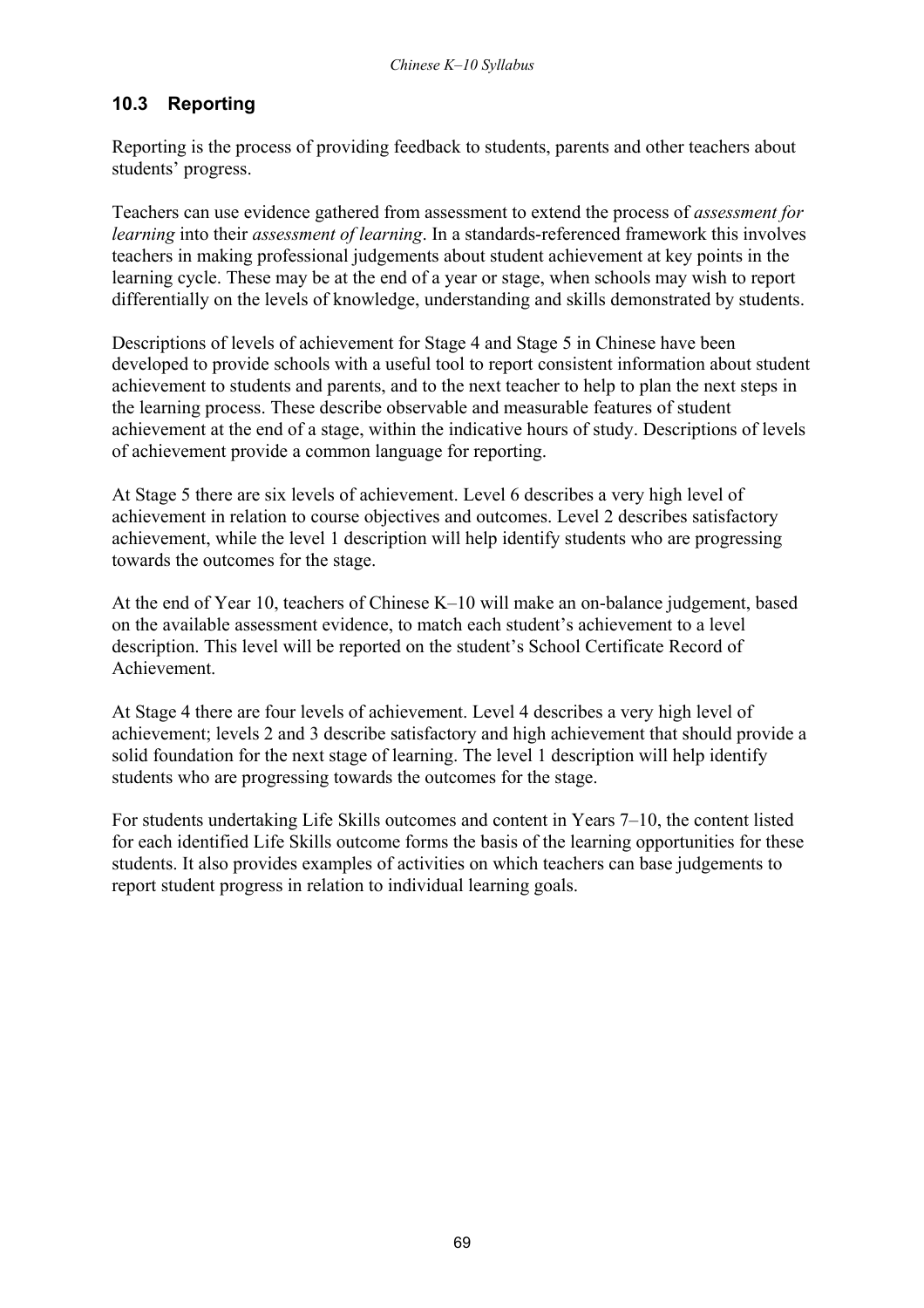### **10.4 Choosing Assessment Strategies**

Planning for assessment is integral to programming for teaching and learning. In a standardsreferenced framework, teachers assess student performance on tasks in relation to syllabus outcomes and make on-balance judgements about student achievement. Assessment relies on the professional judgement of the teacher and is based on reliable data acquired in a fair and challenging environment, from multiple performances in a variety of contexts. Assessment is fundamental for furthering student learning.

In planning programs, teachers, individually and collaboratively, review the syllabus and standards materials. They use these materials to describe for themselves what students should know and be able to do at a particular stage, and they consider the kinds of evidence their students could produce to show they have learnt what they needed to learn.

Students are provided with a description of the learning expected to be accomplished, opportunities to discuss the criteria on which judgements will be based, time to learn, and where possible, examples of what that learning looks like.

Assessment is used to determine the students' initial knowledge, understanding and skills, to monitor student progress and to collect information to report student achievement. The assessment cycle is continuous; students receive and give themselves feedback on what they have learnt, and what needs to be done to continue their learning. Students gain information about their learning through feedback from teachers and from self-assessment and peer assessment. The challenge and complexity of assessment tasks increase to enable students to develop evaluative independence as they assess their own knowledge, understanding and skills, and determine ways to improve their learning.

Assessment strategies in Chinese allow students to demonstrate the level of their acquisition of the language, their understanding of Chinese as a system and the interconnections between Chinese and English, and their developing awareness of the interdependence of language and culture.

Teachers of Chinese should employ a range of assessment strategies to ensure that information is being gathered regarding the knowledge and understanding that are being acquired, and the skills that are being developed. Strategies should be appropriate to the outcomes being addressed, be manageable in number and be supportive of the learning process. Teachers could work collaboratively in planning appropriate assessment strategies. Working collaboratively leads teachers to develop a shared understanding of the syllabus standards and also supports teachers in making consistent and comparable judgements of student achievement in relation to these standards.

In planning for assessment in Chinese it is important for teachers to consider:

- the requirements of the syllabus
- the accessibility of the proposed activity in terms of language requirements
- the appropriateness of the challenge presented to individual students
- resource availability
- how the task will be administered
- the way in which feedback will be provided.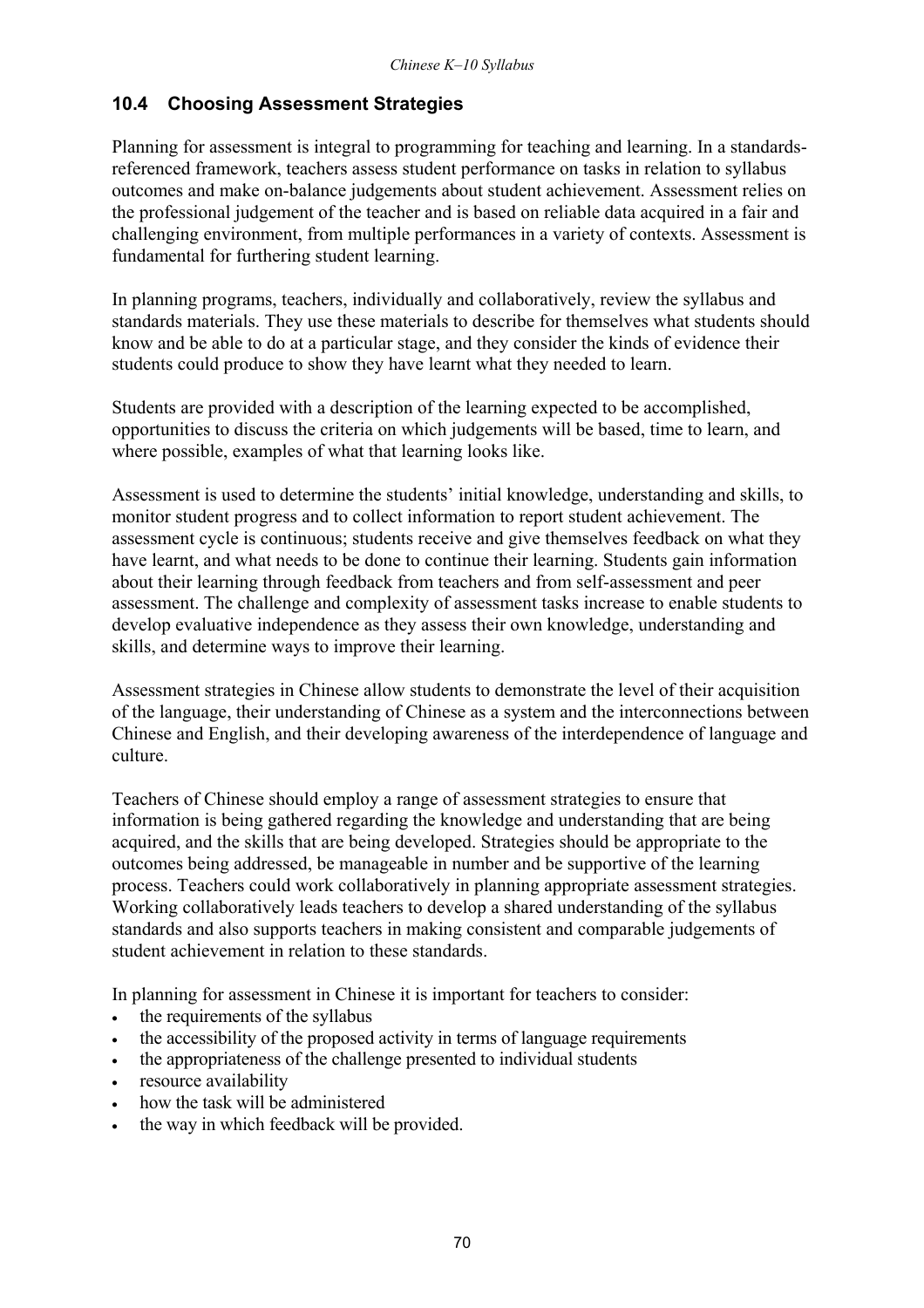#### *Chinese K-10 Syllabus*

In planning for assessment, teachers of Chinese need to consider how results will be recorded, with a view to ensuring that there is sufficient and appropriate information collected for making an on-balance holistic judgement of the standard achieved by the student at the end of the stage. The evidence collected should enable teachers of Chinese to make consistent judgements to meet the various reporting requirements that the system, school and community may have.

Chinese particularly lends itself to the following assessment techniques:

#### **Presentations**

Assessment activities might include prepared and impromptu oral presentations, role-plays, conversations, prepared video/audio tapes, poster presentations and displays.

When this technique is used for assessment purposes students could be assessed on their ability to:

- convey information using a variety of structures and expressions
- communicate using accurate vocabulary and expressions
- make linguistic choices according to purpose, audience and context.

#### **Responses to stimulus material**

Assessment activities might include responses to taped interviews, television programs, conversations, songs, letters, advertisements, cartoons and articles.

When this technique is used for assessment purposes students could be assessed on their ability to:

- understand general or specific aspects of texts
- summarise information and ideas
- evaluate written and spoken texts to identify points of view
- convey information accurately and appropriately.

### **Production of original texts**

Assessment activities might include writing for a specific context, purpose and audience, editing texts to remove errors, improve style, shorten, lengthen or adjust for a different purpose, audience and context.

When this technique is used for assessment purposes students could be assessed on their ability to:

- plan, draft and edit when constructing their own text
- evaluate the accuracy and appropriateness of structures when constructing and editing text
- select and incorporate particular structures to achieve specific purposes
- describe features of text structure, for example textual coherence and cohesion in sequencing ideas.

### **Inquiry-based research assignments and projects**

Assessment activities might include development of multimedia, texts and presentations about key features of the culture of Chinese-speaking communities.

When this technique is used for assessment purposes students could be assessed on their ability to:

- collect and interpret information drawn from the internet, CD-ROMs and the library
- summarise information and ideas
- present material in diverse ways.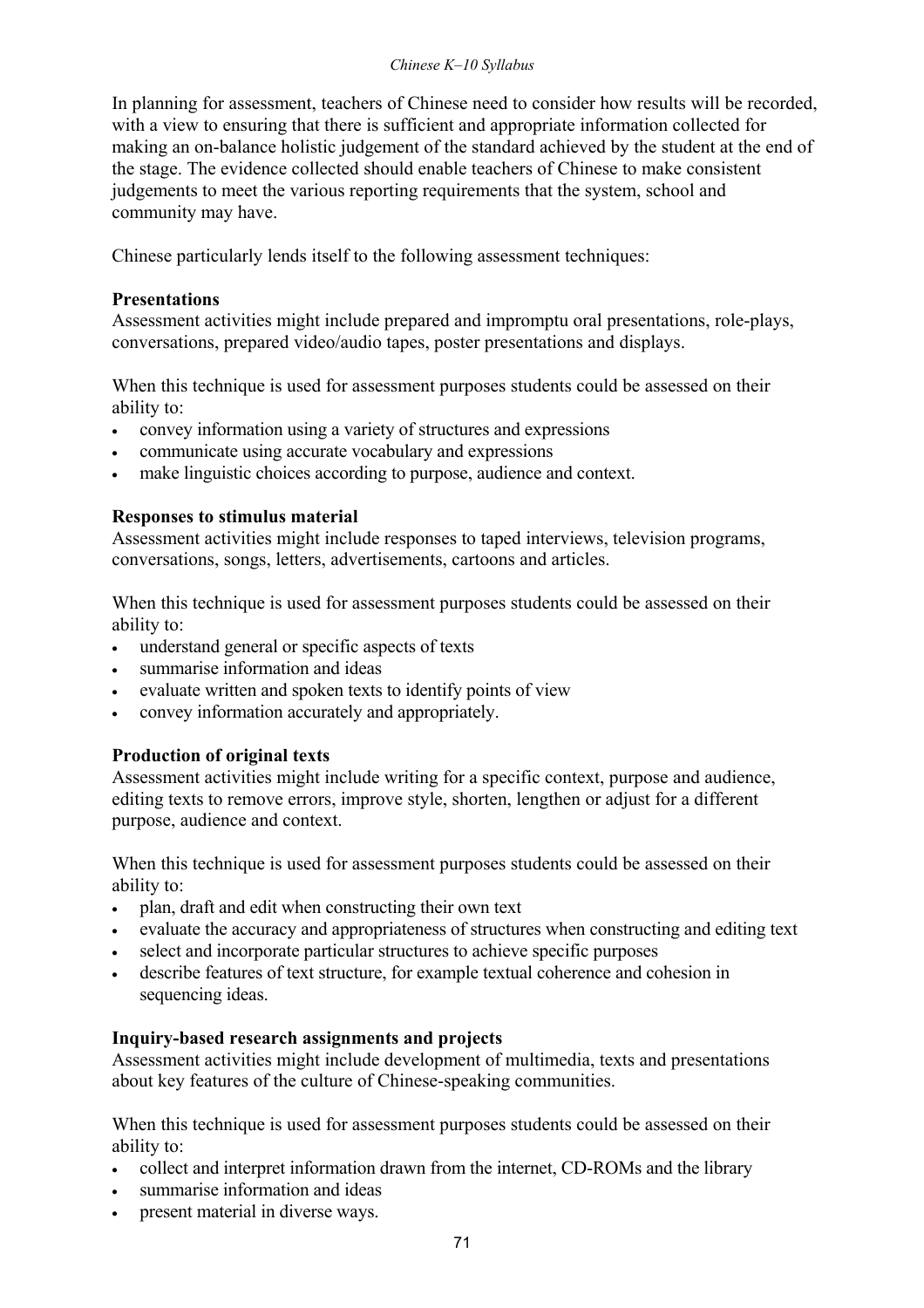#### **Peer assessment**

The study of Chinese encourages the active involvement of students in the learning process. Opportunities exist for individual and collaborative work. Activities involving peer assessment might include evaluating the contribution of individuals to a group task and reflecting on a peer presentation.

#### **Self-assessment**

In the study of Chinese students are encouraged to acquire basic skills to become selfdirected learners. Opportunities exist for students to reflect upon their progress towards the demonstration of the syllabus outcomes. This reflection provides the basis for improving their learning. Developing self-assessment skills is an ongoing process, becoming increasingly more sophisticated and self-initiated as a student progresses.